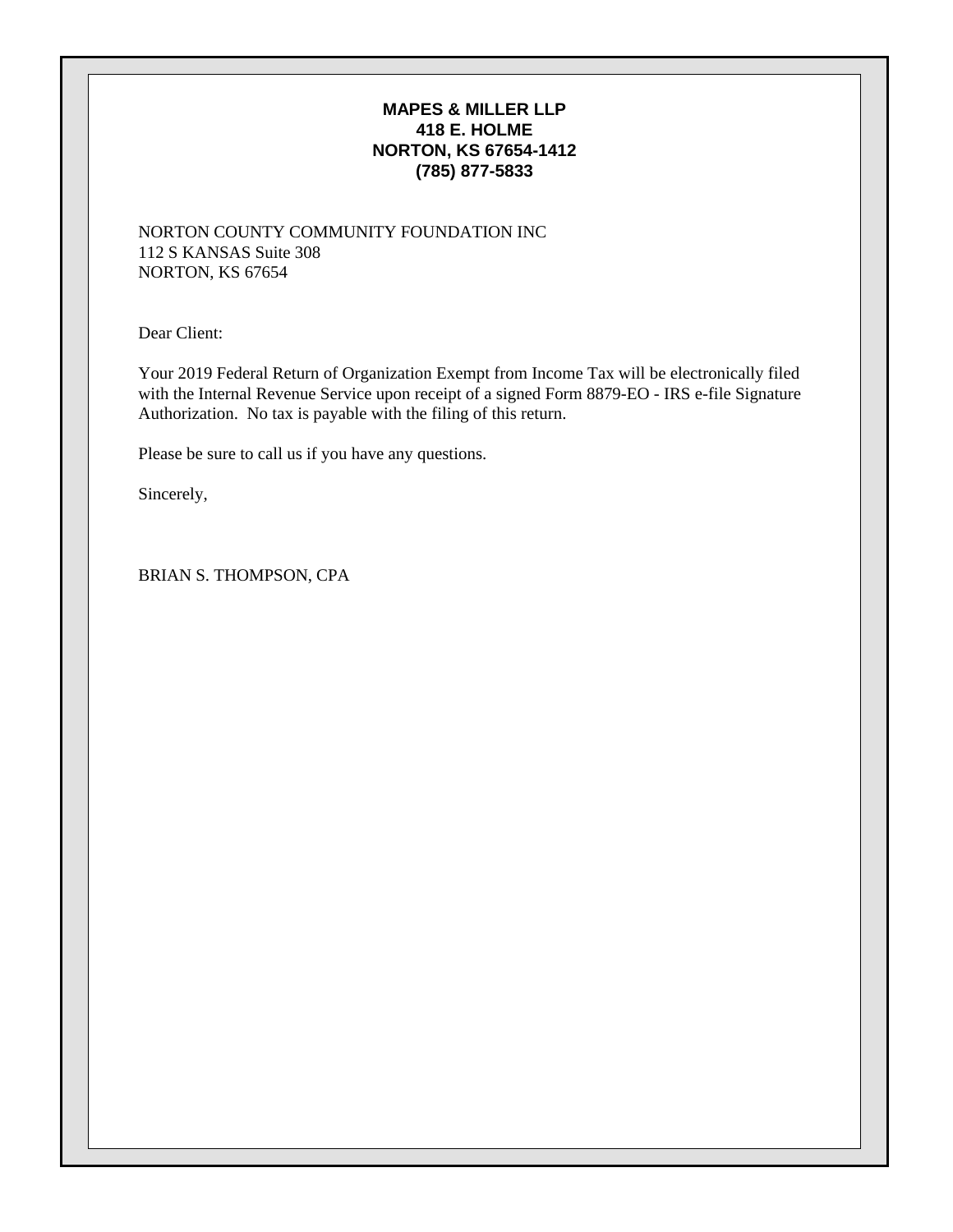Form **990**

# **Return of Organization Exempt From Income Tax 2019**

**Under section 501(c), 527, or 4947(a)(1) of the Internal Revenue Code (except private foundations)**

Department of the Treasury **and Exercic Connect of the Treasury Connect Connect Connect Connect Connect Connect Connect Connect Connect Connect Connect Connect Connect Connect Connect Connect Connection <b>Connection**<br>Inter

OMB No. 1545-0047

|                         |                                |                                      | For the 2019 calendar year, or tax year beginning                                                                                                                                                                                 |                                                                                                 | , 2019, and ending |         |                                                                                   |                             |                 |                                  |
|-------------------------|--------------------------------|--------------------------------------|-----------------------------------------------------------------------------------------------------------------------------------------------------------------------------------------------------------------------------------|-------------------------------------------------------------------------------------------------|--------------------|---------|-----------------------------------------------------------------------------------|-----------------------------|-----------------|----------------------------------|
| в                       | Check if applicable:           |                                      | C.                                                                                                                                                                                                                                |                                                                                                 |                    |         |                                                                                   |                             |                 | D Employer identification number |
|                         |                                | Address change                       | NORTON COUNTY COMMUNITY FOUNDATION INC                                                                                                                                                                                            |                                                                                                 |                    |         |                                                                                   |                             | 48-1158543      |                                  |
|                         |                                | Name change                          | 112 S KANSAS #308                                                                                                                                                                                                                 |                                                                                                 |                    |         |                                                                                   | E Telephone number          |                 |                                  |
|                         |                                |                                      | NORTON, KS 67654                                                                                                                                                                                                                  |                                                                                                 |                    |         |                                                                                   |                             |                 |                                  |
|                         | Initial return                 |                                      |                                                                                                                                                                                                                                   |                                                                                                 |                    |         |                                                                                   |                             |                 | $(785)$ $874 - 8115$             |
|                         |                                | Final return/terminated              |                                                                                                                                                                                                                                   |                                                                                                 |                    |         |                                                                                   |                             |                 |                                  |
|                         |                                | Amended return                       |                                                                                                                                                                                                                                   |                                                                                                 |                    |         |                                                                                   | G Gross receipts $\sqrt{5}$ |                 | 255,495.                         |
|                         |                                | Application pending                  | F Name and address of principal officer: TARA VANCE                                                                                                                                                                               |                                                                                                 |                    |         | H(a) Is this a group return for subordinates?                                     |                             |                 | $X_{\mathsf{No}}$<br>Yes         |
|                         |                                |                                      | SAME AS C ABOVE                                                                                                                                                                                                                   |                                                                                                 |                    |         | H(b) Are all subordinates included?<br>If "No," attach a list. (see instructions) |                             |                 | Yes<br>No                        |
|                         |                                | Tax-exempt status:                   | $X$ 501(c)(3)<br>$501(c)$ (                                                                                                                                                                                                       | $\sqrt{ }$ (insert no.)                                                                         | 4947(a)(1) or      | 527     |                                                                                   |                             |                 |                                  |
| J.                      | Website: $\blacktriangleright$ |                                      | WWW.NORTONCCF.ORG                                                                                                                                                                                                                 |                                                                                                 |                    |         | $H(c)$ Group exemption number $\blacktriangleright$                               |                             |                 |                                  |
| ĸ                       |                                | Form of organization:                | X Corporation<br>Trust                                                                                                                                                                                                            | Other<br>Association                                                                            |                    |         | L Year of formation: 1994                                                         |                             |                 | M State of legal domicile: KS    |
|                         | Part I                         | <b>Summary</b>                       |                                                                                                                                                                                                                                   |                                                                                                 |                    |         |                                                                                   |                             |                 |                                  |
|                         | 1                              |                                      | Briefly describe the organization's mission or most significant activities: SUPPORT NON-PROFIT AND CIVIC                                                                                                                          |                                                                                                 |                    |         |                                                                                   |                             |                 |                                  |
|                         |                                |                                      | ORGANIZATIONS WITHIN NORTON COUNTY, KANSAS AND SURROUNDING AREAS                                                                                                                                                                  |                                                                                                 |                    |         |                                                                                   |                             |                 |                                  |
| Governance              |                                |                                      |                                                                                                                                                                                                                                   |                                                                                                 |                    |         |                                                                                   |                             |                 |                                  |
|                         |                                |                                      |                                                                                                                                                                                                                                   |                                                                                                 |                    |         |                                                                                   |                             |                 |                                  |
|                         |                                |                                      |                                                                                                                                                                                                                                   |                                                                                                 |                    |         |                                                                                   |                             |                 |                                  |
|                         | 2<br>3                         | Check this box $\blacktriangleright$ | Number of voting members of the governing body (Part VI, line 1a)                                                                                                                                                                 | if the organization discontinued its operations or disposed of more than 25% of its net assets. |                    |         |                                                                                   |                             | 3               |                                  |
|                         | 4                              |                                      | Number of independent voting members of the governing body (Part VI, line 1b)                                                                                                                                                     |                                                                                                 |                    |         |                                                                                   |                             | 4               | 14                               |
|                         | 5                              |                                      | Total number of individuals employed in calendar year 2019 (Part V, line 2a)                                                                                                                                                      |                                                                                                 |                    |         |                                                                                   |                             | 5               | 13                               |
| <b>Activities &amp;</b> |                                |                                      |                                                                                                                                                                                                                                   |                                                                                                 |                    |         |                                                                                   |                             | 6               | $\frac{2}{0}$                    |
|                         |                                |                                      |                                                                                                                                                                                                                                   |                                                                                                 |                    |         |                                                                                   |                             | $\overline{7a}$ | $\boldsymbol{0}$ .               |
|                         |                                |                                      |                                                                                                                                                                                                                                   |                                                                                                 |                    |         |                                                                                   |                             | 7b              | $0$ .                            |
|                         |                                |                                      |                                                                                                                                                                                                                                   |                                                                                                 |                    |         |                                                                                   | <b>Prior Year</b>           |                 | <b>Current Year</b>              |
|                         | 8                              |                                      |                                                                                                                                                                                                                                   |                                                                                                 |                    |         |                                                                                   |                             |                 |                                  |
|                         | 9                              |                                      |                                                                                                                                                                                                                                   |                                                                                                 |                    |         |                                                                                   | 235,882.                    |                 | 133, 413.                        |
| Revenue                 | 10                             |                                      | Investment income (Part VIII, column (A), lines 3, 4, and 7d)                                                                                                                                                                     |                                                                                                 |                    |         |                                                                                   |                             | 39.             | 24.                              |
|                         | 11                             |                                      | Other revenue (Part VIII, column (A), lines 5, 6d, 8c, 9c, 10c, and 11e)                                                                                                                                                          |                                                                                                 |                    |         |                                                                                   | 23,622.                     |                 |                                  |
|                         | 12                             |                                      | Total revenue - add lines 8 through 11 (must equal Part VIII, column (A), line 12)                                                                                                                                                |                                                                                                 |                    |         |                                                                                   | 259,543.                    |                 | 14,479.<br>147, 916.             |
|                         | 13                             |                                      | Grants and similar amounts paid (Part IX, column (A), lines 1-3)                                                                                                                                                                  |                                                                                                 |                    |         |                                                                                   |                             |                 |                                  |
|                         |                                |                                      |                                                                                                                                                                                                                                   |                                                                                                 |                    |         |                                                                                   | 118,270.                    |                 | 110, 450.                        |
|                         | 14                             |                                      | Benefits paid to or for members (Part IX, column (A), line 4)                                                                                                                                                                     |                                                                                                 |                    |         |                                                                                   |                             |                 |                                  |
|                         | 15                             |                                      | Salaries, other compensation, employee benefits (Part IX, column (A), lines 5-10)                                                                                                                                                 |                                                                                                 |                    |         |                                                                                   | 71,349                      |                 | 63,607.                          |
|                         |                                |                                      | 16a Professional fundraising fees (Part IX, column (A), line 11e)                                                                                                                                                                 |                                                                                                 |                    |         |                                                                                   |                             |                 |                                  |
| Expenses                |                                |                                      | <b>b</b> Total fundraising expenses (Part IX, column (D), line 25) $\blacktriangleright$                                                                                                                                          |                                                                                                 |                    | 29,267. |                                                                                   |                             |                 |                                  |
|                         | 17                             |                                      | Other expenses (Part IX, column (A), lines 11a-11d, 11f-24e)                                                                                                                                                                      |                                                                                                 |                    |         |                                                                                   | 33,850.                     |                 | 31,741.                          |
|                         | 18                             |                                      | Total expenses. Add lines 13-17 (must equal Part IX, column (A), line 25)                                                                                                                                                         |                                                                                                 |                    |         |                                                                                   | $\overline{2}$ 23,469.      |                 | 205,798.                         |
|                         | 19                             |                                      | Revenue less expenses. Subtract line 18 from line 12                                                                                                                                                                              |                                                                                                 |                    |         |                                                                                   | 36,074.                     |                 | $-57,882.$                       |
| $5\frac{8}{9}$          |                                |                                      |                                                                                                                                                                                                                                   |                                                                                                 |                    |         | <b>Beginning of Current Year</b>                                                  |                             |                 | <b>End of Year</b>               |
| Assets<br>1 Balanc      | 20                             |                                      |                                                                                                                                                                                                                                   |                                                                                                 |                    |         |                                                                                   | 534,907.                    |                 | 477,025.                         |
|                         | 21                             |                                      | Total liabilities (Part X, line 26)                                                                                                                                                                                               |                                                                                                 |                    |         |                                                                                   |                             | 0.              | 0.                               |
| <b>Jere</b>             | 22                             |                                      | Net assets or fund balances. Subtract line 21 from line 20                                                                                                                                                                        |                                                                                                 |                    |         |                                                                                   | 534,907.                    |                 | 477,025.                         |
|                         | Part II                        | <b>Signature Block</b>               |                                                                                                                                                                                                                                   |                                                                                                 |                    |         |                                                                                   |                             |                 |                                  |
|                         |                                |                                      |                                                                                                                                                                                                                                   |                                                                                                 |                    |         |                                                                                   |                             |                 |                                  |
|                         |                                |                                      | Under penalties of perjury, I declare that I have examined this return, including accompanying schedules and statements, and to the best of my knowledge and belief, it is true, correct, and<br>complete. Declaration of prepare |                                                                                                 |                    |         |                                                                                   |                             |                 |                                  |
|                         |                                |                                      |                                                                                                                                                                                                                                   |                                                                                                 |                    |         |                                                                                   |                             |                 |                                  |
|                         |                                |                                      | Signature of officer                                                                                                                                                                                                              |                                                                                                 |                    |         | Date                                                                              |                             |                 |                                  |
| Sign<br>Here            |                                |                                      |                                                                                                                                                                                                                                   |                                                                                                 |                    |         |                                                                                   |                             |                 |                                  |
|                         |                                |                                      | TARA VANCE<br>Type or print name and title                                                                                                                                                                                        |                                                                                                 |                    |         | EXECUTIVE DIR.                                                                    |                             |                 |                                  |
|                         |                                |                                      | Print/Type preparer's name                                                                                                                                                                                                        | Preparer's signature                                                                            |                    | Date    |                                                                                   |                             |                 | PTIN                             |
|                         |                                |                                      |                                                                                                                                                                                                                                   |                                                                                                 |                    |         |                                                                                   | Check                       | if              |                                  |
| Paid                    |                                | BRIAN S.                             | THOMPSON,<br>CPA                                                                                                                                                                                                                  |                                                                                                 |                    |         |                                                                                   | self-employed               |                 | P00830584                        |
|                         | <b>Preparer</b>                | Firm's name                          | MAPES<br>MILLER LLP<br>&                                                                                                                                                                                                          |                                                                                                 |                    |         |                                                                                   |                             |                 |                                  |
|                         | Use Only                       | Firm's address                       | 418 E.<br>HOLME                                                                                                                                                                                                                   |                                                                                                 |                    |         |                                                                                   | Firm's $EIN$                |                 | 48-1077109                       |
|                         |                                |                                      | NORTON,                                                                                                                                                                                                                           | KS 67654-1412                                                                                   |                    |         |                                                                                   | Phone no.                   | (785)           | 877-5833                         |
|                         |                                |                                      | May the IRS discuss this return with the preparer shown above? (see instructions)                                                                                                                                                 |                                                                                                 |                    |         |                                                                                   |                             |                 | X<br>Yes<br>No                   |
|                         |                                |                                      | BAA For Paperwork Reduction Act Notice, see the separate instructions.                                                                                                                                                            |                                                                                                 |                    |         | TEEA0101L 07/31/19                                                                |                             |                 | Form 990 (2019)                  |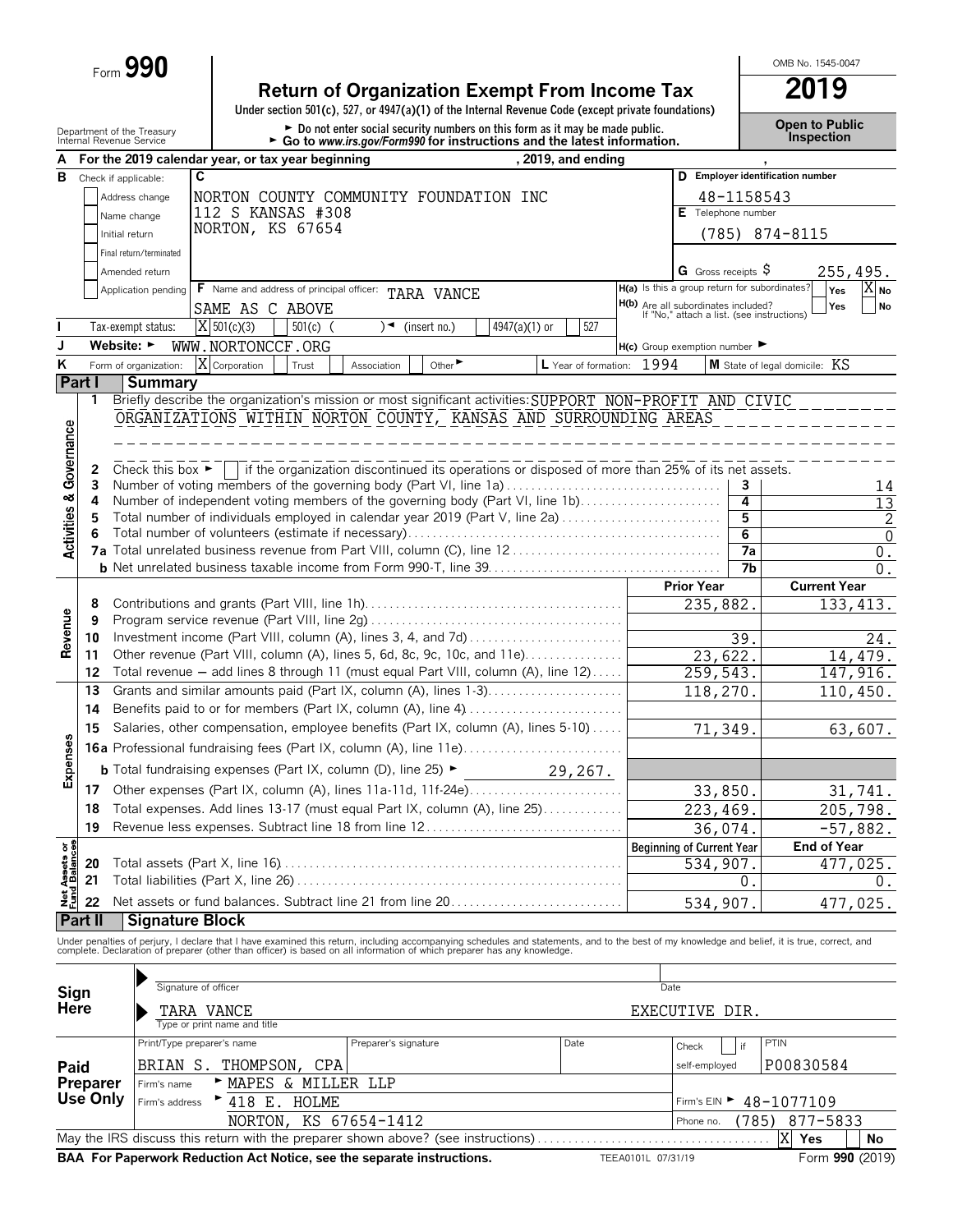|            | Form 990 (2019)                                         | NORTON COUNTY COMMUNITY FOUNDATION INC                                                                                                                                                                                                                                           | 48-1158543              | Page 2 |
|------------|---------------------------------------------------------|----------------------------------------------------------------------------------------------------------------------------------------------------------------------------------------------------------------------------------------------------------------------------------|-------------------------|--------|
|            | <b>Part III</b>                                         | <b>Statement of Program Service Accomplishments</b>                                                                                                                                                                                                                              |                         |        |
|            | 1 Briefly describe the organization's mission:          |                                                                                                                                                                                                                                                                                  |                         |        |
|            |                                                         | SUPPORT NON-PROFIT AND CIVIC ORGANIZATIONS WITHIN NORTON COUNTY, KANSAS AND                                                                                                                                                                                                      |                         |        |
|            | SURROUNDING AREAS                                       |                                                                                                                                                                                                                                                                                  |                         |        |
|            |                                                         |                                                                                                                                                                                                                                                                                  |                         |        |
|            |                                                         | 2 Did the organization undertake any significant program services during the year which were not listed on the prior                                                                                                                                                             |                         |        |
|            |                                                         |                                                                                                                                                                                                                                                                                  | Yes<br>ΙX               | No     |
| 3          | If "Yes," describe these new services on Schedule O.    | Did the organization cease conducting, or make significant changes in how it conducts, any program services?                                                                                                                                                                     | Yes                     | No     |
|            | If "Yes," describe these changes on Schedule O.         |                                                                                                                                                                                                                                                                                  |                         |        |
| 4          |                                                         | Describe the organization's program service accomplishments for each of its three largest program services, as measured by expenses.<br>Section 501(c)(3) and 501(c)(4) organizations are required to report the amount of grants and allocations to others, the total expenses, |                         |        |
|            | and revenue, if any, for each program service reported. |                                                                                                                                                                                                                                                                                  |                         |        |
|            |                                                         |                                                                                                                                                                                                                                                                                  |                         |        |
|            | ) (Expenses \$<br>$4a$ (Code:                           | 145, 611. including grants of $\,$ \$<br>PROVIDE SUPPORT TO LOCAL NON PROFITS AND CIVIC ORGANIZATIONS                                                                                                                                                                            | $110, 450.$ (Revenue \$ |        |
|            |                                                         |                                                                                                                                                                                                                                                                                  |                         |        |
|            |                                                         |                                                                                                                                                                                                                                                                                  |                         |        |
|            |                                                         |                                                                                                                                                                                                                                                                                  |                         |        |
|            |                                                         |                                                                                                                                                                                                                                                                                  |                         |        |
|            |                                                         |                                                                                                                                                                                                                                                                                  |                         |        |
|            |                                                         |                                                                                                                                                                                                                                                                                  |                         |        |
|            |                                                         |                                                                                                                                                                                                                                                                                  |                         |        |
|            |                                                         |                                                                                                                                                                                                                                                                                  |                         |        |
|            |                                                         |                                                                                                                                                                                                                                                                                  |                         |        |
|            | ) (Expenses \$<br>$4b$ (Code:                           | including grants of $\beta$                                                                                                                                                                                                                                                      | ) (Revenue \$           |        |
|            |                                                         |                                                                                                                                                                                                                                                                                  |                         |        |
|            |                                                         |                                                                                                                                                                                                                                                                                  |                         |        |
|            |                                                         |                                                                                                                                                                                                                                                                                  |                         |        |
|            |                                                         |                                                                                                                                                                                                                                                                                  |                         |        |
|            |                                                         |                                                                                                                                                                                                                                                                                  |                         |        |
|            |                                                         |                                                                                                                                                                                                                                                                                  |                         |        |
|            |                                                         |                                                                                                                                                                                                                                                                                  |                         |        |
|            |                                                         |                                                                                                                                                                                                                                                                                  |                         |        |
|            |                                                         |                                                                                                                                                                                                                                                                                  |                         |        |
|            | 4c (Code:<br>) (Expenses \$                             | including grants of $\frac{1}{2}$                                                                                                                                                                                                                                                | ) (Revenue \$           |        |
|            |                                                         |                                                                                                                                                                                                                                                                                  |                         |        |
|            |                                                         |                                                                                                                                                                                                                                                                                  |                         |        |
|            |                                                         |                                                                                                                                                                                                                                                                                  |                         |        |
|            |                                                         |                                                                                                                                                                                                                                                                                  |                         |        |
|            |                                                         |                                                                                                                                                                                                                                                                                  |                         |        |
|            |                                                         |                                                                                                                                                                                                                                                                                  |                         |        |
|            |                                                         |                                                                                                                                                                                                                                                                                  |                         |        |
|            |                                                         |                                                                                                                                                                                                                                                                                  |                         |        |
|            |                                                         |                                                                                                                                                                                                                                                                                  |                         |        |
|            | 4d Other program services (Describe on Schedule O.)     |                                                                                                                                                                                                                                                                                  |                         |        |
|            | \$<br>(Expenses                                         | including grants of<br>Ş.                                                                                                                                                                                                                                                        | ) (Revenue \$           |        |
|            | 4e Total program service expenses                       | 145,611.                                                                                                                                                                                                                                                                         |                         |        |
| <b>BAA</b> |                                                         | TEEA0102L 07/31/19                                                                                                                                                                                                                                                               | Form 990 (2019)         |        |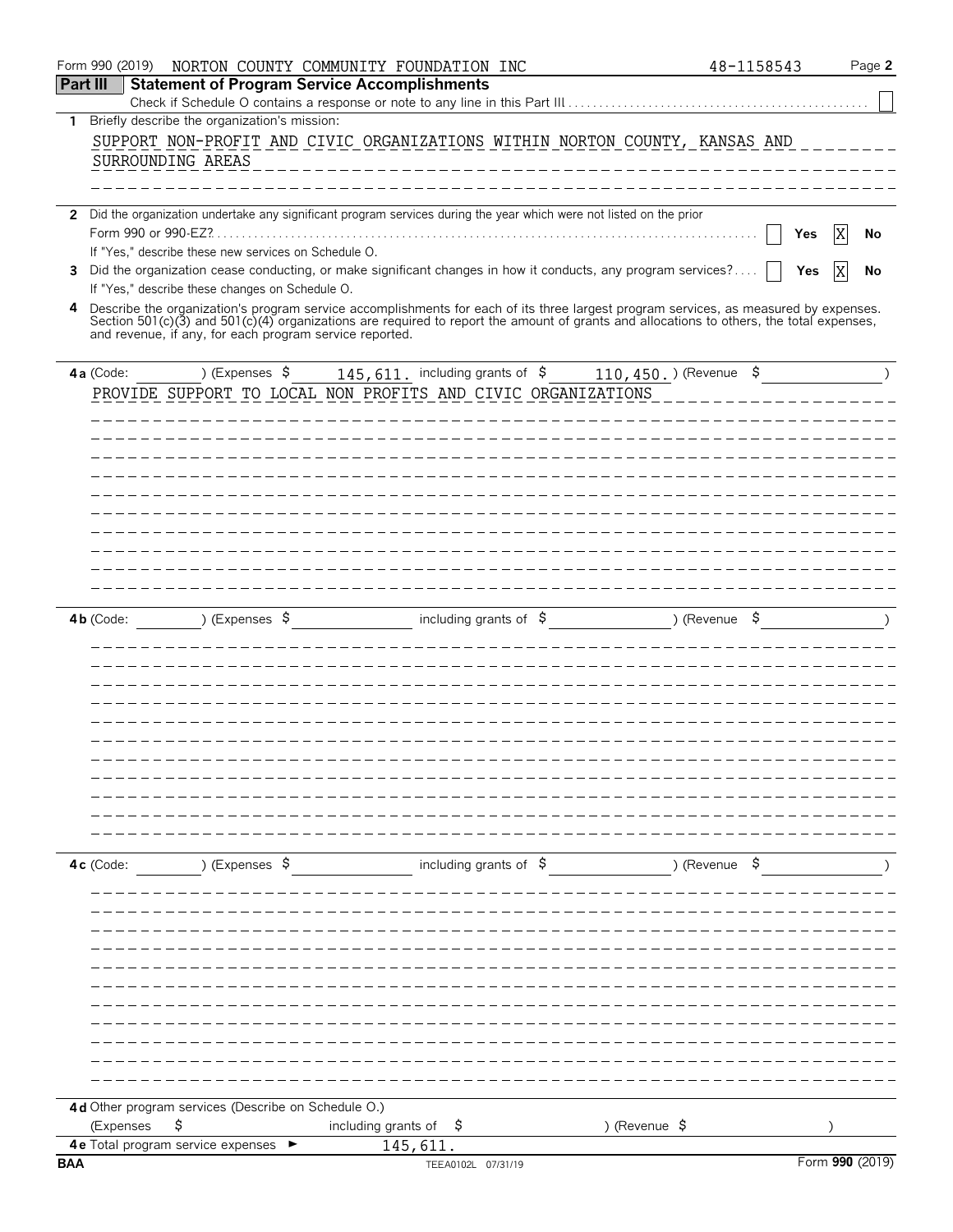Form 990 (2019) Page **3** NORTON COUNTY COMMUNITY FOUNDATION INC 48-1158543 **Part IV Checklist of Required Schedules**

|     |                                                                                                                                                                                                                                                     |                         | Yes | <b>No</b>   |
|-----|-----------------------------------------------------------------------------------------------------------------------------------------------------------------------------------------------------------------------------------------------------|-------------------------|-----|-------------|
|     | Is the organization described in section 501(c)(3) or $4947(a)(1)$ (other than a private foundation)? If 'Yes,' complete                                                                                                                            | $\mathbf{1}$            | Χ   |             |
| 2   |                                                                                                                                                                                                                                                     | $\overline{\mathbf{c}}$ | X   |             |
| 3   | Did the organization engage in direct or indirect political campaign activities on behalf of or in opposition to candidates                                                                                                                         | 3                       |     | Χ           |
|     | 4 Section 501(c)(3) organizations. Did the organization engage in lobbying activities, or have a section 501(h) election<br>in effect during the tax year? If 'Yes,' complete Schedule C, Part II                                                   | 4                       |     | X           |
| 5.  | Is the organization a section 501(c)(4), 501(c)(5), or 501(c)(6) organization that receives membership dues,<br>assessments, or similar amounts as defined in Revenue Procedure 98-19? If 'Yes,' complete Schedule C, Part III.                     | 5                       |     | Χ           |
| 6.  | Did the organization maintain any donor advised funds or any similar funds or accounts for which donors have the right<br>to provide advice on the distribution or investment of amounts in such funds or accounts? If 'Yes,' complete Schedule D,  | 6                       |     | Χ           |
| 7   | Did the organization receive or hold a conservation easement, including easements to preserve open space, the<br>environment, historic land areas, or historic structures? If 'Yes,' complete Schedule D, Part II                                   | $\overline{7}$          |     | X           |
| 8   | Did the organization maintain collections of works of art, historical treasures, or other similar assets? If 'Yes,'                                                                                                                                 | 8                       |     | X           |
|     | Did the organization report an amount in Part X, line 21, for escrow or custodial account liability, serve as a custodian<br>for amounts not listed in Part X; or provide credit counseling, debt management, credit repair, or debt negotiation    | 9                       |     | Χ           |
|     | 10 Did the organization, directly or through a related organization, hold assets in donor-restricted endowments                                                                                                                                     | 10                      |     | X           |
|     | 11 If the organization's answer to any of the following questions is 'Yes', then complete Schedule D, Parts VI, VII, VIII, IX,<br>or X as applicable.                                                                                               |                         |     |             |
|     | a Did the organization report an amount for land, buildings, and equipment in Part X, line 10? If 'Yes,' complete Schedule                                                                                                                          | 11 a                    | Χ   |             |
|     | <b>b</b> Did the organization report an amount for investments – other securities in Part X, line 12, that is 5% or more of its total                                                                                                               | 11 <sub>b</sub>         |     | Χ           |
|     | c Did the organization report an amount for investments - program related in Part X, line 13, that is 5% or more of its total                                                                                                                       | 11 c                    |     | X           |
|     | d Did the organization report an amount for other assets in Part X, line 15, that is 5% or more of its total assets reported                                                                                                                        | 11d                     |     | Χ           |
|     | e Did the organization report an amount for other liabilities in Part X, line 25? If 'Yes,' complete Schedule D, Part X                                                                                                                             | 11 e                    |     | $\mathbf X$ |
|     | f Did the organization's separate or consolidated financial statements for the tax year include a footnote that addresses<br>the organization's liability for uncertain tax positions under FIN 48 (ASC 740)? If 'Yes,' complete Schedule D, Part X | 11f                     |     | Χ           |
|     | 12a Did the organization obtain separate, independent audited financial statements for the tax year? If 'Yes,' complete                                                                                                                             | 12a                     |     | Χ           |
|     | <b>b</b> Was the organization included in consolidated, independent audited financial statements for the tax year? If 'Yes,' and                                                                                                                    | 12 b                    |     | Χ           |
|     |                                                                                                                                                                                                                                                     | 13                      |     | Χ           |
|     |                                                                                                                                                                                                                                                     | 14a                     |     | X           |
|     | <b>b</b> Did the organization have aggregate revenues or expenses of more than \$10,000 from grantmaking, fundraising,<br>business, investment, and program service activities outside the United States, or aggregate foreign investments valued   | 14b                     |     | Χ           |
|     | 15 Did the organization report on Part IX, column (A), line 3, more than \$5,000 of grants or other assistance to or for any                                                                                                                        | 15                      |     | Χ           |
|     | 16 Did the organization report on Part IX, column (A), line 3, more than \$5,000 of aggregate grants or other assistance to<br>or for foreign individuals? If 'Yes,' complete Schedule F, Parts III and IV                                          | 16                      |     | Χ           |
| 17. | Did the organization report a total of more than \$15,000 of expenses for professional fundraising services on Part IX,                                                                                                                             | 17                      |     | Χ           |
| 18  | Did the organization report more than \$15,000 total of fundraising event gross income and contributions on Part VIII,                                                                                                                              | 18                      |     | Χ           |
|     | 19 Did the organization report more than \$15,000 of gross income from gaming activities on Part VIII, line 9a? If 'Yes,'                                                                                                                           | 19                      |     | Χ           |
|     |                                                                                                                                                                                                                                                     | 20a                     |     | Χ           |
|     | <b>b</b> If 'Yes' to line 20a, did the organization attach a copy of its audited financial statements to this return?                                                                                                                               | 20 <sub>b</sub>         |     |             |
|     | 21 Did the organization report more than \$5,000 of grants or other assistance to any domestic organization or                                                                                                                                      | 21                      | Χ   |             |

**BAA TEEA0103L 07/31/19 TEEA0103L 07/31/19 Form 990** (2019)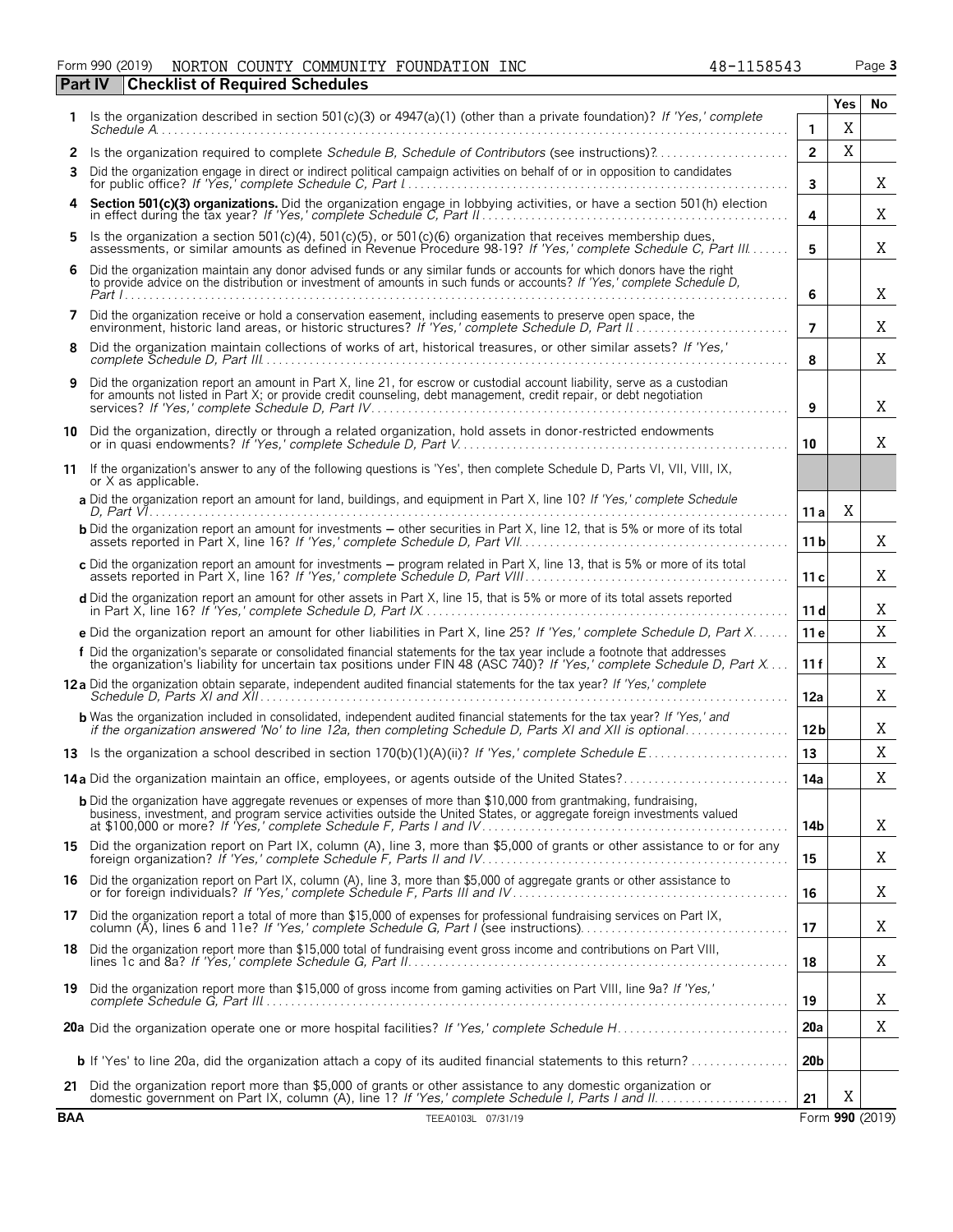Form 990 (2019) NORTON COUNTY COMMUNITY FOUNDATION INC 48-1158543 Page **4** NORTON COUNTY COMMUNITY FOUNDATION INC 48-1158543

**Part IV Checklist of Required Schedules** *(continued)*

|            | $\sim$ . The critical control of the control of $\sim$                                                                                                                                                                                                                                                                                   |                 | <b>Yes</b>      | No.                 |  |
|------------|------------------------------------------------------------------------------------------------------------------------------------------------------------------------------------------------------------------------------------------------------------------------------------------------------------------------------------------|-----------------|-----------------|---------------------|--|
|            | 22 Did the organization report more than \$5,000 of grants or other assistance to or for domestic individuals on Part IX,                                                                                                                                                                                                                | 22              |                 | X                   |  |
|            | 23 Did the organization answer 'Yes' to Part VII, Section A, line 3, 4, or 5 about compensation of the organization's current<br>and former officers, directors, trustees, key employees, and highest compensated employees? If 'Yes,' complete                                                                                          | 23              |                 | X                   |  |
|            | 24 a Did the organization have a tax-exempt bond issue with an outstanding principal amount of more than \$100,000 as of<br>the last day of the year, that was issued after December 31, 2002? If 'Yes,' answer lines 24b through 24d and                                                                                                | 24a             |                 | X                   |  |
|            | <b>b</b> Did the organization invest any proceeds of tax-exempt bonds beyond a temporary period exception?                                                                                                                                                                                                                               | 24 <sub>b</sub> |                 |                     |  |
|            | c Did the organization maintain an escrow account other than a refunding escrow at any time during the year to defease                                                                                                                                                                                                                   | 24c             |                 |                     |  |
|            | d Did the organization act as an 'on behalf of' issuer for bonds outstanding at any time during the year?                                                                                                                                                                                                                                | 24d             |                 |                     |  |
|            | 25 a Section 501(c)(3), 501(c)(4), and 501(c)(29) organizations. Did the organization engage in an excess benefit                                                                                                                                                                                                                        | 25a             |                 | X                   |  |
|            | <b>b</b> Is the organization aware that it engaged in an excess benefit transaction with a disqualified person in a prior year, and<br>that the transaction has not been reported on any of the organization's prior Forms 990 or 990-EZ? If 'Yes,' complete                                                                             | 25 <sub>b</sub> |                 | X                   |  |
|            | 26 Did the organization report any amount on Part X, line 5 or 22, for receivables from or payables to any current or<br>former officer, director, trustee, key employee, creator or founder, substantial contributor, or 35% controlled entity<br>or family member of any of these persons? If 'Yes,' complete Schedule L, Part II      | 26              |                 | X                   |  |
|            | 27 Did the organization provide a grant or other assistance to any current or former officer, director, trustee, key<br>employee, creator or founder, substantial contributor or employee thereof, a grant selection committee<br>member, or to a 35% controlled entity (including an employee thereof) or family member of any of these | 27              |                 | X                   |  |
|            | 28 Was the organization a party to a business transaction with one of the following parties (see Schedule L, Part IV<br>instructions, for applicable filing thresholds, conditions, and exceptions):                                                                                                                                     |                 |                 |                     |  |
|            | a A current or former officer, director, trustee, key employee, creator or founder, or substantial contributor? If                                                                                                                                                                                                                       | 28a             |                 | Χ                   |  |
|            |                                                                                                                                                                                                                                                                                                                                          | 28 <sub>b</sub> |                 | X                   |  |
|            | c A 35% controlled entity of one or more individuals and/or organizations described in lines 28a or 28b? If                                                                                                                                                                                                                              | 28c             |                 | Χ<br>$\overline{X}$ |  |
| 29         | Did the organization receive more than \$25,000 in non-cash contributions? If 'Yes,' complete Schedule M<br>29                                                                                                                                                                                                                           |                 |                 |                     |  |
| 30         | Did the organization receive contributions of art, historical treasures, or other similar assets, or qualified conservation                                                                                                                                                                                                              | 30              |                 | X                   |  |
| 31         | Did the organization liquidate, terminate, or dissolve and cease operations? If 'Yes,' complete Schedule N, Part I                                                                                                                                                                                                                       | 31              |                 | $\overline{X}$      |  |
|            | 32 Did the organization sell, exchange, dispose of, or transfer more than 25% of its net assets? If 'Yes,' complete                                                                                                                                                                                                                      | 32              |                 | X                   |  |
|            | 33 Did the organization own 100% of an entity disregarded as separate from the organization under Regulations sections                                                                                                                                                                                                                   | 33              |                 | X                   |  |
|            | 34 Was the organization related to any tax-exempt or taxable entity? If 'Yes,' complete Schedule R, Part II, III, or IV,                                                                                                                                                                                                                 | 34              |                 | Χ                   |  |
|            |                                                                                                                                                                                                                                                                                                                                          | 35a             |                 | $\overline{X}$      |  |
|            | <b>b</b> If 'Yes' to line 35a, did the organization receive any payment from or engage in any transaction with a controlled                                                                                                                                                                                                              | 35 <sub>b</sub> |                 |                     |  |
| 36         | Section 501(c)(3) organizations. Did the organization make any transfers to an exempt non-charitable related                                                                                                                                                                                                                             | 36              |                 | X                   |  |
| 37         | Did the organization conduct more than 5% of its activities through an entity that is not a related organization and that is                                                                                                                                                                                                             | 37              |                 | X                   |  |
| 38         | Did the organization complete Schedule O and provide explanations in Schedule O for Part VI, lines 11b and 19?                                                                                                                                                                                                                           | 38              | Χ               |                     |  |
|            | Part V Statements Regarding Other IRS Filings and Tax Compliance                                                                                                                                                                                                                                                                         |                 |                 |                     |  |
|            |                                                                                                                                                                                                                                                                                                                                          |                 | Yes.            | No                  |  |
|            | <b>1a</b> Enter the number reported in Box 3 of Form 1096. Enter -0- if not applicable<br>1 a l<br>11                                                                                                                                                                                                                                    |                 |                 |                     |  |
|            | <b>b</b> Enter the number of Forms W-2G included in line 1a. Enter -0- if not applicable<br>1 b<br>$\Omega$                                                                                                                                                                                                                              |                 |                 |                     |  |
|            | c Did the organization comply with backup withholding rules for reportable payments to vendors and reportable gaming                                                                                                                                                                                                                     |                 |                 |                     |  |
|            |                                                                                                                                                                                                                                                                                                                                          | 1 с             |                 |                     |  |
| <b>BAA</b> | TEEA0104L 07/31/19                                                                                                                                                                                                                                                                                                                       |                 | Form 990 (2019) |                     |  |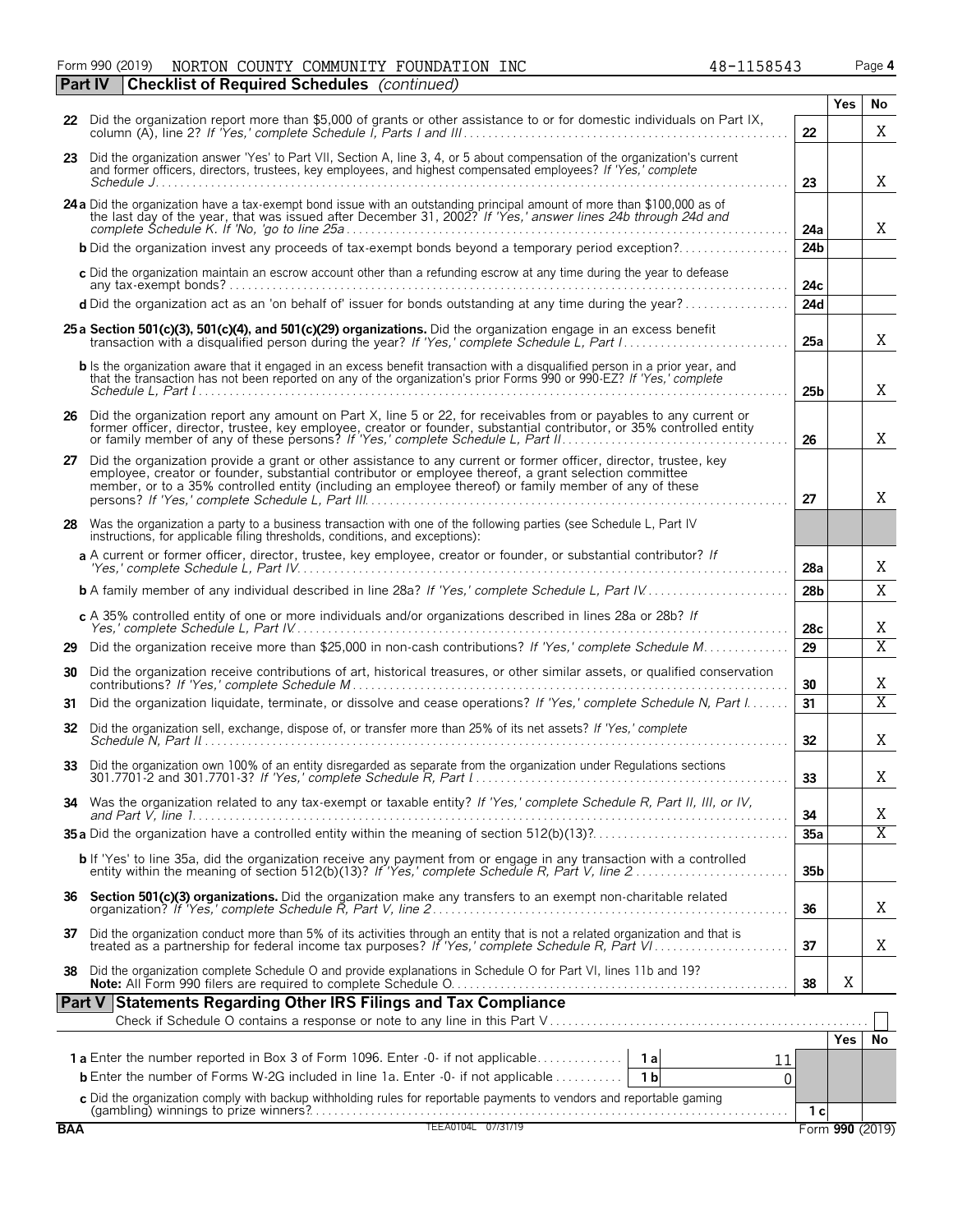|               | Form 990 (2019)<br>NORTON COUNTY COMMUNITY FOUNDATION INC<br>48-1158543                                                                                                                                                                          |                 |     | Page 5          |
|---------------|--------------------------------------------------------------------------------------------------------------------------------------------------------------------------------------------------------------------------------------------------|-----------------|-----|-----------------|
| <b>Part V</b> | Statements Regarding Other IRS Filings and Tax Compliance (continued)                                                                                                                                                                            |                 |     |                 |
|               |                                                                                                                                                                                                                                                  |                 | Yes | No.             |
|               | 2a Enter the number of employees reported on Form W-3, Transmittal of Wage and Tax State-<br>ments, filed for the calendar year ending with or within the year covered by this return<br>2a<br>2                                                 |                 |     |                 |
|               | $\mathsf{b}$ If at least one is reported on line 2a, did the organization file all required federal employment tax returns?                                                                                                                      | 2 <sub>b</sub>  | X   |                 |
|               | Note: If the sum of lines 1a and 2a is greater than 250, you may be required to e-file (see instructions)                                                                                                                                        |                 |     |                 |
|               | 3a Did the organization have unrelated business gross income of \$1,000 or more during the year?                                                                                                                                                 | Зa              |     | X               |
|               |                                                                                                                                                                                                                                                  | 3 <sub>b</sub>  |     |                 |
|               | 4a At any time during the calendar year, did the organization have an interest in, or a signature or other authority over, a<br>financial account in a foreign country (such as a bank account, securities account, or other financial account)? | 4a              |     | X               |
|               | b If 'Yes,' enter the name of the foreign country                                                                                                                                                                                                |                 |     |                 |
|               | See instructions for filing requirements for FinCEN Form 114, Report of Foreign Bank and Financial Accounts (FBAR).                                                                                                                              |                 |     |                 |
|               | <b>5a</b> Was the organization a party to a prohibited tax shelter transaction at any time during the tax year?                                                                                                                                  | 5a              |     | Χ<br>X          |
|               | <b>b</b> Did any taxable party notify the organization that it was or is a party to a prohibited tax shelter transaction?                                                                                                                        | 5b              |     |                 |
|               |                                                                                                                                                                                                                                                  | 5 c             |     |                 |
|               | 6 a Does the organization have annual gross receipts that are normally greater than \$100,000, and did the organization solicit any contributions that were not tax deductible as charitable contributions?                                      | 6a              |     | X               |
|               | b If 'Yes,' did the organization include with every solicitation an express statement that such contributions or gifts were                                                                                                                      | 6b              |     |                 |
|               | 7 Organizations that may receive deductible contributions under section 170(c).                                                                                                                                                                  |                 |     |                 |
|               | a Did the organization receive a payment in excess of \$75 made partly as a contribution and partly for goods and                                                                                                                                | <b>7a</b>       |     | $\overline{X}$  |
|               |                                                                                                                                                                                                                                                  | 7 <sub>b</sub>  |     |                 |
|               | c Did the organization sell, exchange, or otherwise dispose of tangible personal property for which it was required to file                                                                                                                      | 7 с             |     | X               |
|               |                                                                                                                                                                                                                                                  |                 |     |                 |
|               | e Did the organization receive any funds, directly or indirectly, to pay premiums on a personal benefit contract?                                                                                                                                | 7e              |     | Χ               |
|               | f Did the organization, during the year, pay premiums, directly or indirectly, on a personal benefit contract?                                                                                                                                   | 7f              |     | Χ               |
|               | g If the organization received a contribution of qualified intellectual property, did the organization file Form 8899                                                                                                                            | 7 g             |     |                 |
|               | h If the organization received a contribution of cars, boats, airplanes, or other vehicles, did the organization file a                                                                                                                          |                 |     |                 |
| 8             | Sponsoring organizations maintaining donor advised funds. Did a donor advised fund maintained by the sponsoring                                                                                                                                  | 7 h             |     |                 |
|               |                                                                                                                                                                                                                                                  | 8               |     |                 |
| 9             | Sponsoring organizations maintaining donor advised funds.                                                                                                                                                                                        |                 |     |                 |
|               |                                                                                                                                                                                                                                                  | 9a              |     |                 |
|               | <b>b</b> Did the sponsoring organization make a distribution to a donor, donor advisor, or related person?                                                                                                                                       | 9 <sub>b</sub>  |     |                 |
|               | 10 Section 501(c)(7) organizations. Enter:                                                                                                                                                                                                       |                 |     |                 |
|               | a Initiation fees and capital contributions included on Part VIII, line 12<br>10 a                                                                                                                                                               |                 |     |                 |
|               | <b>b</b> Gross receipts, included on Form 990, Part VIII, line 12, for public use of club facilities<br>10 <sub>b</sub>                                                                                                                          |                 |     |                 |
|               | 11 Section 501(c)(12) organizations. Enter:                                                                                                                                                                                                      |                 |     |                 |
|               | 11a                                                                                                                                                                                                                                              |                 |     |                 |
|               | <b>b</b> Gross income from other sources (Do not net amounts due or paid to other sources<br>11 b                                                                                                                                                |                 |     |                 |
|               | 12a Section 4947(a)(1) non-exempt charitable trusts. Is the organization filing Form 990 in lieu of Form 1041?                                                                                                                                   | 12a             |     |                 |
|               | 12 <sub>b</sub><br><b>b</b> If 'Yes,' enter the amount of tax-exempt interest received or accrued during the year                                                                                                                                |                 |     |                 |
|               | 13 Section 501(c)(29) qualified nonprofit health insurance issuers.                                                                                                                                                                              |                 |     |                 |
|               |                                                                                                                                                                                                                                                  | 13a             |     |                 |
|               | Note: See the instructions for additional information the organization must report on Schedule O.                                                                                                                                                |                 |     |                 |
|               | <b>b</b> Enter the amount of reserves the organization is required to maintain by the states in<br>which the organization is licensed to issue qualified health plans<br>13 <sub>b</sub>                                                         |                 |     |                 |
|               | 13c                                                                                                                                                                                                                                              |                 |     |                 |
|               |                                                                                                                                                                                                                                                  | 14 a            |     | Χ               |
|               | b If 'Yes,' has it filed a Form 720 to report these payments? If 'No,' provide an explanation on Schedule O                                                                                                                                      | 14 <sub>b</sub> |     |                 |
|               | 15 Is the organization subject to the section 4960 tax on payment(s) of more than \$1,000,000 in remuneration or                                                                                                                                 | 15              |     | Χ               |
|               | If 'Yes,' see instructions and file Form 4720, Schedule N.                                                                                                                                                                                       |                 |     |                 |
|               | 16 Is the organization an educational institution subject to the section 4968 excise tax on net investment income?<br>If 'Yes,' complete Form 4720, Schedule O.                                                                                  | 16              |     | Χ               |
| <b>BAA</b>    | TEEA0105L 07/31/19                                                                                                                                                                                                                               |                 |     | Form 990 (2019) |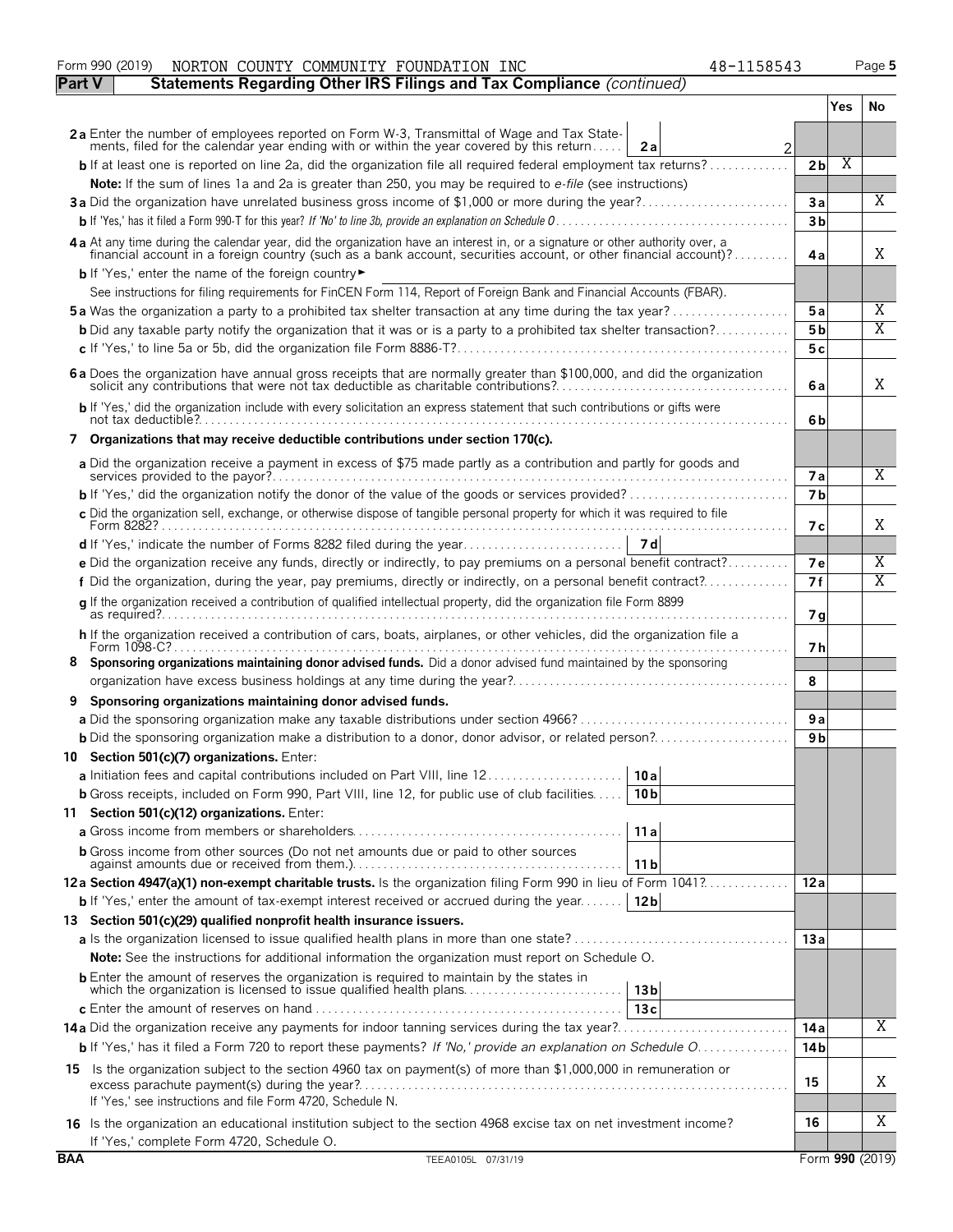|                                                                                                                   | <b>Part VI</b>                                                                                                          | Governance, Management, and Disclosure For each 'Yes' response to lines 2 through 7b below, and for<br>a 'No' response to line 8a, 8b, or 10b below, describe the circumstances, processes, or changes on<br>Schedule O. See instructions.                                                          |                               |                 |                |                |  |  |
|-------------------------------------------------------------------------------------------------------------------|-------------------------------------------------------------------------------------------------------------------------|-----------------------------------------------------------------------------------------------------------------------------------------------------------------------------------------------------------------------------------------------------------------------------------------------------|-------------------------------|-----------------|----------------|----------------|--|--|
|                                                                                                                   |                                                                                                                         |                                                                                                                                                                                                                                                                                                     |                               |                 |                | X              |  |  |
|                                                                                                                   |                                                                                                                         | <b>Section A. Governing Body and Management</b>                                                                                                                                                                                                                                                     |                               |                 |                |                |  |  |
|                                                                                                                   |                                                                                                                         |                                                                                                                                                                                                                                                                                                     |                               |                 | <b>Yes</b>     | No             |  |  |
|                                                                                                                   |                                                                                                                         | <b>1a</b> Enter the number of voting members of the governing body at the end of the tax year<br>If there are material differences in voting rights among members<br>of the governing body, or if the governing body delegated broad                                                                | 1 a<br>14                     |                 |                |                |  |  |
|                                                                                                                   |                                                                                                                         | authority to an executive committee or similar committee, explain on Schedule O.<br><b>b</b> Enter the number of voting members included on line 1a, above, who are independent 1b                                                                                                                  |                               |                 |                |                |  |  |
|                                                                                                                   |                                                                                                                         | 2 Did any officer, director, trustee, or key employee have a family relationship or a business relationship with any other<br>officer, director, trustee, or key employee?  SEE SCHEDULE O                                                                                                          | 13                            | $\overline{2}$  | Χ              |                |  |  |
| 3                                                                                                                 |                                                                                                                         | Did the organization delegate control over management duties customarily performed by or under the direct supervision<br>of officers, directors, trustees, or key employees to a management company or other person?                                                                                |                               | 3               |                | X              |  |  |
|                                                                                                                   |                                                                                                                         | Did the organization make any significant changes to its governing documents                                                                                                                                                                                                                        |                               |                 |                |                |  |  |
|                                                                                                                   |                                                                                                                         |                                                                                                                                                                                                                                                                                                     |                               | 4               |                | Χ              |  |  |
| 5.                                                                                                                |                                                                                                                         | Did the organization become aware during the year of a significant diversion of the organization's assets?                                                                                                                                                                                          |                               | 5               |                | $\overline{X}$ |  |  |
| 6                                                                                                                 |                                                                                                                         |                                                                                                                                                                                                                                                                                                     |                               | 6               |                | $\overline{X}$ |  |  |
|                                                                                                                   | 7 a Did the organization have members, stockholders, or other persons who had the power to elect or appoint one or more |                                                                                                                                                                                                                                                                                                     |                               |                 |                |                |  |  |
| <b>b</b> Are any governance decisions of the organization reserved to (or subject to approval by) members,<br>7 b |                                                                                                                         |                                                                                                                                                                                                                                                                                                     |                               |                 |                |                |  |  |
| 8                                                                                                                 |                                                                                                                         | Did the organization contemporaneously document the meetings held or written actions undertaken during the year by<br>the following:                                                                                                                                                                |                               |                 |                |                |  |  |
|                                                                                                                   |                                                                                                                         |                                                                                                                                                                                                                                                                                                     |                               | 8 a             | X              |                |  |  |
|                                                                                                                   |                                                                                                                         |                                                                                                                                                                                                                                                                                                     |                               | 8b              | $\overline{X}$ |                |  |  |
|                                                                                                                   |                                                                                                                         | Is there any officer, director, trustee, or key employee listed in Part VII, Section A, who cannot be reached at the<br>organization's mailing address? If 'Yes,' provide the names and addresses on Schedule Q                                                                                     |                               | 9               |                | X              |  |  |
|                                                                                                                   |                                                                                                                         | <b>Section B. Policies</b> (This Section B requests information about policies not required by the Internal Revenue Code.)                                                                                                                                                                          |                               |                 |                |                |  |  |
|                                                                                                                   |                                                                                                                         |                                                                                                                                                                                                                                                                                                     |                               |                 | <b>Yes</b>     | No             |  |  |
|                                                                                                                   |                                                                                                                         | b If 'Yes,' did the organization have written policies and procedures governing the activities of such chapters, affiliates, and branches to ensure their                                                                                                                                           |                               | 10a<br>10 b     |                | X              |  |  |
|                                                                                                                   |                                                                                                                         |                                                                                                                                                                                                                                                                                                     |                               | 11a             | $\overline{X}$ |                |  |  |
|                                                                                                                   |                                                                                                                         | <b>b</b> Describe in Schedule O the process, if any, used by the organization to review this Form 990. SEE SCHEDULE O                                                                                                                                                                               |                               |                 |                |                |  |  |
|                                                                                                                   |                                                                                                                         |                                                                                                                                                                                                                                                                                                     |                               | 12a             |                | X              |  |  |
|                                                                                                                   |                                                                                                                         | <b>b</b> Were officers, directors, or trustees, and key employees required to disclose annually interests that could give rise                                                                                                                                                                      |                               | 12 <sub>b</sub> |                |                |  |  |
|                                                                                                                   |                                                                                                                         | c Did the organization regularly and consistently monitor and enforce compliance with the policy? If 'Yes,' describe in                                                                                                                                                                             |                               | 12 c            |                |                |  |  |
| 13                                                                                                                |                                                                                                                         |                                                                                                                                                                                                                                                                                                     |                               | 13              |                | X              |  |  |
| 14                                                                                                                |                                                                                                                         |                                                                                                                                                                                                                                                                                                     |                               | 14              |                | $\overline{X}$ |  |  |
| 15.                                                                                                               |                                                                                                                         | Did the process for determining compensation of the following persons include a review and approval by independent<br>persons, comparability data, and contemporaneous substantiation of the deliberation and decision?                                                                             |                               |                 |                |                |  |  |
|                                                                                                                   |                                                                                                                         |                                                                                                                                                                                                                                                                                                     |                               | 15 a            | X              |                |  |  |
|                                                                                                                   |                                                                                                                         |                                                                                                                                                                                                                                                                                                     |                               | 15 b            | $\overline{X}$ |                |  |  |
|                                                                                                                   |                                                                                                                         | If 'Yes' to line 15a or 15b, describe the process in Schedule O (see instructions).                                                                                                                                                                                                                 |                               |                 |                |                |  |  |
|                                                                                                                   |                                                                                                                         | 16 a Did the organization invest in, contribute assets to, or participate in a joint venture or similar arrangement with a                                                                                                                                                                          |                               | 16 a            |                | Χ              |  |  |
|                                                                                                                   |                                                                                                                         | b If 'Yes,' did the organization follow a written policy or procedure requiring the organization to evaluate its<br>participation in joint venture arrangements under applicable federal tax law, and take steps to safeguard the                                                                   |                               | 16 b            |                |                |  |  |
|                                                                                                                   |                                                                                                                         | <b>Section C. Disclosure</b>                                                                                                                                                                                                                                                                        |                               |                 |                |                |  |  |
| 17                                                                                                                |                                                                                                                         | List the states with which a copy of this Form 990 is required to be filed ►<br><b>NONE</b>                                                                                                                                                                                                         |                               |                 |                |                |  |  |
|                                                                                                                   |                                                                                                                         | 18 Section 6104 requires an organization to make its Forms 1023 (1024 or 1024-A, if applicable), 990, and 990-T (Section 501(c)(3)s only)<br>available for public inspection. Indicate how you made these available. Check all that apply.<br>Another's website<br>Own website<br>X<br>Upon request | Other (explain on Schedule O) |                 |                |                |  |  |
|                                                                                                                   |                                                                                                                         | 19 Describe on Schedule O whether (and if so, how) the organization made its governing documents, conflict of interest policy, and financial statements available to<br>the public during the tax year.<br>SEE SCHEDULE O                                                                           |                               |                 |                |                |  |  |
|                                                                                                                   |                                                                                                                         | 20 State the name, address, and telephone number of the person who possesses the organization's books and records ►<br>TARA VANCE 112 S KANSAS NORTON KS 67654 (785) 874-8115                                                                                                                       |                               |                 |                |                |  |  |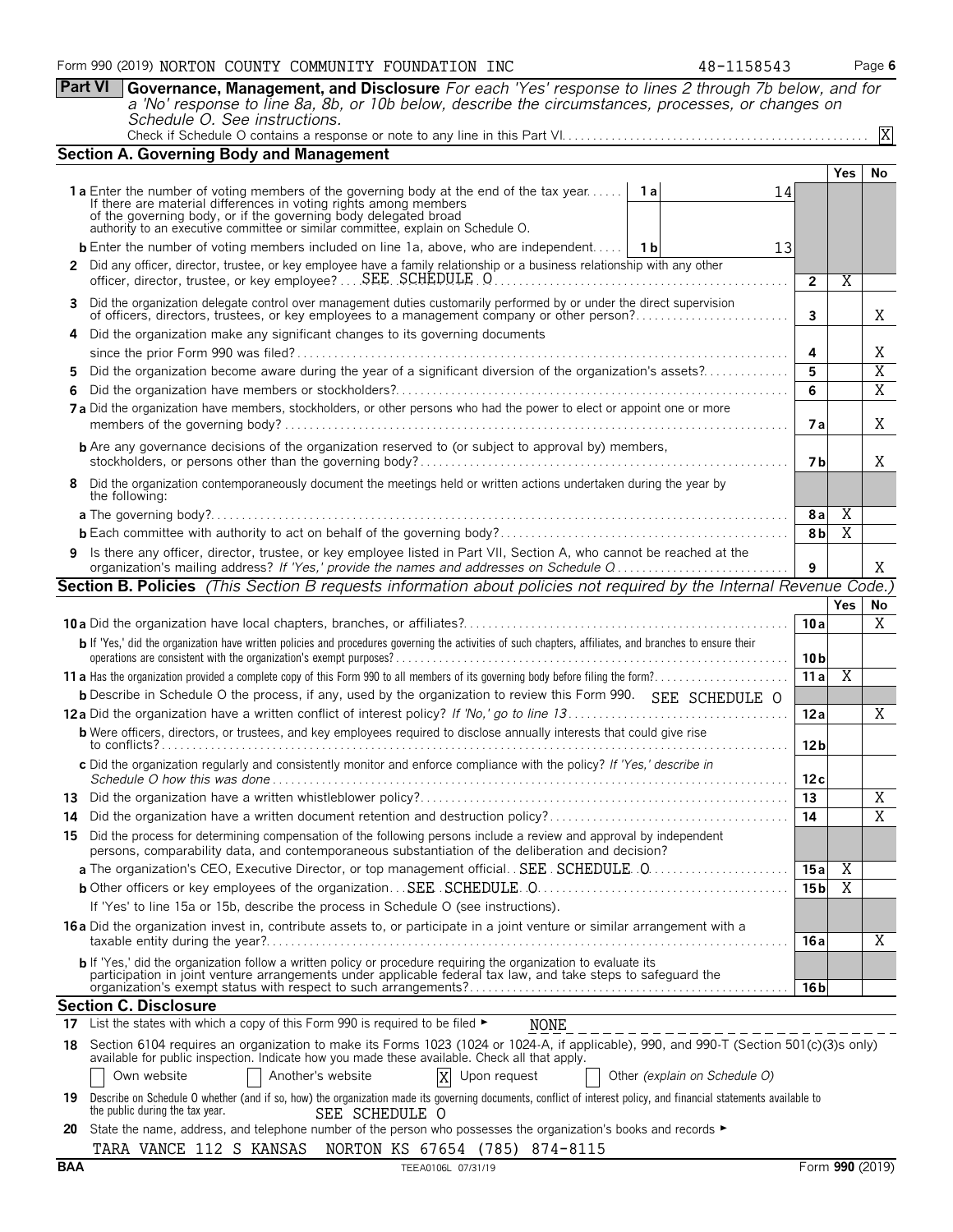| Form 990 (2019)  NORTON COUNTY COMMUNITY FOUNDATION INC                                                                                                        | 48-1158543 | Page 7 |
|----------------------------------------------------------------------------------------------------------------------------------------------------------------|------------|--------|
| Part VII   Compensation of Officers, Directors, Trustees, Key Employees, Highest Compensated Employees, and<br><b>Independent Contractors</b>                  |            |        |
|                                                                                                                                                                |            |        |
| Section A. Officers, Directors, Trustees, Key Employees, and Highest Compensated Employees                                                                     |            |        |
| 1 a Complete this table for all persons required to be listed. Report compensation for the calendar year ending with or within the<br>organization's tax year. |            |        |

? List all of the organization's **current** officers, directors, trustees (whether individuals or organizations), regardless of amount of compensation. Enter -0- in columns (D), (E), and (F) if no compensation was paid.

? List all of the organization's **current** key employees, if any. See instructions for definition of 'key employee.'

? List the organization's five **current** highest compensated employees (other than an officer, director, trustee, or key employee) who received reportable compensation (Box 5 of Form W-2 and/or Box 7 of Form 1099-MISC) of more than \$100,000 from the organization and any related organizations.

? List all of the organization's **former** officers, key employees, and highest compensated employees who received more than \$100,000 of reportable compensation from the organization and any related organizations.

? List all of the organization's **former directors or trustees** that received, in the capacity as a former director or trustee of the

organization, more than \$10,000 of reportable compensation from the organization and any related organizations.

See instructions for the order in which to list the persons above.

Check this box if neither the organization nor any related organization compensated any current officer, director, or trustee.

|                       |                                        | (C)                                                                                        |                                                                                                             |                          |         |              |                                 |        |                                                            |                                                                 |                                                                       |
|-----------------------|----------------------------------------|--------------------------------------------------------------------------------------------|-------------------------------------------------------------------------------------------------------------|--------------------------|---------|--------------|---------------------------------|--------|------------------------------------------------------------|-----------------------------------------------------------------|-----------------------------------------------------------------------|
| (A)<br>Name and title |                                        | (B)<br>Average<br>hours<br>per                                                             | Position (do not check more<br>than one box, unless person<br>is both an officer and a<br>director/trustee) |                          |         |              |                                 |        | (D)<br>Reportable<br>compensation from<br>the organization | (E)<br>Reportable<br>compensation from<br>related organizations | (F)<br>Estimated amount<br>of other                                   |
|                       |                                        | week<br>(list any<br>hours for<br>related<br>organiza<br>tions<br>below<br>dotted<br>line) | əətsut laubivibni<br>direct<br>₫                                                                            | Institutional<br>trustee | Officer | Key employee | Highest compensated<br>employee | Former | (W-2/1099-MISC)                                            | (W-2/1099-MISC)                                                 | compensation from<br>the organization<br>and related<br>organizations |
|                       | (1) TARA VANCE                         | 40                                                                                         |                                                                                                             |                          |         |              |                                 |        |                                                            |                                                                 |                                                                       |
|                       | EXECUTIVE DIR.                         | $\mathbf{0}$                                                                               | X                                                                                                           |                          |         |              |                                 |        | 46,500                                                     | 0.                                                              | 10,000.                                                               |
|                       | (2) BRIAN S THOMPSON                   | $\mathbf 0$                                                                                |                                                                                                             |                          |         |              |                                 |        |                                                            |                                                                 |                                                                       |
|                       | TREASURER                              | $\mathbf{0}$                                                                               | X                                                                                                           |                          |         |              |                                 |        | 0                                                          | $\mathbf{0}$                                                    | 0.                                                                    |
|                       | (3) COLLETTE MILLER<br><b>DIRECTOR</b> | $\overline{0}$<br>$\Omega$                                                                 | $\rm X$                                                                                                     |                          |         |              |                                 |        | 0                                                          | 0                                                               | $0$ .                                                                 |
|                       | (4) SCOTT SPROUL                       | $\mathbf 0$                                                                                |                                                                                                             |                          |         |              |                                 |        |                                                            |                                                                 |                                                                       |
|                       | PRESIDENT                              | $\mathbf{0}$                                                                               | Χ                                                                                                           |                          |         |              |                                 |        | 0                                                          | 0                                                               | $\boldsymbol{0}$ .                                                    |
|                       | (5) SHAD CHANDLER                      | $\mathbf 0$                                                                                |                                                                                                             |                          |         |              |                                 |        |                                                            |                                                                 |                                                                       |
|                       | <b>DIRECTOR</b>                        | $\mathbf{0}$                                                                               | X                                                                                                           |                          |         |              |                                 |        | 0                                                          | 0                                                               | 0.                                                                    |
|                       | (6) JOHN MCCLYMONT                     | $\mathbf 0$                                                                                |                                                                                                             |                          |         |              |                                 |        |                                                            |                                                                 |                                                                       |
|                       | <b>DIRECTOR</b>                        | $\Omega$                                                                                   | $\rm X$                                                                                                     |                          |         |              |                                 |        | 0                                                          | 0                                                               | $\boldsymbol{0}$ .                                                    |
|                       | (7) JOHN ENGELBERT                     | $\overline{0}$                                                                             |                                                                                                             |                          |         |              |                                 |        |                                                            |                                                                 |                                                                       |
|                       | <b>DIRECTOR</b>                        | $\Omega$                                                                                   | $\mathbf X$                                                                                                 |                          |         |              |                                 |        | 0                                                          | $\mathbf{0}$                                                    | $\boldsymbol{0}$ .                                                    |
|                       | (8) NANCY KENT                         | $\mathbf 0$                                                                                |                                                                                                             |                          |         |              |                                 |        |                                                            |                                                                 |                                                                       |
|                       | SECRETARY                              | $\mathbf{0}$                                                                               | X                                                                                                           |                          |         |              |                                 |        | 0                                                          | $\mathbf{0}$                                                    | 0.                                                                    |
|                       | (9) WARREN BULLOCK                     | $\mathbf 0$                                                                                |                                                                                                             |                          |         |              |                                 |        |                                                            |                                                                 |                                                                       |
|                       | <b>DIRECTOR</b>                        | $\Omega$                                                                                   | X                                                                                                           |                          |         |              |                                 |        | 0                                                          | 0                                                               | 0.                                                                    |
|                       | (10) BROCK MILLER                      | $\overline{0}$                                                                             |                                                                                                             |                          |         |              |                                 |        |                                                            |                                                                 |                                                                       |
|                       | <b>DIRECTOR</b>                        | $\Omega$                                                                                   | X                                                                                                           |                          |         |              |                                 |        | 0                                                          | 0                                                               | 0.                                                                    |
|                       | (11) DOUG SEBELIUS                     | $\mathbf 0$                                                                                |                                                                                                             |                          |         |              |                                 |        |                                                            |                                                                 |                                                                       |
|                       | <b>DIRECTOR</b>                        | $\pmb{0}$                                                                                  | X                                                                                                           |                          |         |              |                                 |        | 0                                                          | 0                                                               | $\boldsymbol{0}$ .                                                    |
|                       | (12) GAIL BOLLER                       | $\mathbf 0$                                                                                |                                                                                                             |                          |         |              |                                 |        |                                                            |                                                                 |                                                                       |
|                       | VICE PRESIDENT                         | 0                                                                                          | X                                                                                                           |                          |         |              |                                 |        | 0                                                          | $\pmb{0}$                                                       | $\boldsymbol{0}$ .                                                    |
| (13)                  | <b>JULIA NELSON</b>                    | $\overline{0}$                                                                             |                                                                                                             |                          |         |              |                                 |        |                                                            |                                                                 |                                                                       |
|                       | <b>DIRECTOR</b>                        | $\Omega$                                                                                   | X                                                                                                           |                          |         |              |                                 |        | 0                                                          | 0                                                               | 0.                                                                    |
|                       | (14) CHASE RICE                        | $\mathbf 0$                                                                                |                                                                                                             |                          |         |              |                                 |        |                                                            |                                                                 |                                                                       |
|                       | <b>DIRECTOR</b>                        | $\Omega$                                                                                   | X                                                                                                           |                          |         |              |                                 |        | 0                                                          | $\mathbf 0$                                                     | 0.                                                                    |
| <b>BAA</b>            |                                        | TEEA0107L 07/31/19                                                                         |                                                                                                             |                          |         |              |                                 |        |                                                            |                                                                 | Form 990 (2019)                                                       |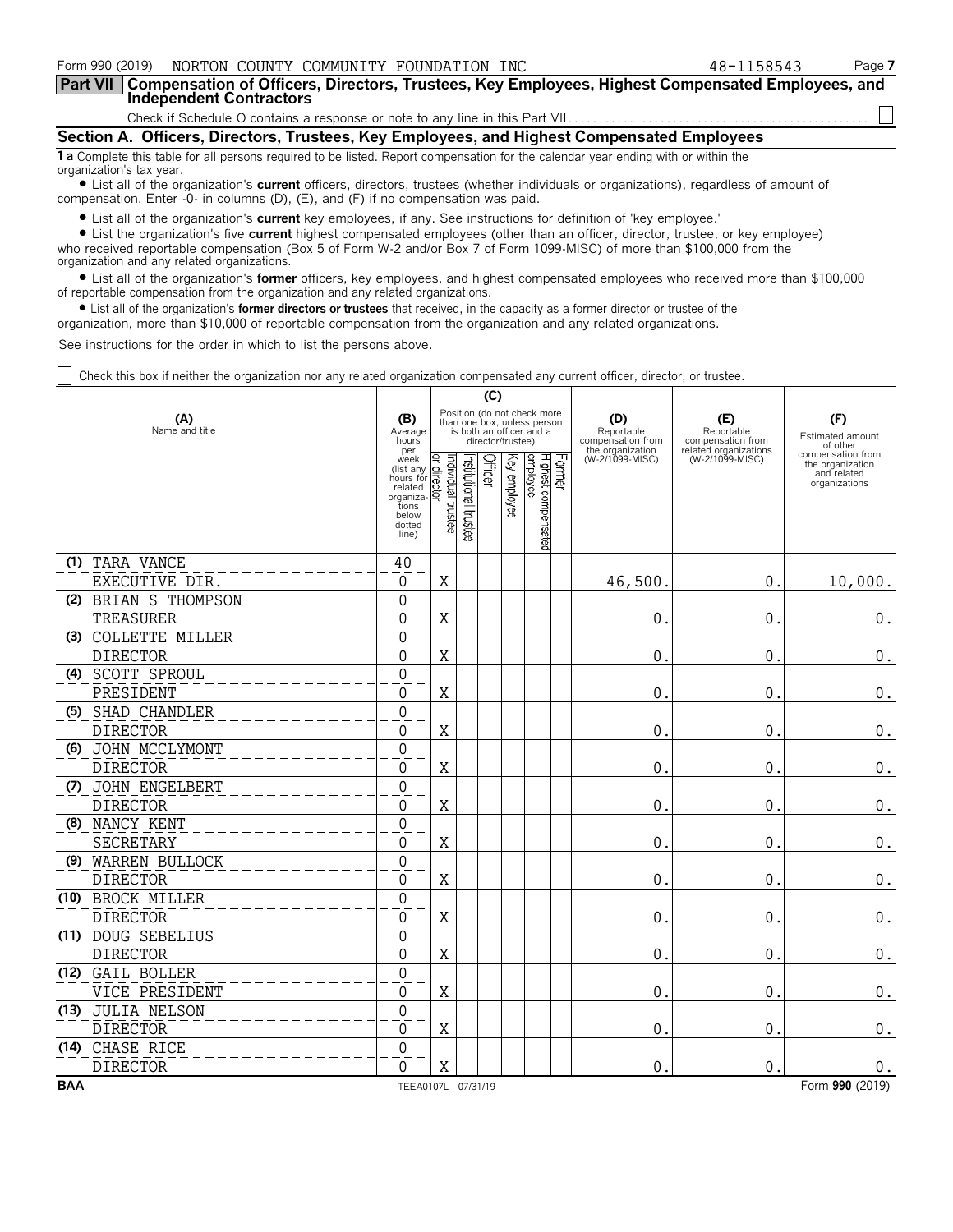### Form 990 (2019) Page **8** NORTON COUNTY COMMUNITY FOUNDATION INC 48-1158543

|  | 48-115854 |  |
|--|-----------|--|
|  |           |  |

| (counting connit counting fooled the<br>Part VII Section A. Officers, Directors, Trustees, Key Employees, and Highest Compensated Employees (continued)                                                                                                |                                                             |                               |                                 |              |                                                                                                 |                                        |                                          |                                                                       |
|--------------------------------------------------------------------------------------------------------------------------------------------------------------------------------------------------------------------------------------------------------|-------------------------------------------------------------|-------------------------------|---------------------------------|--------------|-------------------------------------------------------------------------------------------------|----------------------------------------|------------------------------------------|-----------------------------------------------------------------------|
|                                                                                                                                                                                                                                                        | (B)                                                         |                               |                                 | (C)          |                                                                                                 |                                        |                                          |                                                                       |
| (A)<br>Name and title                                                                                                                                                                                                                                  | Average<br>hours<br>per<br>week                             |                               |                                 | Position     | (do not check more than one<br>box, unless person is both an<br>officer and a director/trustee) | (D)<br>Reportable<br>compensation from | (E)<br>Reportable<br>compensation from   | (F)<br>Estimated amount<br>of other                                   |
|                                                                                                                                                                                                                                                        | (list any<br>hours<br>for<br>related<br>organiza<br>- tions | ndividual trustee<br>director | Officer<br>nstitutional trustee | Key employee | Former<br> Highest compensated<br> employee                                                     | the organization<br>(W-2/1099-MISC)    | related organizations<br>(W-2/1099-MISC) | compensation from<br>the organization<br>and related<br>organizations |
|                                                                                                                                                                                                                                                        | below<br>dotted<br>line)                                    |                               |                                 |              |                                                                                                 |                                        |                                          |                                                                       |
| (15)                                                                                                                                                                                                                                                   |                                                             |                               |                                 |              |                                                                                                 |                                        |                                          |                                                                       |
| (16)                                                                                                                                                                                                                                                   |                                                             |                               |                                 |              |                                                                                                 |                                        |                                          |                                                                       |
| (17)                                                                                                                                                                                                                                                   |                                                             |                               |                                 |              |                                                                                                 |                                        |                                          |                                                                       |
| (18)                                                                                                                                                                                                                                                   |                                                             |                               |                                 |              |                                                                                                 |                                        |                                          |                                                                       |
| (19)                                                                                                                                                                                                                                                   |                                                             |                               |                                 |              |                                                                                                 |                                        |                                          |                                                                       |
| (20)                                                                                                                                                                                                                                                   |                                                             |                               |                                 |              |                                                                                                 |                                        |                                          |                                                                       |
| (21)                                                                                                                                                                                                                                                   |                                                             |                               |                                 |              |                                                                                                 |                                        |                                          |                                                                       |
| (22)                                                                                                                                                                                                                                                   |                                                             |                               |                                 |              |                                                                                                 |                                        |                                          |                                                                       |
| (23)                                                                                                                                                                                                                                                   |                                                             |                               |                                 |              |                                                                                                 |                                        |                                          |                                                                       |
| (24)                                                                                                                                                                                                                                                   |                                                             |                               |                                 |              |                                                                                                 |                                        |                                          |                                                                       |
| (25)                                                                                                                                                                                                                                                   |                                                             |                               |                                 |              |                                                                                                 |                                        |                                          |                                                                       |
|                                                                                                                                                                                                                                                        |                                                             |                               |                                 |              |                                                                                                 | 46,500.                                | 0.                                       | 10,000.                                                               |
|                                                                                                                                                                                                                                                        |                                                             |                               |                                 |              |                                                                                                 | 0.                                     | $0$ .                                    | 0.                                                                    |
| 2 Total number of individuals (including but not limited to those listed above) who received more than \$100,000 of reportable compensation                                                                                                            |                                                             |                               |                                 |              |                                                                                                 | 46,500.                                | 0.                                       | 10,000.                                                               |
| from the organization $\blacktriangleright$ 0                                                                                                                                                                                                          |                                                             |                               |                                 |              |                                                                                                 |                                        |                                          |                                                                       |
| Did the organization list any <b>former</b> officer, director, trustee, key employee, or highest compensated employee<br>3<br>on line 1a? If 'Yes,' complete Schedule J for such individual                                                            |                                                             |                               |                                 |              |                                                                                                 |                                        |                                          | Yes<br>No<br>$\mathbf{3}$<br>X                                        |
| For any individual listed on line 1a, is the sum of reportable compensation and other compensation from<br>4<br>the organization and related organizations greater than \$150,000? If 'Yes,' complete Schedule J for                                   |                                                             |                               |                                 |              |                                                                                                 |                                        |                                          | 4<br>X                                                                |
| 5<br>Did any person listed on line 1a receive or accrue compensation from any unrelated organization or individual<br>for services rendered to the organization? If 'Yes,' complete Schedule J for such person                                         |                                                             |                               |                                 |              |                                                                                                 |                                        |                                          | 5<br>X                                                                |
| <b>Section B. Independent Contractors</b>                                                                                                                                                                                                              |                                                             |                               |                                 |              |                                                                                                 |                                        |                                          |                                                                       |
| Complete this table for your five highest compensated independent contractors that received more than \$100,000 of<br>compensation from the organization. Report compensation for the calendar year ending with or within the organization's tax year. |                                                             |                               |                                 |              |                                                                                                 |                                        |                                          |                                                                       |
| (A)<br>Name and business address                                                                                                                                                                                                                       |                                                             |                               |                                 |              |                                                                                                 | (B)<br>Description of services         |                                          | (C)<br>Compensation                                                   |
|                                                                                                                                                                                                                                                        |                                                             |                               |                                 |              |                                                                                                 |                                        |                                          |                                                                       |
|                                                                                                                                                                                                                                                        |                                                             |                               |                                 |              |                                                                                                 |                                        |                                          |                                                                       |
| 2 Total number of independent contractors (including but not limited to those listed above) who received more than<br>\$100,000 of compensation from the organization $\blacktriangleright$ 0                                                          |                                                             |                               |                                 |              |                                                                                                 |                                        |                                          |                                                                       |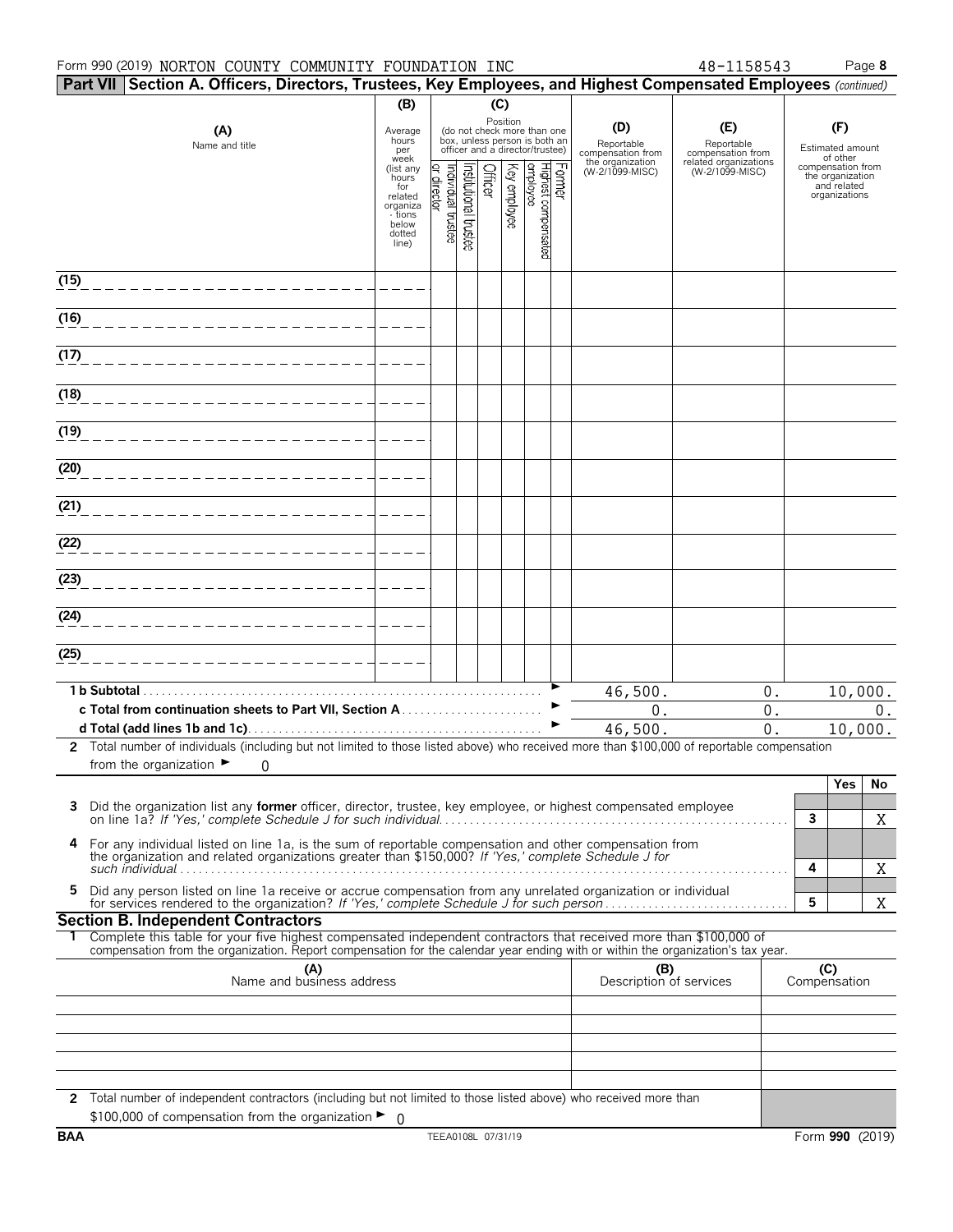## Form 990 (2019) Page **9** NORTON COUNTY COMMUNITY FOUNDATION INC 48-1158543

# **Part VIII Statement of Revenue**

Check if Schedule O contains a response or note to any line in this Part VIII. . . . . . . . . . . . . . . . . . . . . . . . . . . . . . . . . . . . . . . . . . . . . . . . .

|                                                           |                                |                                                                                     |                |                       | (A)<br>Total revenue | (B)<br>Related or  | (C)<br>Unrelated    | (D)<br>Revenue<br>excluded from tax |
|-----------------------------------------------------------|--------------------------------|-------------------------------------------------------------------------------------|----------------|-----------------------|----------------------|--------------------|---------------------|-------------------------------------|
|                                                           |                                |                                                                                     |                |                       |                      | exempt<br>function | business<br>revenue | under sections                      |
|                                                           |                                | 1a Federated campaigns                                                              | 1a             |                       |                      | revenue            |                     | 512-514                             |
| Contributions, Gifts, Grants<br>and Other Similar Amounts |                                | <b>b</b> Membership dues                                                            | 1 <sub>b</sub> |                       |                      |                    |                     |                                     |
|                                                           |                                | c Fundraising events                                                                | 1 <sub>c</sub> |                       |                      |                    |                     |                                     |
|                                                           |                                | d Related organizations                                                             | 1 <sub>d</sub> |                       |                      |                    |                     |                                     |
|                                                           |                                | e Government grants (contributions)                                                 | 1 <sub>e</sub> | 50,000.               |                      |                    |                     |                                     |
|                                                           |                                | f All other contributions, gifts, grants, and<br>similar amounts not included above |                |                       |                      |                    |                     |                                     |
|                                                           |                                | g Noncash contributions included in                                                 | 1f             | 83, 413.              |                      |                    |                     |                                     |
|                                                           |                                | lines $1a-1f$                                                                       | 1 <sub>g</sub> |                       |                      |                    |                     |                                     |
|                                                           |                                |                                                                                     |                | ►                     | 133, 413.            |                    |                     |                                     |
| Program Service Revenue                                   | 2a                             |                                                                                     |                | <b>Business Code</b>  |                      |                    |                     |                                     |
|                                                           | b                              |                                                                                     |                |                       |                      |                    |                     |                                     |
|                                                           |                                |                                                                                     |                |                       |                      |                    |                     |                                     |
|                                                           |                                |                                                                                     |                |                       |                      |                    |                     |                                     |
|                                                           |                                |                                                                                     |                |                       |                      |                    |                     |                                     |
|                                                           |                                | $\overline{f}$ All other program service revenue                                    |                |                       |                      |                    |                     |                                     |
|                                                           |                                |                                                                                     |                | $\blacktriangleright$ |                      |                    |                     |                                     |
|                                                           | 3                              |                                                                                     |                |                       |                      |                    |                     |                                     |
|                                                           | 4                              | Income from investment of tax-exempt bond proceeds▶                                 |                |                       | 24.                  | 24.                |                     |                                     |
|                                                           | 5                              |                                                                                     |                |                       |                      |                    |                     |                                     |
|                                                           |                                |                                                                                     | (i) Real       | (ii) Personal         |                      |                    |                     |                                     |
|                                                           |                                | <b>6a</b> Gross rents $\vert$ 6a                                                    | 107,078.       |                       |                      |                    |                     |                                     |
|                                                           |                                | <b>b</b> Less: rental expenses<br>6 <sub>b</sub>                                    | 99,467.        |                       |                      |                    |                     |                                     |
|                                                           |                                | c Rental income or (loss) 6c                                                        | 7,611.         |                       |                      |                    |                     |                                     |
|                                                           |                                |                                                                                     |                | $\blacktriangleright$ | 7,611.               | 7,611.             |                     |                                     |
|                                                           |                                | <b>7 a</b> Gross amount from                                                        | (i) Securities | (ii) Other            |                      |                    |                     |                                     |
|                                                           |                                | sales of assets<br>7a<br>other than inventory                                       |                |                       |                      |                    |                     |                                     |
|                                                           |                                | <b>b</b> Less: cost or other basis<br>7b<br>and sales expenses                      |                |                       |                      |                    |                     |                                     |
|                                                           |                                | 7c<br><b>c</b> Gain or (loss) $\ldots$ .                                            |                |                       |                      |                    |                     |                                     |
|                                                           |                                |                                                                                     |                | ►                     |                      |                    |                     |                                     |
|                                                           |                                | 8 a Gross income from fundraising events                                            |                |                       |                      |                    |                     |                                     |
| å                                                         |                                | (not including $\sharp$                                                             |                |                       |                      |                    |                     |                                     |
|                                                           |                                | of contributions reported on line 1c).                                              |                |                       |                      |                    |                     |                                     |
|                                                           |                                | See Part IV, line 18                                                                | 8а             | 14,980.               |                      |                    |                     |                                     |
| <b>Other Reve</b>                                         |                                | <b>b</b> Less: direct expenses                                                      | 8b             | 8,112                 |                      |                    |                     |                                     |
|                                                           |                                | c Net income or (loss) from fundraising events                                      |                |                       | 6,868.               |                    |                     | 6,868.                              |
|                                                           |                                | <b>9 a</b> Gross income from gaming activities.<br>See Part IV, line 19             | 9а             |                       |                      |                    |                     |                                     |
|                                                           |                                | <b>b</b> Less: direct expenses                                                      | 9 <sub>b</sub> |                       |                      |                    |                     |                                     |
|                                                           |                                | c Net income or (loss) from gaming activities                                       |                |                       |                      |                    |                     |                                     |
|                                                           |                                |                                                                                     |                |                       |                      |                    |                     |                                     |
|                                                           |                                | <b>10a</b> Gross sales of inventory, less<br>returns and allowances                 | l0a            |                       |                      |                    |                     |                                     |
|                                                           |                                | <b>b</b> Less: cost of goods sold                                                   | 10b            |                       |                      |                    |                     |                                     |
|                                                           |                                | c Net income or (loss) from sales of inventory                                      |                |                       |                      |                    |                     |                                     |
|                                                           |                                |                                                                                     |                | <b>Business Code</b>  |                      |                    |                     |                                     |
| Miscellaneous                                             | Revenue<br>$\alpha$ b $\alpha$ |                                                                                     |                |                       |                      |                    |                     |                                     |
|                                                           |                                |                                                                                     |                |                       |                      |                    |                     |                                     |
|                                                           |                                | <b>d</b> All other revenue $\ldots$                                                 |                |                       |                      |                    |                     |                                     |
|                                                           |                                |                                                                                     |                | $\blacktriangleright$ |                      |                    |                     |                                     |
|                                                           | 12                             | Total revenue. See instructions                                                     |                |                       | 147, 916.            | 7,635.             | 0.                  | 6,868.                              |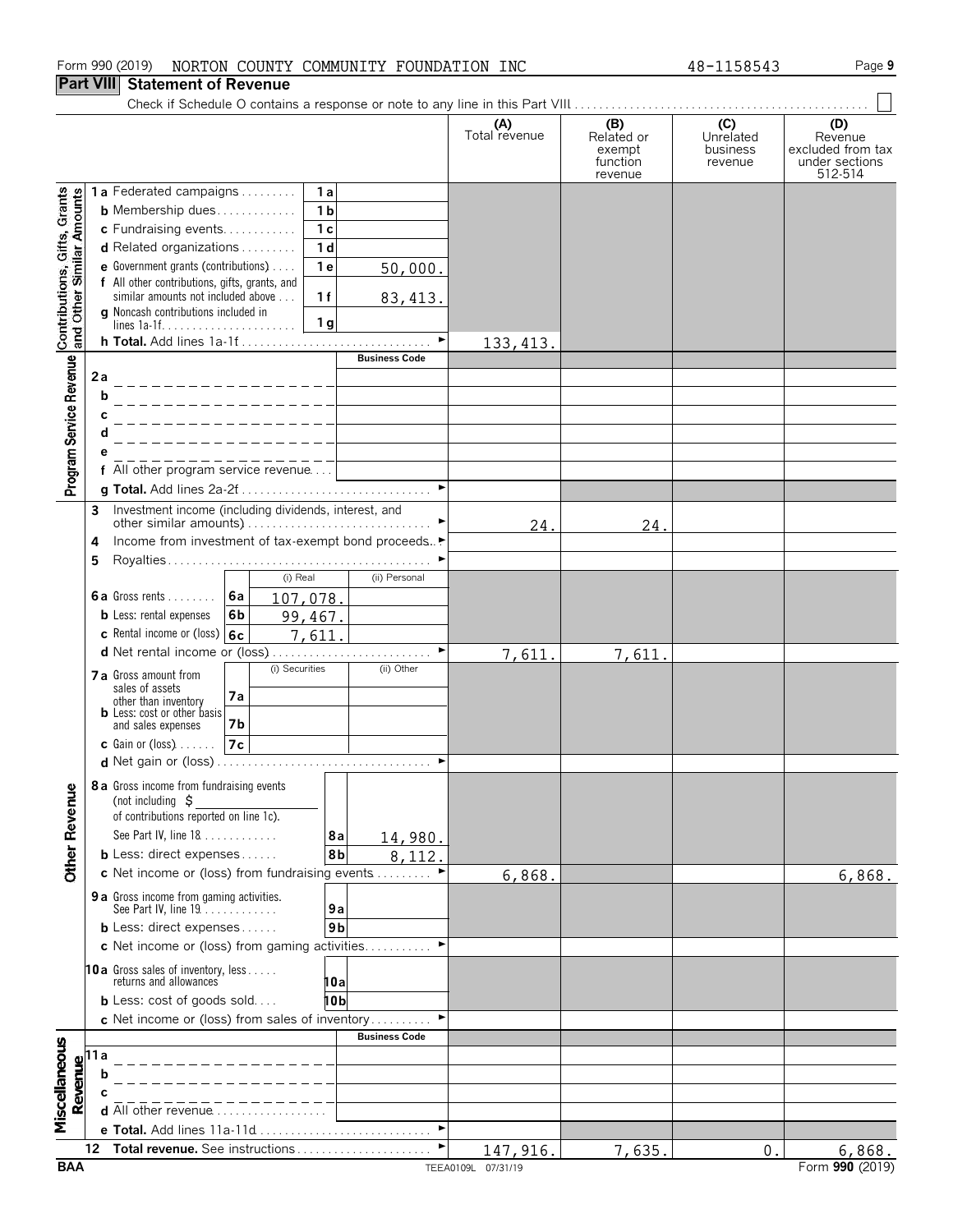### Form 990 (2019) NORTON COUNTY COMMUNITY FOUNDATION INC  $\begin{array}{cc} 48-1158543 & \text{Page 10} \end{array}$ **Part IX** Statement of Functional Expenses

### *Section 501(c)(3) and 501(c)(4) organizations must complete all columns. All other organizations must complete column (A).* Check if Schedule O contains a response or note to any line in this Part IX. **Do not include amounts reported on lines**<br> **C) (C) (C) (D)**<br> **6b, 7b, 8b, 9b, and 10b of Part VIII.** Total expenses Total expenses expenses expenses expenses expenses **1** Grants and other assistance to domestic organizations and domestic governments. See Part IV, line 21. . . . . . . . . . . . . . . . . . . . . . . . Grants and other assistance to domestic **2** individuals. See Part IV, line 22 . . . . . . . **3** Grants and other assistance to foreign organizations, foreign governments, and for-eign individuals. See Part IV, lines 15 and 16 **4** Benefits paid to or for members. . . . . . . . . . . . . Compensation of current officers, directors, **5** trustees, and key employees . . . . . . . . . . . Compensation not included above to **6** disqualified persons (as defined under section 4958(f)(1)) and persons described in section 4958(c)(3)(B). . . . . . . . . . . . . . . . . . . . **7** Other salaries and wages................ Pension plan accruals and contributions **8** (include section 401(k) and 403(b) employer contributions) . . . . . . . . . . **9** Other employee benefits . . . . . . . **10** Payroll taxes . . . . . . . . . . . . . . . . . **11** Fees for services (nonemployees): **a** Management . . . . . . . . . . . . . . . . . . . . . . . . . . . . . . **b** Legal. . . . . . . . . . . . . . . . . . . . . . . . . . . . . . . . . . . . . . **c** Accounting. . . . . . . . . . . . . . . . . . . . . . . . . . . . . . . . **d** Lobbying. . . . . . . . . . . . . . . . . . . . . . . . . . . . . . . . . . **e** Professional fundraising services. See Part IV, line 17. . . **f** Investment management fees. . . . . . . . . . . . . . . **g** Other. (If line 11g amount exceeds 10% of line 25, column (A) amount, list line 11g expenses on Schedule O.). . . . . 12 Advertising and promotion. . . . . . . . . . . **13** Office expenses . . . . . . . . . . . . . . . . . . **14** Information technology. . . . . . . . . . . . **15** Royalties. . . . . . . . . . . . . . . . . . . . . . . . . . . . . . . . . . **16** Occupancy . . . . . . . . . . . **17** Travel. . . . . . . . . . . . . . . . . . . . . . . . . . . . . . . . . . . . . **18** Payments of travel or entertainment expenses for any federal, state, or local public officials. . . . . . . . . . . . . . . . . . . . . . . . . . . . . **19** Conferences, conventions, and meetings.... **20** Interest. . . . . . . . . . . . . . . . . . . . . . . . . . . . . . . . . . . . 21 Payments to affiliates. . . . . . . . . . . . . . . . . **22** Depreciation, depletion, and amortization. . . . **23** Insurance . . . . . . . . . . . . . . . . . . . . . . . . . . . . . . . . . **24** Other expenses. Itemize expenses not covered above (List miscellaneous expenses on line 24e. If line 24e amount exceeds 10% of line 25, column (A) amount, list line 24e expenses on Schedule O.).................. **a** SOFTWARE MAINTENANCE **b** MEALS **c** DUES & FEES **d** TRAINING & EDUCATION**e** All other expenses. . . . . . . . . . . . . . . . **25 Total functional expenses.** Add lines 1 through 24e. . . . **26 Joint costs.** Complete this line only if the organization reported in column (B) joint costs from a combined educational campaign and fundraising solicitation.<br>Check here  $\blacktriangleright \Box$  if following Check here  $\blacktriangleright$ 109,450. 109,450. 1,000. 1,000. 56,500. 18,834. 18,833. 18,833.  $0.$  0. 0. 0. 0. 3,298. 1,099. 1,100. 1,099. 3,809. 1,270. 1,270. 1,269. 1,224. 1,224. 583. 583. 15,000. 5,000. 5,000. 5,000. 6,205. 6,205. 1,468. 489. 489. 489. 2,094. 698. 698. 698. 235. 78. 79. 79. 359. 120. 120. 120. 119. 2,515. 838. 838. 839. 838.  $1,243.$  702. <u>488. 421. 34. 33.</u> <u>300. 100. 100. 100. 100. 100.</u>  $27.$  9. 9. 9. 205,798. 145,611. 30,920. 29,267.

SOP 98-2 (ASC 958-720). . . . . . . . . . . .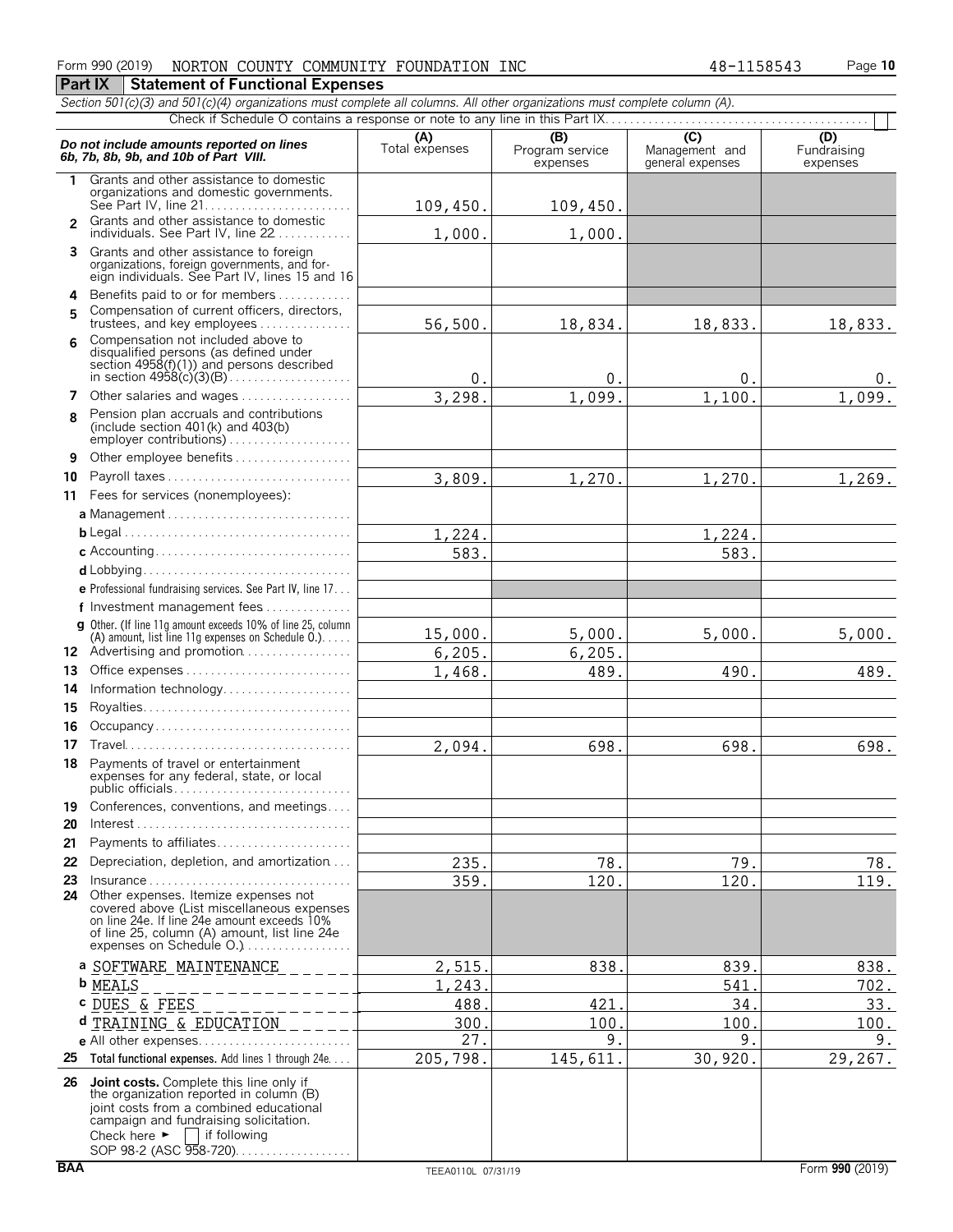|                             |               | Form 990 (2019)<br>NORTON COUNTY COMMUNITY FOUNDATION INC                                                                                                                                                        |                          | 48-1158543      | Page 11            |
|-----------------------------|---------------|------------------------------------------------------------------------------------------------------------------------------------------------------------------------------------------------------------------|--------------------------|-----------------|--------------------|
|                             | <b>Part X</b> | <b>Balance Sheet</b>                                                                                                                                                                                             |                          |                 |                    |
|                             |               |                                                                                                                                                                                                                  |                          |                 |                    |
|                             |               |                                                                                                                                                                                                                  | (A)<br>Beginning of year |                 | (B)<br>End of year |
|                             | 1.            |                                                                                                                                                                                                                  | 342,763.                 | 1               | 278,508.           |
|                             | 2             |                                                                                                                                                                                                                  |                          | $\overline{2}$  | 12,139.            |
|                             | 3             |                                                                                                                                                                                                                  |                          | 3               |                    |
|                             | 4             |                                                                                                                                                                                                                  | 1,564.                   | 4               | 1,627.             |
|                             |               |                                                                                                                                                                                                                  |                          |                 |                    |
|                             |               | Loans and other receivables from any current or former officer, director, trustee, key employee, creator or founder, substantial contributor, or 35% controlled entity or family member of any of these persons  |                          |                 |                    |
|                             |               |                                                                                                                                                                                                                  |                          | 5               |                    |
|                             | 6             | Loans and other receivables from other disqualified persons (as defined under                                                                                                                                    |                          | 6               |                    |
|                             |               | section $4958(f)(1)$ , and persons described in section $4958(c)(3)(B)$                                                                                                                                          |                          |                 |                    |
|                             | 7             |                                                                                                                                                                                                                  |                          | 7               |                    |
|                             | 8             |                                                                                                                                                                                                                  |                          | 8               |                    |
| Assets                      | 9             |                                                                                                                                                                                                                  |                          | 9               |                    |
|                             |               | 255, 175.                                                                                                                                                                                                        |                          |                 |                    |
|                             |               | 70,424.                                                                                                                                                                                                          | 190,580                  | 10c             | 184,751.           |
|                             | 11            |                                                                                                                                                                                                                  |                          | 11              |                    |
|                             | 12            |                                                                                                                                                                                                                  |                          | 12              |                    |
|                             | 13            | Investments - program-related. See Part IV, line 11                                                                                                                                                              |                          | 13              |                    |
|                             | 14            |                                                                                                                                                                                                                  |                          | 14              |                    |
|                             | 15            |                                                                                                                                                                                                                  |                          | 15              |                    |
|                             | 16            |                                                                                                                                                                                                                  | 534,907.                 | 16              | 477,025.           |
|                             | 17            |                                                                                                                                                                                                                  |                          | 17              |                    |
|                             | 18            |                                                                                                                                                                                                                  |                          | 18              |                    |
|                             | 19            |                                                                                                                                                                                                                  |                          | $\overline{19}$ |                    |
|                             | 20            |                                                                                                                                                                                                                  |                          | 20              |                    |
|                             | 21            | Escrow or custodial account liability. Complete Part IV of Schedule D.                                                                                                                                           |                          | 21              |                    |
| Liabilities                 | 22            | Loans and other payables to any current or former officer, director, trustee,<br>key employee, creator or founder, substantial contributor, or 35%<br>controlled entity or family member of any of these persons |                          | 22              |                    |
|                             | 23            | Secured mortgages and notes payable to unrelated third parties                                                                                                                                                   |                          | 23              |                    |
|                             | 24            | Unsecured notes and loans payable to unrelated third parties                                                                                                                                                     |                          | 24              |                    |
|                             | 25            | Other liabilities (including federal income tax, payables to related third parties, and other liabilities not included on lines 17-24). Complete Part X of Schedule D.                                           |                          | 25              |                    |
|                             | 26            |                                                                                                                                                                                                                  | 0.                       | 26              | $0$ .              |
|                             |               | $\overline{X}$<br>Organizations that follow FASB ASC 958, check here ►                                                                                                                                           |                          |                 |                    |
|                             |               | and complete lines 27, 28, 32, and 33.                                                                                                                                                                           |                          |                 |                    |
|                             | 27            |                                                                                                                                                                                                                  | 365,261                  | 27              | 349,543.           |
|                             | 28            |                                                                                                                                                                                                                  | 169,646.                 | 28              | 127,482.           |
|                             |               | Organizations that do not follow FASB ASC 958, check here ►                                                                                                                                                      |                          |                 |                    |
|                             |               | and complete lines 29 through 33.                                                                                                                                                                                |                          |                 |                    |
| Net Assets or Fund Balances | 29            |                                                                                                                                                                                                                  |                          | 29              |                    |
|                             | 30            | Paid-in or capital surplus, or land, building, or equipment fund                                                                                                                                                 |                          | 30              |                    |
|                             | 31            | Retained earnings, endowment, accumulated income, or other funds                                                                                                                                                 |                          | 31              |                    |
|                             | 32            |                                                                                                                                                                                                                  | 534,907                  | 32              | 477,025.           |
|                             | 33            |                                                                                                                                                                                                                  | 534,907.                 | 33              | 477,025.           |

**BAA** TEEA0111L 07/31/19 Form **990** (2019)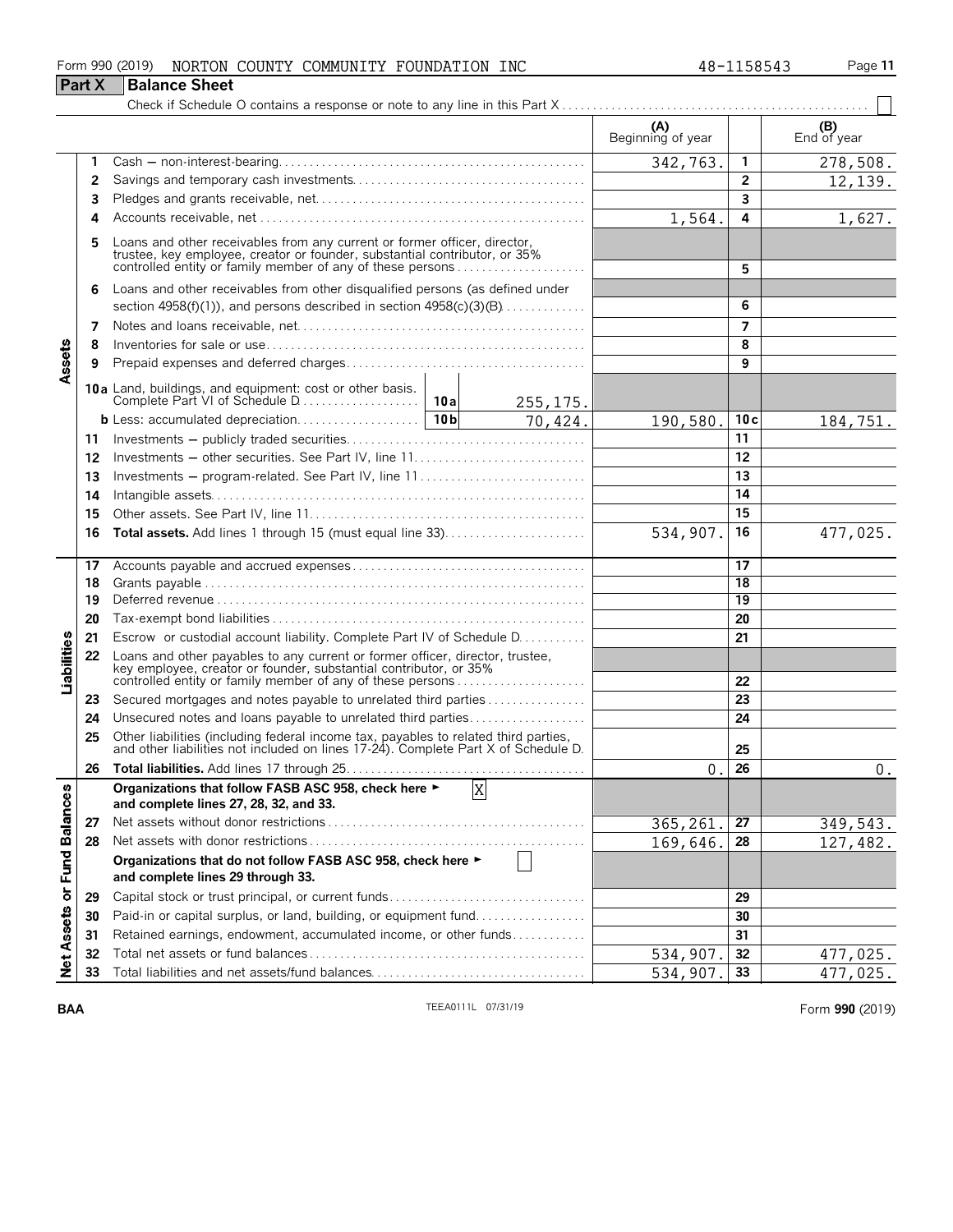|                | Form 990 (2019)<br>NORTON COUNTY COMMUNITY FOUNDATION INC                                                                                                                                                                               | 48-1158543     |                |       | Page 12         |
|----------------|-----------------------------------------------------------------------------------------------------------------------------------------------------------------------------------------------------------------------------------------|----------------|----------------|-------|-----------------|
| <b>Part XI</b> | Reconciliation of Net Assets                                                                                                                                                                                                            |                |                |       |                 |
|                |                                                                                                                                                                                                                                         |                |                |       |                 |
| 1              |                                                                                                                                                                                                                                         | $\mathbf{1}$   |                |       | 147,916.        |
| 2              |                                                                                                                                                                                                                                         | $\overline{2}$ |                |       | 205,798.        |
| 3              |                                                                                                                                                                                                                                         | 3              |                |       | $-57,882.$      |
| 4              | Net assets or fund balances at beginning of year (must equal Part X, line 33, column (A))                                                                                                                                               | 4              |                |       | 534,907.        |
| 5              |                                                                                                                                                                                                                                         | 5              |                |       |                 |
| 6              |                                                                                                                                                                                                                                         | 6              |                |       |                 |
| 7              |                                                                                                                                                                                                                                         | $\overline{7}$ |                |       |                 |
| 8              |                                                                                                                                                                                                                                         | 8              |                |       |                 |
| 9              |                                                                                                                                                                                                                                         | 9              |                |       | 0.              |
| 10             | Net assets or fund balances at end of year. Combine lines 3 through 9 (must equal Part X, line 33,                                                                                                                                      |                |                |       |                 |
|                |                                                                                                                                                                                                                                         | 10             |                |       | 477,025.        |
|                | <b>Part XII Financial Statements and Reporting</b>                                                                                                                                                                                      |                |                |       |                 |
|                |                                                                                                                                                                                                                                         |                |                |       |                 |
|                |                                                                                                                                                                                                                                         |                |                | Yes I | No              |
|                | 1 Accounting method used to prepare the Form 990: $X$ Cash<br><b>Accrual</b><br>Other                                                                                                                                                   |                |                |       |                 |
|                | If the organization changed its method of accounting from a prior year or checked 'Other,' explain<br>in Schedule O.                                                                                                                    |                |                |       |                 |
|                | 2a Were the organization's financial statements compiled or reviewed by an independent accountant?                                                                                                                                      |                | 2a             |       | X               |
|                | If 'Yes,' check a box below to indicate whether the financial statements for the year were compiled or reviewed on a<br>separate basis, consolidated basis, or both:                                                                    |                |                |       |                 |
|                | Separate basis<br>Consolidated basis<br>Both consolidated and separate basis                                                                                                                                                            |                |                |       |                 |
|                | <b>b</b> Were the organization's financial statements audited by an independent accountant?                                                                                                                                             |                | 2 <sub>b</sub> |       | X               |
|                | If 'Yes,' check a box below to indicate whether the financial statements for the year were audited on a separate<br>basis, consolidated basis, or both:<br>Consolidated basis<br>Separate basis<br>Both consolidated and separate basis |                |                |       |                 |
|                | c If 'Yes' to line 2a or 2b, does the organization have a committee that assumes responsibility for oversight of the audit,                                                                                                             |                |                |       |                 |
|                | review, or compilation of its financial statements and selection of an independent accountant?                                                                                                                                          |                | 2c             |       |                 |
|                | If the organization changed either its oversight process or selection process during the tax year, explain<br>on Schedule O.                                                                                                            |                |                |       |                 |
|                | 3a As a result of a federal award, was the organization required to undergo an audit or audits as set forth in the Single                                                                                                               |                | 3a             |       | X               |
|                | <b>b</b> If 'Yes,' did the organization undergo the required audit or audits? If the organization did not undergo the required audit<br>or audits, explain why on Schedule O and describe any steps taken to undergo such audits        |                | 3 <sub>b</sub> |       |                 |
| <b>BAA</b>     | TEEA0112L 07/31/19                                                                                                                                                                                                                      |                |                |       | Form 990 (2019) |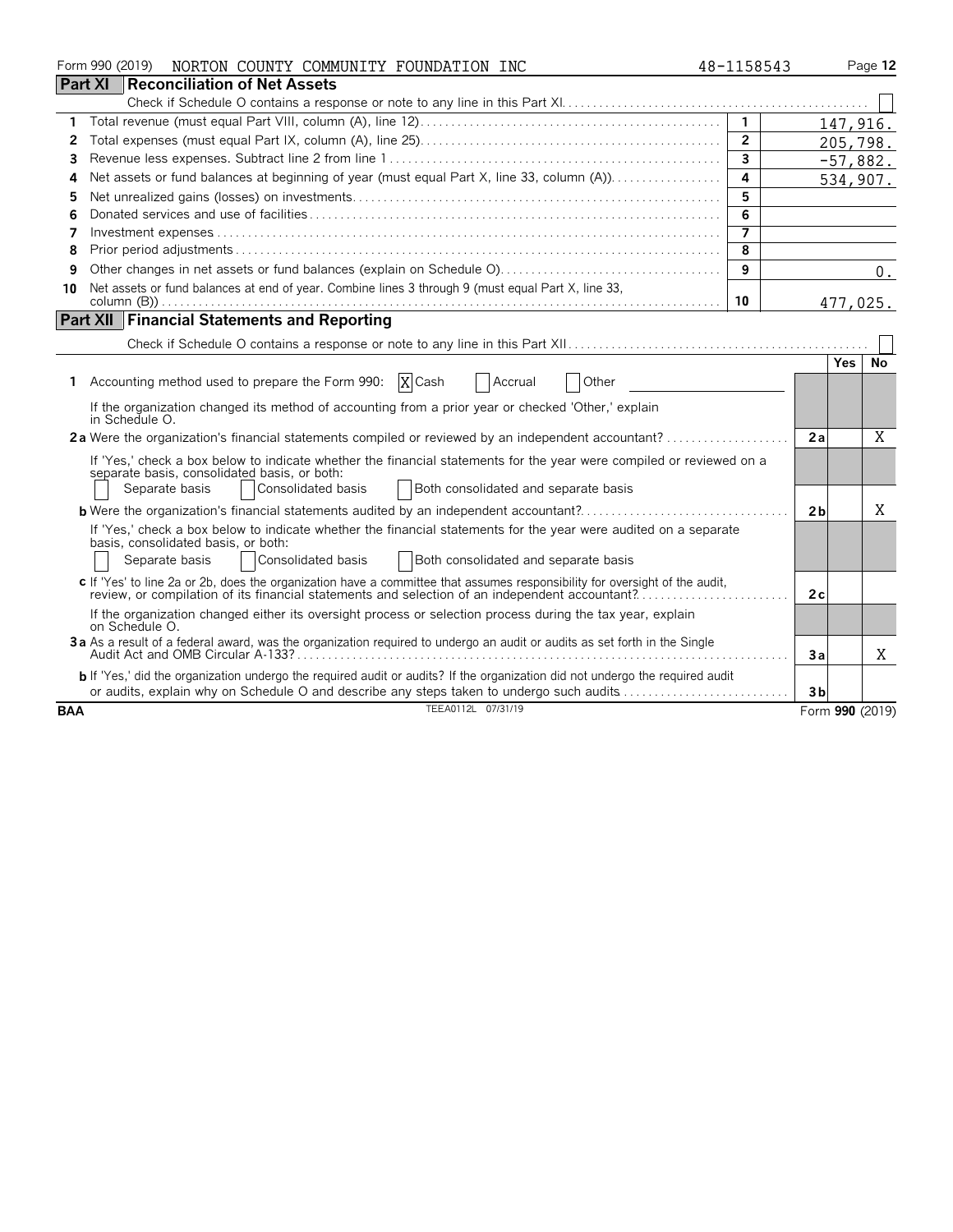| <b>SCHEDULE A</b>    |  |
|----------------------|--|
| (Form 990 or 990.FZ) |  |

# **Public Charity Status and Public Support**  $\frac{\text{OMB NO. 1545-0047}}{221 \Omega}$

**COMPOUTE A**<br>(Form 990 or 990-EZ) Complete if the organization is a section 501(c)(3) organization or a section<br>4947(a)(1) nonexempt charitable trust.

Attach to Form 990 or Form 990-FZ.

| Department of the Treasury<br>Internal Revenue Service |                                               | Allach lu Fuilli 990 UI Fuilli 990-<br>► Go to www.irs.gov/Form990 for instructions and the latest information. |                                                                                                                                                                                                                                                                                                                                                                                                                                                                                                                                                           |                   |                                                   |                                                      | <b>Open to Public</b><br>Inspection                |
|--------------------------------------------------------|-----------------------------------------------|-----------------------------------------------------------------------------------------------------------------|-----------------------------------------------------------------------------------------------------------------------------------------------------------------------------------------------------------------------------------------------------------------------------------------------------------------------------------------------------------------------------------------------------------------------------------------------------------------------------------------------------------------------------------------------------------|-------------------|---------------------------------------------------|------------------------------------------------------|----------------------------------------------------|
| Name of the organization                               |                                               |                                                                                                                 |                                                                                                                                                                                                                                                                                                                                                                                                                                                                                                                                                           |                   |                                                   | <b>Employer identification number</b>                |                                                    |
| NORTON COUNTY COMMUNITY FOUNDATION INC                 |                                               |                                                                                                                 |                                                                                                                                                                                                                                                                                                                                                                                                                                                                                                                                                           |                   |                                                   | 48-1158543                                           |                                                    |
| Part I                                                 |                                               |                                                                                                                 | <b>Reason for Public Charity Status</b> (All organizations must complete this part.) See instructions.                                                                                                                                                                                                                                                                                                                                                                                                                                                    |                   |                                                   |                                                      |                                                    |
| 1<br>2<br>3<br>4<br>name, city, and state:             |                                               |                                                                                                                 | The organization is not a private foundation because it is: (For lines 1 through 12, check only one box.)<br>A church, convention of churches, or association of churches described in section 170(b)(1)(A)(i).<br>A school described in section 170(b)(1)(A)(ii). (Attach Schedule E (Form 990 or 990-EZ).)<br>A hospital or a cooperative hospital service organization described in section 170(b)(1)(A)(iii).<br>A medical research organization operated in conjunction with a hospital described in section 170(b)(1)(A)(iii). Enter the hospital's |                   |                                                   |                                                      |                                                    |
| 5                                                      | section 170(b)(1)(A)(iv). (Complete Part II.) |                                                                                                                 | An organization operated for the benefit of a college or university owned or operated by a governmental unit described in                                                                                                                                                                                                                                                                                                                                                                                                                                 |                   |                                                   |                                                      |                                                    |
| 6                                                      |                                               |                                                                                                                 | A federal, state, or local government or governmental unit described in section 170(b)(1)(A)(v).                                                                                                                                                                                                                                                                                                                                                                                                                                                          |                   |                                                   |                                                      |                                                    |
| 7<br>X                                                 |                                               | in section 170(b)(1)(A)(vi). (Complete Part II.)                                                                | An organization that normally receives a substantial part of its support from a governmental unit or from the general public described                                                                                                                                                                                                                                                                                                                                                                                                                    |                   |                                                   |                                                      |                                                    |
| 8                                                      |                                               |                                                                                                                 | A community trust described in section 170(b)(1)(A)(vi). (Complete Part II.)                                                                                                                                                                                                                                                                                                                                                                                                                                                                              |                   |                                                   |                                                      |                                                    |
| 9<br>university:                                       |                                               |                                                                                                                 | An agricultural research organization described in section 170(b)(1)(A)(ix) operated in conjunction with a land-grant college<br>or university or a non-land-grant college of agriculture (see instructions). Enter the name, city, and state of the college or                                                                                                                                                                                                                                                                                           |                   |                                                   |                                                      |                                                    |
| 10                                                     |                                               | June 30, 1975. See section 509(a)(2). (Complete Part III.)                                                      | An organization that normally receives: (1) more than 33-1/3% of its support from contributions, membership fees, and gross receipts<br>from activities related to its exempt functions-subject to certain exceptions, and (2) no more than 33-1/3% of its support from gross<br>investment income and unrelated business taxable income (less section 511 tax) from businesses acquired by the organization after                                                                                                                                        |                   |                                                   |                                                      |                                                    |
| 11                                                     |                                               |                                                                                                                 | An organization organized and operated exclusively to test for public safety. See section 509(a)(4).                                                                                                                                                                                                                                                                                                                                                                                                                                                      |                   |                                                   |                                                      |                                                    |
| 12                                                     |                                               |                                                                                                                 | An organization organized and operated exclusively for the benefit of, to perform the functions of, or to carry out the purposes of one<br>or more publicly supported organizations described in section 509(a)(1) or section 509(a)(2). See section 509(a)(3). Check the box in<br>lines 12a through 12d that describes the type of supporting organization and complete lines 12e, 12f, and 12g.                                                                                                                                                        |                   |                                                   |                                                      |                                                    |
| а                                                      | complete Part IV, Sections A and B.           |                                                                                                                 | Type I. A supporting organization operated, supervised, or controlled by its supported organization(s), typically by giving the supported<br>organization(s) the power to regularly appoint or elect a majority of the directors or trustees of the supporting organization. You must                                                                                                                                                                                                                                                                     |                   |                                                   |                                                      |                                                    |
| b                                                      | must complete Part IV, Sections A and C.      |                                                                                                                 | Type II. A supporting organization supervised or controlled in connection with its supported organization(s), by having control or<br>management of the supporting organization vested in the same persons that control or manage the supported organization(s). You                                                                                                                                                                                                                                                                                      |                   |                                                   |                                                      |                                                    |
| С                                                      |                                               |                                                                                                                 | Type III functionally integrated. A supporting organization operated in connection with, and functionally integrated with, its supported<br>organization(s) (see instructions). You must complete Part IV, Sections A, D, and E.                                                                                                                                                                                                                                                                                                                          |                   |                                                   |                                                      |                                                    |
| d                                                      |                                               |                                                                                                                 | Type III non-functionally integrated. A supporting organization operated in connection with its supported organization(s) that is not<br>functionally integrated. The organization generally must satisfy a distribution requirement and an attentiveness requirement (see<br>instructions). You must complete Part IV, Sections A and D, and Part V.                                                                                                                                                                                                     |                   |                                                   |                                                      |                                                    |
| е                                                      |                                               |                                                                                                                 | Check this box if the organization received a written determination from the IRS that it is a Type I, Type II, Type III functionally<br>integrated, or Type III non-functionally integrated supporting organization.                                                                                                                                                                                                                                                                                                                                      |                   |                                                   |                                                      |                                                    |
|                                                        |                                               | g Provide the following information about the supported organization(s).                                        |                                                                                                                                                                                                                                                                                                                                                                                                                                                                                                                                                           |                   |                                                   |                                                      |                                                    |
| (i) Name of supported organization                     |                                               | $(ii)$ $EIN$                                                                                                    | (iii) Type of organization<br>described on lines 1-10<br>above (see instructions))                                                                                                                                                                                                                                                                                                                                                                                                                                                                        | in your governing | $(iv)$ is the<br>organization listed<br>document? | (v) Amount of monetary<br>support (see instructions) | (vi) Amount of other<br>support (see instructions) |
|                                                        |                                               |                                                                                                                 |                                                                                                                                                                                                                                                                                                                                                                                                                                                                                                                                                           | Yes               | No                                                |                                                      |                                                    |
| (A)                                                    |                                               |                                                                                                                 |                                                                                                                                                                                                                                                                                                                                                                                                                                                                                                                                                           |                   |                                                   |                                                      |                                                    |
| (B)                                                    |                                               |                                                                                                                 |                                                                                                                                                                                                                                                                                                                                                                                                                                                                                                                                                           |                   |                                                   |                                                      |                                                    |
| (C)                                                    |                                               |                                                                                                                 |                                                                                                                                                                                                                                                                                                                                                                                                                                                                                                                                                           |                   |                                                   |                                                      |                                                    |
| (D)                                                    |                                               |                                                                                                                 |                                                                                                                                                                                                                                                                                                                                                                                                                                                                                                                                                           |                   |                                                   |                                                      |                                                    |
| (E)                                                    |                                               |                                                                                                                 |                                                                                                                                                                                                                                                                                                                                                                                                                                                                                                                                                           |                   |                                                   |                                                      |                                                    |
| <b>Total</b>                                           |                                               |                                                                                                                 |                                                                                                                                                                                                                                                                                                                                                                                                                                                                                                                                                           |                   |                                                   |                                                      |                                                    |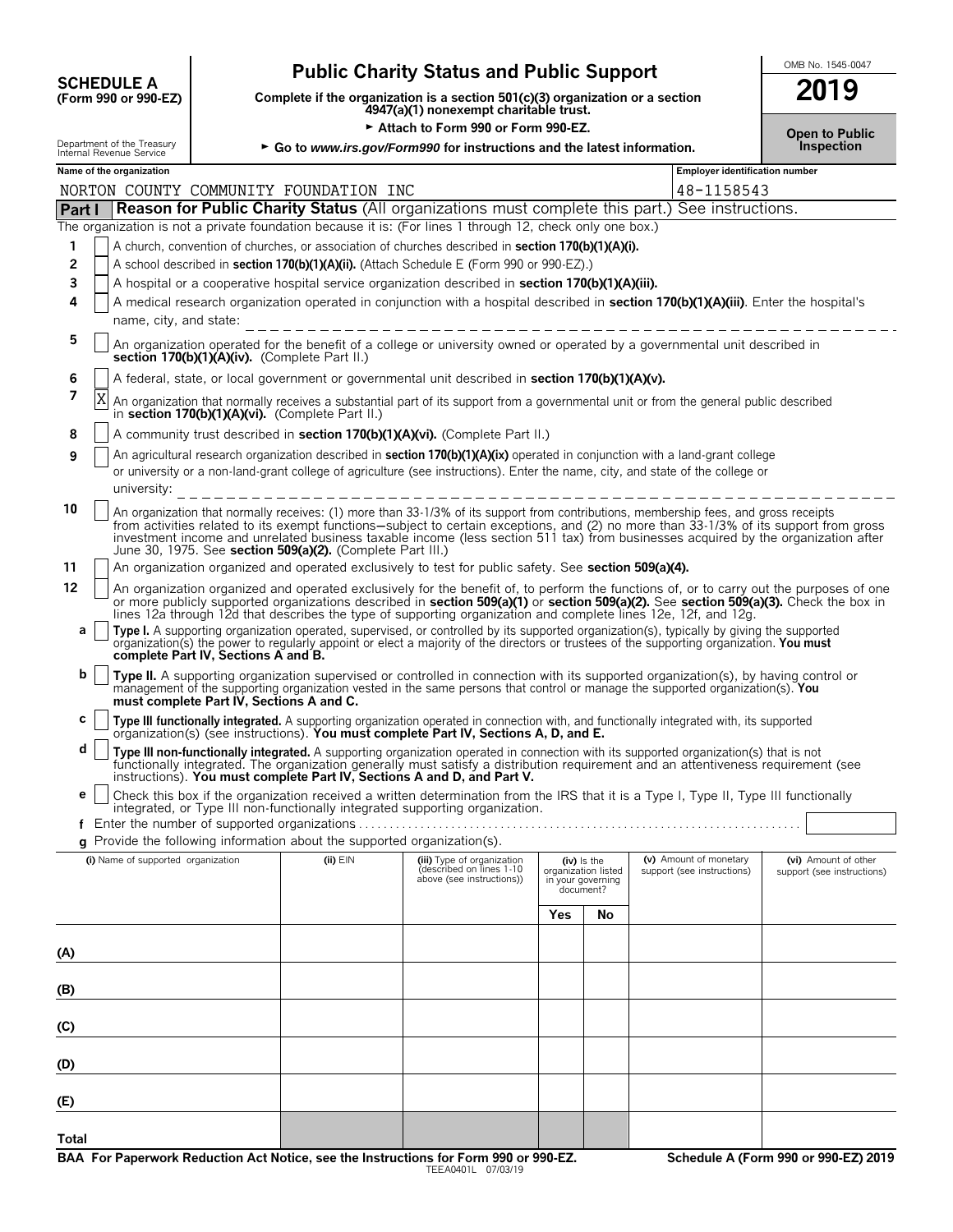# Schedule A (Form 990 or 990-EZ) 2019 NORTON COUNTY COMMUNITY FOUNDATION INC 48-1158543 Page **2**

**Part II Support Schedule for Organizations Described in Sections 170(b)(1)(A)(iv) and 170(b)(1)(A)(vi)** (Complete only if you checked the box on line 5, 7, or 8 of Part I or if the organization failed to qualify under Part III. If the organization fails to qualify under the tests listed below, please complete Part III.)

## **Section A. Public Support**

|    | Calendar year (or fiscal year<br>beginning in) $\blacktriangleright$                                                                                                                                                                                                                                                                                                                                      | (a) 2015   | (b) 2016 | $(c)$ 2017 | $(d)$ 2018 | $(e)$ 2019 | (f) Total                          |
|----|-----------------------------------------------------------------------------------------------------------------------------------------------------------------------------------------------------------------------------------------------------------------------------------------------------------------------------------------------------------------------------------------------------------|------------|----------|------------|------------|------------|------------------------------------|
|    | 1 Gifts, grants, contributions, and<br>membership fees received. (Do not<br>include any 'unusual grants.'). $\dots$                                                                                                                                                                                                                                                                                       |            |          | 397,796.   | 235,882.   | 148,393.   | 782,071.                           |
|    | 2 Tax revenues levied for the<br>organization's benefit and<br>either paid to or expended<br>on its behalf                                                                                                                                                                                                                                                                                                |            |          |            |            |            | $0$ .                              |
|    | 3 The value of services or<br>facilities furnished by a<br>governmental unit to the<br>organization without charge                                                                                                                                                                                                                                                                                        |            |          |            |            |            | 0.                                 |
|    | <b>Total.</b> Add lines 1 through 3                                                                                                                                                                                                                                                                                                                                                                       | 0.         | 0.       | 397,796.   | 235,882.   | 148,393.   | 782,071.                           |
| 5. | The portion of total<br>contributions by each person<br>(other than a governmental<br>unit or publicly supported<br>organization) included on line 1<br>that exceeds 2% of the amount<br>shown on line 11, column (f)                                                                                                                                                                                     |            |          |            |            |            | $0$ .                              |
|    | 6 Public support. Subtract line 5<br>from line $4$                                                                                                                                                                                                                                                                                                                                                        |            |          |            |            |            | 782,071.                           |
|    | <b>Section B. Total Support</b>                                                                                                                                                                                                                                                                                                                                                                           |            |          |            |            |            |                                    |
|    | Calendar year (or fiscal year<br>beginning in) $\rightarrow$                                                                                                                                                                                                                                                                                                                                              | (a) $2015$ | (b) 2016 | $(c)$ 2017 | $(d)$ 2018 | (e) 2019   | (f) Total                          |
|    | <b>7</b> Amounts from line $4$                                                                                                                                                                                                                                                                                                                                                                            | 0.         | 0.       | 397,796.   | 235,882.   | 148,393.   | 782,071.                           |
| 8  | Gross income from interest.<br>dividends, payments received<br>on securities loans, rents,<br>royalties, and income from<br>similar sources                                                                                                                                                                                                                                                               |            |          | 9.         | 39.        | 24.        | 72.                                |
| 9  | Net income from unrelated<br>business activities, whether or<br>not the business is regularly<br>carried on                                                                                                                                                                                                                                                                                               |            |          |            |            |            | 0.                                 |
|    | 10 Other income. Do not include<br>gain or loss from the sale of<br>capital assets (Explain in Part VI.)                                                                                                                                                                                                                                                                                                  |            |          | 50.        |            |            | 50.                                |
|    | 11 Total support. Add lines 7<br>through $10$                                                                                                                                                                                                                                                                                                                                                             |            |          |            |            |            | 782, 193.                          |
|    |                                                                                                                                                                                                                                                                                                                                                                                                           |            |          |            |            | 12         | 313,292.                           |
|    | 13 First five years. If the Form 990 is for the organization's first, second, third, fourth, or fifth tax year as a section 501(c)(3)                                                                                                                                                                                                                                                                     |            |          |            |            |            | $\blacktriangleright \overline{X}$ |
|    | <b>Section C. Computation of Public Support Percentage</b>                                                                                                                                                                                                                                                                                                                                                |            |          |            |            |            |                                    |
|    |                                                                                                                                                                                                                                                                                                                                                                                                           |            |          |            |            | 14         | %<br>%                             |
|    |                                                                                                                                                                                                                                                                                                                                                                                                           |            |          |            |            | 15         |                                    |
|    | 16a 33-1/3% support test-2019. If the organization did not check the box on line 13, and line 14 is 33-1/3% or more, check this box                                                                                                                                                                                                                                                                       |            |          |            |            |            |                                    |
|    | <b>b 33-1/3% support test-2018.</b> If the organization did not check a box on line 13 or 16a, and line 15 is 33-1/3% or more, check this box                                                                                                                                                                                                                                                             |            |          |            |            |            |                                    |
|    | 17a 10%-facts-and-circumstances test-2019. If the organization did not check a box on line 13, 16a, or 16b, and line 14 is 10%<br>or more, and if the organization meets the 'facts-and-circumstances' test, check this box and stop here. Explain in Part VI how<br>the organization meets the 'facts-and-circumstances' test. The organization qualifies as a publicly supported organization           |            |          |            |            |            |                                    |
|    | <b>b 10%-facts-and-circumstances test-2018.</b> If the organization did not check a box on line 13, 16a, 16b, or 17a, and line 15 is 10%<br>or more, and if the organization meets the 'facts-and-circumstances' test, check this box and stop here. Explain in Part VI how the<br>organization meets the 'facts-and-circumstances' test. The organization qualifies as a publicly supported organization |            |          |            |            |            |                                    |
|    | 18 Private foundation. If the organization did not check a box on line 13, 16a, 16b, 17a, or 17b, check this box and see instructions                                                                                                                                                                                                                                                                     |            |          |            |            |            |                                    |

**BAA Schedule A (Form 990 or 990-EZ) 2019**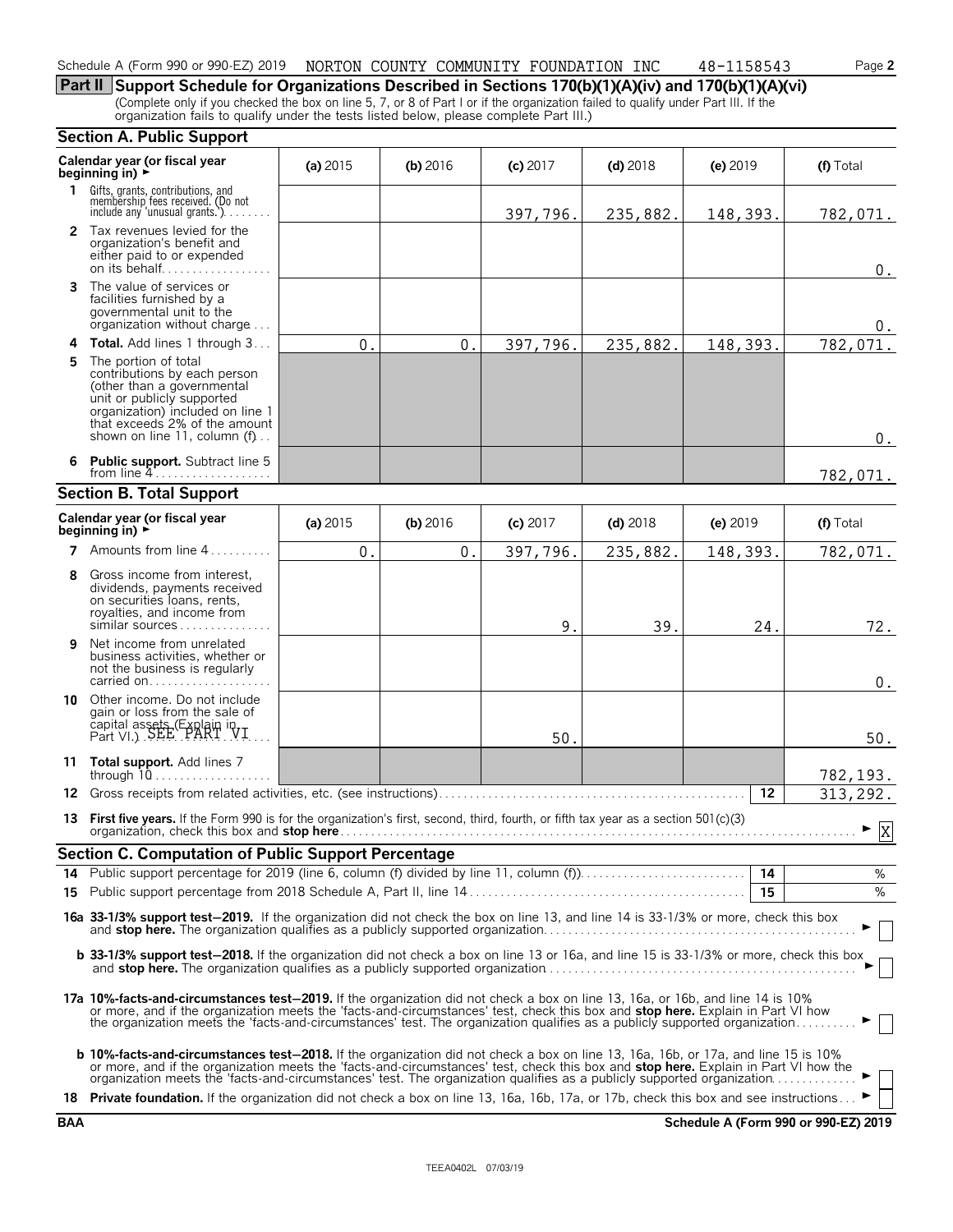# **Part III Support Schedule for Organizations Described in Section 509(a)(2)**

(Complete only if you checked the box on line 10 of Part I or if the organization failed to qualify under Part II. If the organization fails to qualify under the tests listed below, please complete Part II.)

|            | <b>Section A. Public Support</b>                                                                                                                                                                                                                                              |          |                    |            |            |          |                                      |
|------------|-------------------------------------------------------------------------------------------------------------------------------------------------------------------------------------------------------------------------------------------------------------------------------|----------|--------------------|------------|------------|----------|--------------------------------------|
|            | Calendar year (or fiscal year beginning in) $\blacktriangleright$<br>1 Gifts, grants, contributions,                                                                                                                                                                          | (a) 2015 | (b) 2016           | $(c)$ 2017 | $(d)$ 2018 | (e) 2019 | (f) Total                            |
|            | and membership fees<br>received. (Do not include<br>any 'unusual grants.')                                                                                                                                                                                                    |          |                    |            |            |          |                                      |
|            | 2 Gross receipts from admissions,<br>merchandise sold or services<br>performed, or facilities<br>furnished in any activity that is<br>related to the organization's                                                                                                           |          |                    |            |            |          |                                      |
| 3          | $tax\text{-}exempt$ purpose<br>Gross receipts from activities<br>that are not an unrelated trade<br>or business under section 513.                                                                                                                                            |          |                    |            |            |          |                                      |
| 4          | Tax revenues levied for the<br>organization's benefit and<br>either paid to or expended on<br>its behalf                                                                                                                                                                      |          |                    |            |            |          |                                      |
| 5          | The value of services or<br>facilities furnished by a<br>governmental unit to the<br>organization without charge                                                                                                                                                              |          |                    |            |            |          |                                      |
|            | <b>6 Total.</b> Add lines 1 through 5<br><b>7a</b> Amounts included on lines 1,<br>2. and 3 received from<br>disqualified persons                                                                                                                                             |          |                    |            |            |          |                                      |
|            | <b>b</b> Amounts included on lines 2<br>and 3 received from other than<br>disqualified persons that<br>exceed the greater of \$5,000 or<br>1% of the amount on line 13<br>for the year                                                                                        |          |                    |            |            |          |                                      |
|            | c Add lines $7a$ and $7b$                                                                                                                                                                                                                                                     |          |                    |            |            |          |                                      |
| 8          | <b>Public support.</b> (Subtract line<br>7c from line 6.).                                                                                                                                                                                                                    |          |                    |            |            |          |                                      |
|            | <b>Section B. Total Support</b>                                                                                                                                                                                                                                               |          |                    |            |            |          |                                      |
|            | Calendar year (or fiscal year beginning in) $\blacktriangleright$                                                                                                                                                                                                             | (a) 2015 | $(b)$ 2016         | $(c)$ 2017 | $(d)$ 2018 | (e) 2019 | (f) Total                            |
|            | 9 Amounts from line 6                                                                                                                                                                                                                                                         |          |                    |            |            |          |                                      |
|            | <b>10a</b> Gross income from interest, dividends,<br>payments received on securities loans,<br>rents, royalties, and income from<br>$similar$ sources                                                                                                                         |          |                    |            |            |          |                                      |
|            | <b>b</b> Unrelated business taxable<br>income (less section 511)<br>taxes) from businesses<br>acquired after June 30, 1975                                                                                                                                                    |          |                    |            |            |          |                                      |
| 11         | c Add lines 10a and $10b$<br>Net income from unrelated business<br>activities not included in line 10b,<br>whether or not the business is<br>regularly carried on $\dots\dots\dots$                                                                                           |          |                    |            |            |          |                                      |
|            | 12 Other income. Do not include<br>gain or loss from the sale of<br>capital assets (Explain in                                                                                                                                                                                |          |                    |            |            |          |                                      |
|            | 13 Total support. (Add lines 9,<br>10c, 11, and $12.$                                                                                                                                                                                                                         |          |                    |            |            |          |                                      |
|            | 14 First five years. If the Form 990 is for the organization's first, second, third, fourth, or fifth tax year as a section 501(c)(3)<br>organization, check this box and <b>stop here</b>                                                                                    |          |                    |            |            |          |                                      |
|            | <b>Section C. Computation of Public Support Percentage</b>                                                                                                                                                                                                                    |          |                    |            |            |          |                                      |
| 15         | Public support percentage for 2019 (line 8, column (f), divided by line 13, column (f)                                                                                                                                                                                        |          |                    |            |            | 15       | န့                                   |
| 16         |                                                                                                                                                                                                                                                                               |          |                    |            |            | 16       | ०१०                                  |
|            | Section D. Computation of Investment Income Percentage                                                                                                                                                                                                                        |          |                    |            |            |          |                                      |
| 17         | Investment income percentage for 2019 (line 10c, column (f), divided by line 13, column (f)                                                                                                                                                                                   |          |                    |            |            | 17       | %                                    |
| 18         |                                                                                                                                                                                                                                                                               |          |                    |            |            | 18       | ०७                                   |
|            | 19a 33-1/3% support tests-2019. If the organization did not check the box on line 14, and line 15 is more than 33-1/3%, and line 17<br>is not more than 33-1/3%, check this box and stop here. The organization qualifies as a publicly supported organization                |          |                    |            |            |          |                                      |
|            | <b>b</b> 33-1/3% support tests-2018. If the organization did not check a box on line 14 or line 19a, and line 16 is more than 33-1/3%, and<br>line 18 is not more than 33-1/3%, check this box and stop here. The organization qualifies as a publicly supported organization |          |                    |            |            |          |                                      |
| 20         | Private foundation. If the organization did not check a box on line 14, 19a, or 19b, check this box and see instructions.                                                                                                                                                     |          |                    |            |            |          |                                      |
| <b>BAA</b> |                                                                                                                                                                                                                                                                               |          | TEEA0403L 07/03/19 |            |            |          | Schedule A (Form 990 or 990-EZ) 2019 |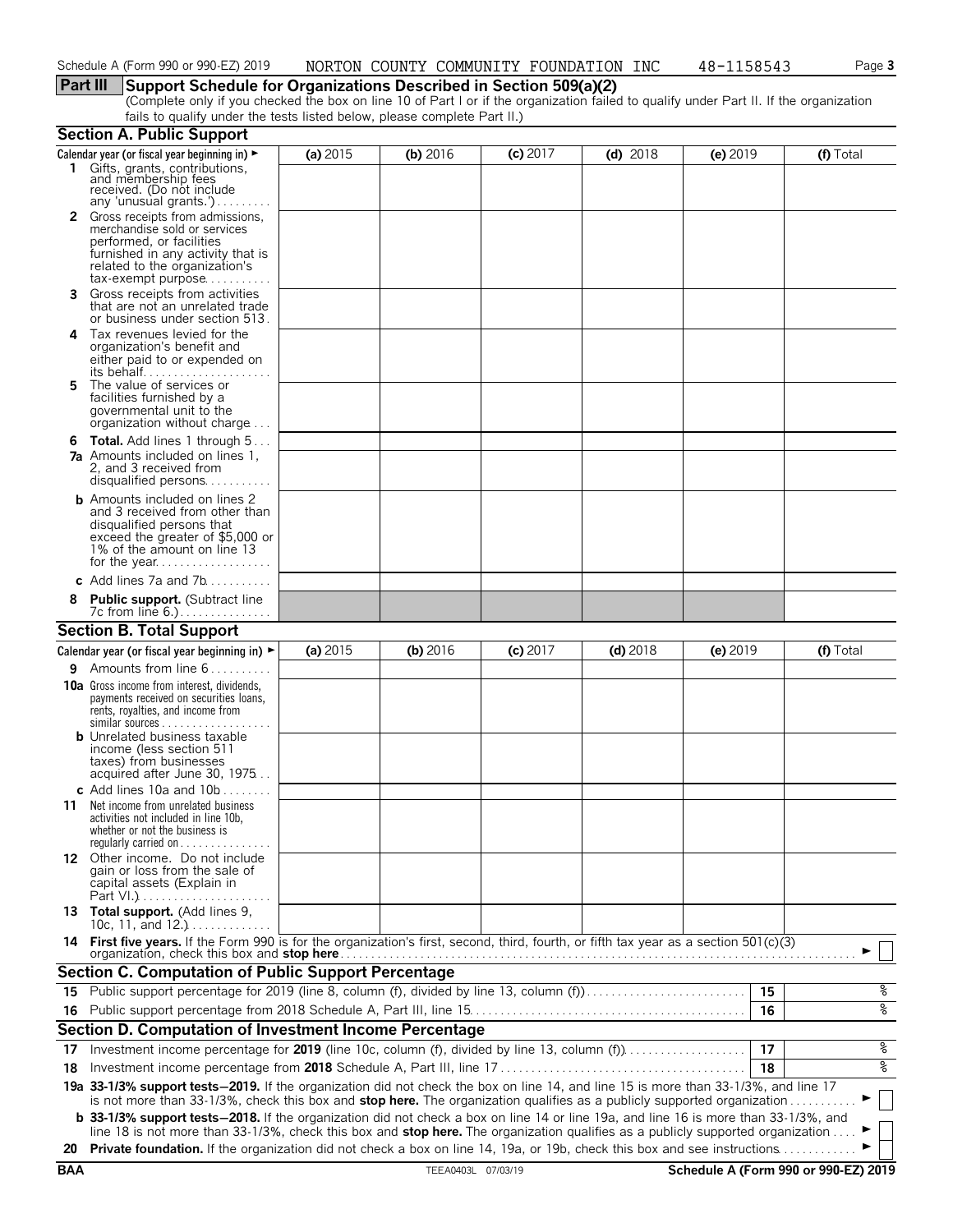### **Part IV Supporting Organizations**

(Complete only if you checked a box in line 12 on Part I. If you checked 12a of Part I, complete Sections A and B. If you checked 12b of Part I, complete Sections A and C. If you checked 12c of Part I, complete Sections A, D, and E. If you checked 12d of Part I, complete Sections A and D, and complete Part V.)

# **Section A. All Supporting Organizations**

**Yes No 1** Are all of the organization's supported organizations listed by name in the organization's governing documents? *If 'No,' describe in Part VI how the supported organizations are designated. If designated by class or purpose, describe the designation. If historic and continuing relationship, explain.* **1 2** Did the organization have any supported organization that does not have an IRS determination of status under section 509(a)(1) or (2)? *If 'Yes,' explain in Part VI how the organization determined that the supported organization was described in section 509(a)(1) or (2).* **2 3a** Did the organization have a supported organization described in section 501(c)(4), (5), or (6)? *If 'Yes,' answer (b) and (c) below.* **3a b** Did the organization confirm that each supported organization qualified under section 501(c)(4), (5), or (6) and satisfied the public support tests under section 509(a)(2)? *If 'Yes,' describe in Part VI when and how the organization made the determination.* **3b c** Did the organization ensure that all support to such organizations was used exclusively for section 170(c)(2)(B) purposes? *If 'Yes,' explain in Part VI what controls the organization put in place to ensure such use.*  $\begin{bmatrix} 1 & 3c \\ 2c & 3c \end{bmatrix}$  *3c* **4a** Was any supported organization not organized in the United States ('foreign supported organization')? *If 'Yes' and if you checked 12a or 12b in Part I, answer (b) and (c) below.* **4a b** Did the organization have ultimate control and discretion in deciding whether to make grants to the foreign supported organization? *If 'Yes,' describe in Part VI how the organization had such control and discretion despite being controlled or supervised by or in connection with its supported organizations.* **4b c** Did the organization support any foreign supported organization that does not have an IRS determination under sections 501(c)(3) and 509(a)(1) or (2)? *If 'Yes,' explain in Part VI what controls the organization used to ensure that all support to the foreign supported organization was used exclusively for section 170(c)(2)(B) purposes.* **4c 5a** Did the organization add, substitute, or remove any supported organizations during the tax year? *If 'Yes,' answer (b) and (c) below (if applicable). Also, provide detail in Part VI, including (i) the names and EIN numbers of the supported organizations added, substituted, or removed; (ii) the reasons for each such action; (iii) the authority under the organization's organizing document authorizing such action; and (iv) how the action was accomplished (such as by amendment to the organizing document).* **5a b Type I or Type II only.** Was any added or substituted supported organization part of a class already designated in the organization's organizing document? **5b c Substitutions only.** Was the substitution the result of an event beyond the organization's control? **5c 6** Did the organization provide support (whether in the form of grants or the provision of services or facilities) to anyone other than (i) its supported organizations, (ii) individuals that are part of the charitable class benefited by one or more of its supported organizations, or (iii) other supporting organizations that also support or benefit one or more of the filing organization's supported organizations? *If 'Yes,' provide detail in Part VI.* **6 7** Did the organization provide a grant, loan, compensation, or other similar payment to a substantial contributor (as defined in section 4958(c)(3)(C)), a family member of a substantial contributor, or a 35% controlled entity with regard to a substantial contributor? *If 'Yes,' complete Part I of Schedule L (Form 990 or 990-EZ).* **7 8** Did the organization make a loan to a disqualified person (as defined in section 4958) not described in line 7? *If 'Yes,' complete Part I of Schedule L (Form 990 or 990-EZ).* **8 9a** Was the organization controlled directly or indirectly at any time during the tax year by one or more disqualified persons as defined in section 4946 (other than foundation managers and organizations described in section 509(a)(1) or (2))? *If 'Yes,' provide detail in Part VI*. b Did one or more disqualified persons (as defined in line 9a) hold a controlling interest in any entity in which the<br>supporting organization had an interest? If 'Yes,' provide detail in Part VI. **c** Did a disqualified person (as defined in line 9a) have an ownership interest in, or derive any personal benefit from, assets in which the supporting organization also had an interest? *If 'Yes,' provide detail in Part VI*. **9c 10a** Was the organization subject to the excess business holdings rules of section 4943 because of section 4943(f) (regarding certain Type II supporting organizations, and all Type III non-functionally integrated supporting organizations)? *If 'Yes,' answer 10b below.* **10a b** Did the organization have any excess business holdings in the tax year? *(Use Schedule C, Form 4720, to determine whether the organization had excess business holdings.)* **10b**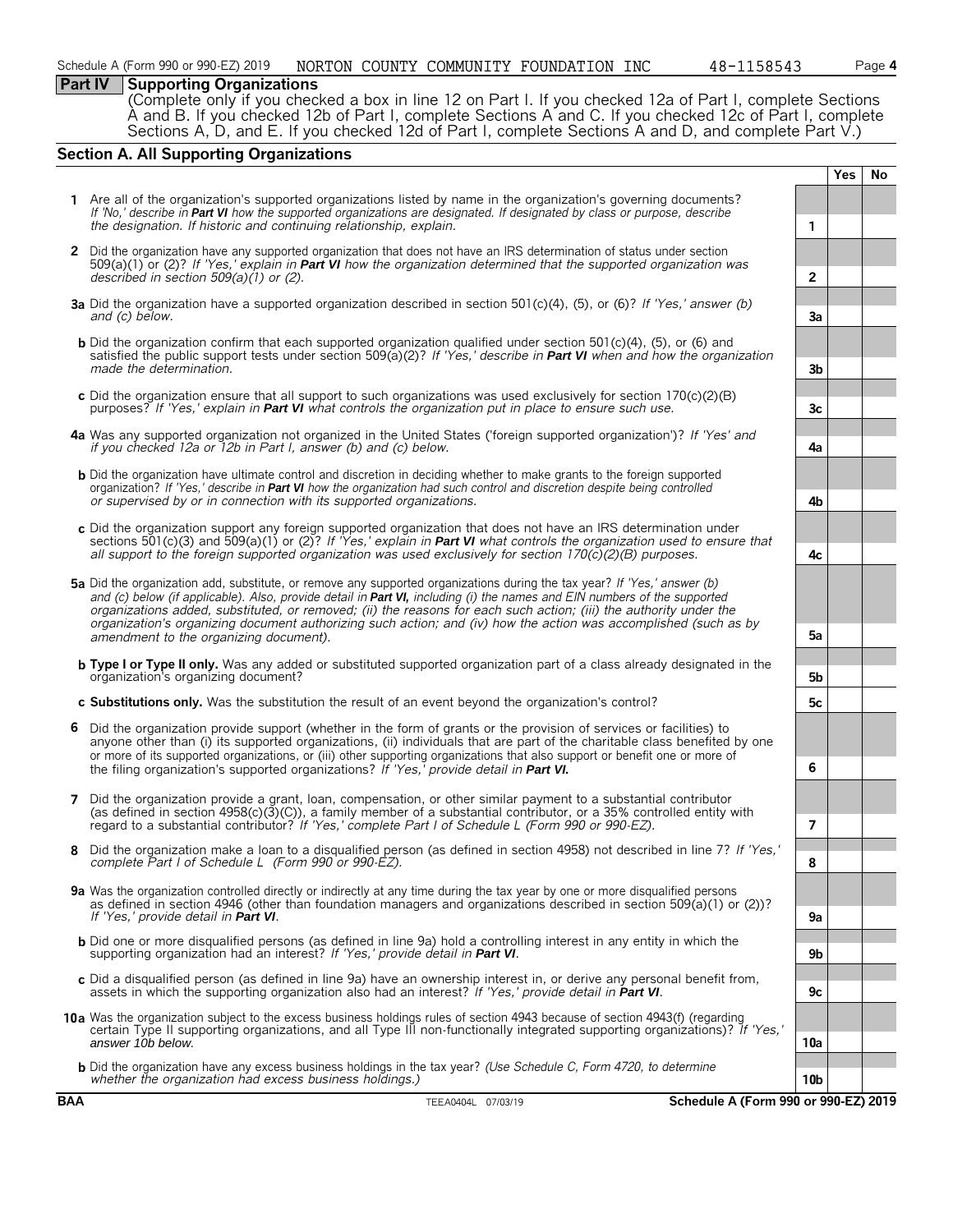# **Section B. Type I Supporting Organizations**

- **1** Did the directors, trustees, or membership of one or more supported organizations have the power to regularly appoint or elect at least a majority of the organization's directors or trustees at all times during the tax year? *If 'No,' describe in Part VI how the supported organization(s) effectively operated, supervised, or controlled the organization's activities. If the organization had more than one supported organization, describe how the powers to appoint and/or remove directors or trustees were allocated among the supported organizations and what conditions or restrictions, if any, applied to such powers during the tax* year. **1**
- **2** Did the organization operate for the benefit of any supported organization other than the supported organization(s) that operated, supervised, or controlled the supporting organization? *If 'Yes,' explain in Part VI how providing such benefit carried out the purposes of the supported organization(s) that operated, supervised, or controlled the supporting organization.* **2**

### **Section C. Type II Supporting Organizations**

|                                                                                                                                                                                                                                                               | Yes |  |
|---------------------------------------------------------------------------------------------------------------------------------------------------------------------------------------------------------------------------------------------------------------|-----|--|
| Were a majority of the organization's directors or trustees during the tax year also a majority of the directors or trustees<br>of each of the organization's supported organization(s)? If 'No,' describe in <b>Part VI</b> how control or management of the |     |  |
| supporting organization was vested in the same persons that controlled or managed the supported organization(s).                                                                                                                                              |     |  |

# **Section D. All Type III Supporting Organizations**

**Yes No 1** Did the organization provide to each of its supported organizations, by the last day of the fifth month of the organization's tax year, (i) a written notice describing the type and amount of support provided during the prior tax year, (ii) a copy of the Form 990 that was most recently filed as of the date of notification, and (iii) copies of the organization's governing documents in effect on the date of notification, to the extent not previously provided? **1 2** Were any of the organization's officers, directors, or trustees either (i) appointed or elected by the supported organization(s) or (ii) serving on the governing body of a supported organization? *If 'No,' explain in Part VI how the organization maintained a close and continuous working relationship with the supported organization(s).* **2 3** By reason of the relationship described in (2), did the organization's supported organizations have a significant voice in the organization's investment policies and in directing the use of the organization's income or assets at all times during the tax year? *If 'Yes,' describe in Part VI the role the organization's supported organizations played in this regard.* **3**

# **Section E. Type III Functionally Integrated Supporting Organizations**

- **1** *Check the box next to the method that the organization used to satisfy the Integral Part Test during the year (see instructions).*
- **a** The organization satisfied the Activities Test. *Complete line 2 below.*
- **b** The organization is the parent of each of its supported organizations. *Complete line 3 below.*
- **c** The organization supported a governmental entity. *Describe in Part VI how you supported a government entity (see instructions).*

## **2** Activities Test. *Answer (a) and (b) below.* **Yes No**

- **a** Did substantially all of the organization's activities during the tax year directly further the exempt purposes of the supported organization(s) to which the organization was responsive? *If 'Yes,' then in Part VI identify those supported organizations and explain how these activities directly furthered their exempt purposes, how the organization was responsive to those supported organizations, and how the organization determined that these activities constituted substantially all of its activities.* **2a**
- **b** Did the activities described in (a) constitute activities that, but for the organization's involvement, one or more of the organization's supported organization(s) would have been engaged in? *If 'Yes,' explain in Part VI the reasons for the organization's position that its supported organization(s) would have engaged in these activities but for the organization's involvement.* **2b**
- **3** Parent of Supported Organizations. *Answer (a) and (b) below.*
- **a** Did the organization have the power to regularly appoint or elect a majority of the officers, directors, or trustees of each of the supported organizations? *Provide details in Part VI.* **3a**
- **b** Did the organization exercise a substantial degree of direction over the policies, programs, and activities of each of its supported organizations? *If 'Yes,' describe in Part VI the role played by the organization in this regard.* **3b**

**Yes No**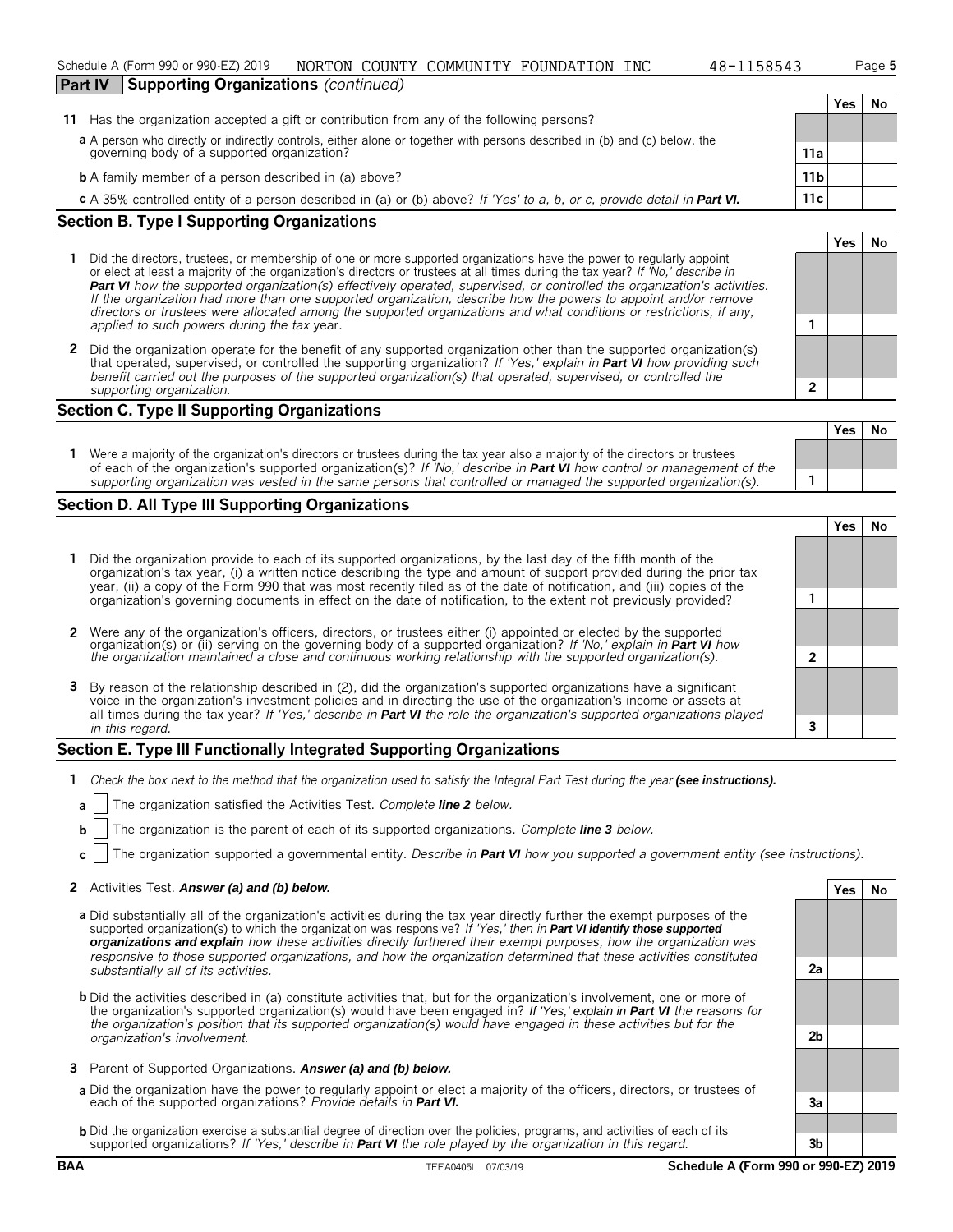## Schedule A (Form 990 or 990-EZ) 2019 NORTON COUNTY COMMUNITY FOUNDATION INC 48-1158543 Page 6 **Part V Type III Non-Functionally Integrated 509(a)(3) Supporting Organizations**

| 1            | Check here if the organization satisfied the Integral Part Test as a qualifying trust on Nov. 20, 1970 (explain in Part VI). See<br><b>instructions.</b> All other Type III non-functionally integrated supporting organizations must complete Sections A through E. |                |                |                                |  |  |  |
|--------------|----------------------------------------------------------------------------------------------------------------------------------------------------------------------------------------------------------------------------------------------------------------------|----------------|----------------|--------------------------------|--|--|--|
|              | Section A - Adjusted Net Income                                                                                                                                                                                                                                      |                | (A) Prior Year | (B) Current Year<br>(optional) |  |  |  |
| $\mathbf{1}$ | Net short-term capital gain                                                                                                                                                                                                                                          | 1              |                |                                |  |  |  |
| $\mathbf{2}$ | Recoveries of prior-year distributions                                                                                                                                                                                                                               | $\overline{2}$ |                |                                |  |  |  |
| 3            | Other gross income (see instructions)                                                                                                                                                                                                                                | 3              |                |                                |  |  |  |
| 4            | Add lines 1 through 3.                                                                                                                                                                                                                                               | 4              |                |                                |  |  |  |
| 5.           | Depreciation and depletion                                                                                                                                                                                                                                           | 5              |                |                                |  |  |  |
| 6            | Portion of operating expenses paid or incurred for production or collection of gross<br>income or for management, conservation, or maintenance of property held for<br>production of income (see instructions)                                                       | 6              |                |                                |  |  |  |
| 7            | Other expenses (see instructions)                                                                                                                                                                                                                                    | $\overline{7}$ |                |                                |  |  |  |
| 8            | <b>Adjusted Net Income</b> (subtract lines 5, 6, and 7 from line 4)                                                                                                                                                                                                  | 8              |                |                                |  |  |  |
|              | <b>Section B - Minimum Asset Amount</b>                                                                                                                                                                                                                              |                | (A) Prior Year | (B) Current Year<br>(optional) |  |  |  |
|              | 1 Aggregate fair market value of all non-exempt-use assets (see instructions for short<br>tax year or assets held for part of year):                                                                                                                                 |                |                |                                |  |  |  |
|              | a Average monthly value of securities                                                                                                                                                                                                                                | 1a             |                |                                |  |  |  |
|              | <b>b</b> Average monthly cash balances                                                                                                                                                                                                                               | 1 <sub>b</sub> |                |                                |  |  |  |
|              | c Fair market value of other non-exempt-use assets                                                                                                                                                                                                                   | 1c             |                |                                |  |  |  |
|              | <b>d Total</b> (add lines 1a, 1b, and 1c)                                                                                                                                                                                                                            | 1 <sub>d</sub> |                |                                |  |  |  |
|              | <b>e Discount</b> claimed for blockage or other<br>factors (explain in detail in Part VI):                                                                                                                                                                           |                |                |                                |  |  |  |
|              | <b>2</b> Acquisition indebtedness applicable to non-exempt-use assets                                                                                                                                                                                                | $\overline{2}$ |                |                                |  |  |  |
| 3            | Subtract line 2 from line 1d.                                                                                                                                                                                                                                        | 3              |                |                                |  |  |  |
| 4            | Cash deemed held for exempt use. Enter 1-1/2% of line 3 (for greater amount,<br>see instructions).                                                                                                                                                                   | 4              |                |                                |  |  |  |
| 5.           | Net value of non-exempt-use assets (subtract line 4 from line 3)                                                                                                                                                                                                     | 5              |                |                                |  |  |  |
| 6            | Multiply line 5 by .035.                                                                                                                                                                                                                                             | 6              |                |                                |  |  |  |
| 7            | Recoveries of prior-year distributions                                                                                                                                                                                                                               | 7              |                |                                |  |  |  |
| 8            | Minimum Asset Amount (add line 7 to line 6)                                                                                                                                                                                                                          | 8              |                |                                |  |  |  |
|              | Section C - Distributable Amount                                                                                                                                                                                                                                     |                |                | <b>Current Year</b>            |  |  |  |
| 1.           | Adjusted net income for prior year (from Section A, line 8, Column A)                                                                                                                                                                                                | $\mathbf{1}$   |                |                                |  |  |  |
| $\mathbf{2}$ | Enter 85% of line 1.                                                                                                                                                                                                                                                 | $\overline{2}$ |                |                                |  |  |  |
| 3            | Minimum asset amount for prior year (from Section B, line 8, Column A)                                                                                                                                                                                               | $\overline{3}$ |                |                                |  |  |  |
| 4            | Enter greater of line 2 or line 3.                                                                                                                                                                                                                                   | 4              |                |                                |  |  |  |
| 5.           | Income tax imposed in prior year                                                                                                                                                                                                                                     | 5              |                |                                |  |  |  |
| 6            | <b>Distributable Amount.</b> Subtract line 5 from line 4, unless subject to emergency<br>temporary reduction (see instructions).                                                                                                                                     | 6              |                |                                |  |  |  |

**7**  $\mid$  Check here if the current year is the organization's first as a non-functionally integrated Type III supporting organization (see instructions).

**BAA Schedule A (Form 990 or 990-EZ) 2019**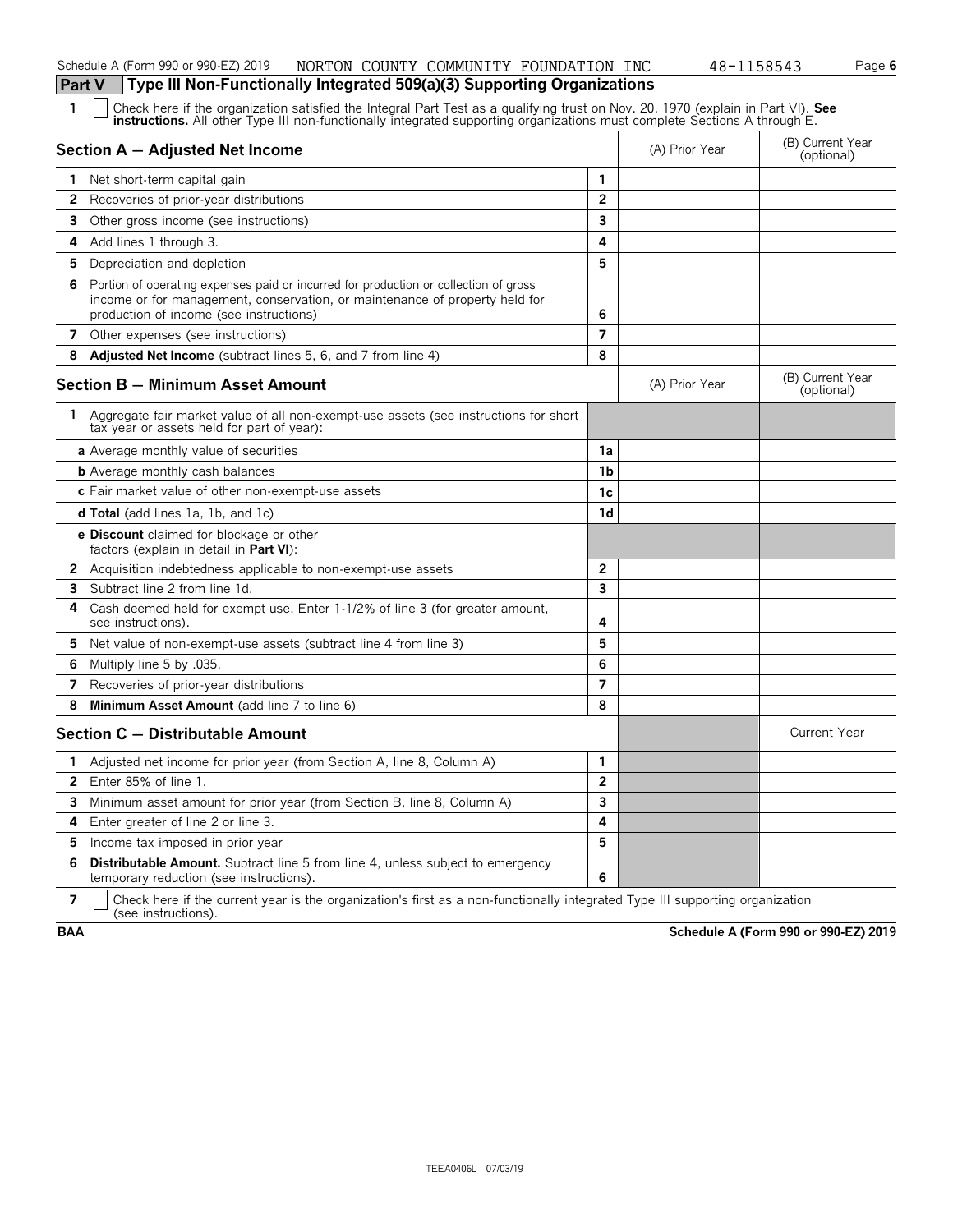# Schedule A (Form 990 or 990-EZ) 2019 NORTON COUNTY COMMUNITY FOUNDATION INC 48-1158543 Page **7**

| 354<br>M. | 11 |
|-----------|----|
|-----------|----|

| <b>Part V</b> | Type III Non-Functionally Integrated 509(a)(3) Supporting Organizations (continued)                                                                                           |                                              |                                               |                                                  |
|---------------|-------------------------------------------------------------------------------------------------------------------------------------------------------------------------------|----------------------------------------------|-----------------------------------------------|--------------------------------------------------|
|               | Section D - Distributions                                                                                                                                                     |                                              |                                               | <b>Current Year</b>                              |
| 1             | Amounts paid to supported organizations to accomplish exempt purposes                                                                                                         |                                              |                                               |                                                  |
| $\mathbf{2}$  | Amounts paid to perform activity that directly furthers exempt purposes of supported organizations,<br>in excess of income from activity                                      |                                              |                                               |                                                  |
| 3             | Administrative expenses paid to accomplish exempt purposes of supported organizations                                                                                         |                                              |                                               |                                                  |
| 4             | Amounts paid to acquire exempt-use assets                                                                                                                                     |                                              |                                               |                                                  |
| 5.            | Qualified set-aside amounts (prior IRS approval required)                                                                                                                     |                                              |                                               |                                                  |
| 6             | Other distributions (describe in Part VI). See instructions.                                                                                                                  |                                              |                                               |                                                  |
|               | 7 Total annual distributions. Add lines 1 through 6.                                                                                                                          |                                              |                                               |                                                  |
| 8             | Distributions to attentive supported organizations to which the organization is responsive (provide details<br>in Part VI). See instructions.                                 |                                              |                                               |                                                  |
| 9             | Distributable amount for 2019 from Section C, line 6                                                                                                                          |                                              |                                               |                                                  |
|               | 10 Line 8 amount divided by line 9 amount                                                                                                                                     |                                              |                                               |                                                  |
|               | Section E - Distribution Allocations (see instructions)                                                                                                                       | (i)<br><b>Excess</b><br><b>Distributions</b> | (ii)<br><b>Underdistributions</b><br>Pre-2019 | (iii)<br><b>Distributable</b><br>Amount for 2019 |
| 1.            | Distributable amount for 2019 from Section C, line 6                                                                                                                          |                                              |                                               |                                                  |
|               | 2 Underdistributions, if any, for years prior to 2019 (reasonable<br>cause required - explain in Part VI). See instructions.                                                  |                                              |                                               |                                                  |
| 3             | Excess distributions carryover, if any, to 2019                                                                                                                               |                                              |                                               |                                                  |
|               | a From 2014                                                                                                                                                                   |                                              |                                               |                                                  |
|               | <b>b</b> From 2015                                                                                                                                                            |                                              |                                               |                                                  |
|               | c From 2016                                                                                                                                                                   |                                              |                                               |                                                  |
|               | <b>d</b> From 2017.                                                                                                                                                           |                                              |                                               |                                                  |
|               | e From 2018                                                                                                                                                                   |                                              |                                               |                                                  |
|               | f Total of lines 3a through e                                                                                                                                                 |                                              |                                               |                                                  |
|               | g Applied to underdistributions of prior years                                                                                                                                |                                              |                                               |                                                  |
|               | h Applied to 2019 distributable amount                                                                                                                                        |                                              |                                               |                                                  |
|               | i Carryover from 2014 not applied (see instructions)                                                                                                                          |                                              |                                               |                                                  |
|               | j Remainder. Subtract lines 3g, 3h, and 3i from 3f.                                                                                                                           |                                              |                                               |                                                  |
| 4             | Distributions for 2019 from Section D.<br>\$<br>line $7:$                                                                                                                     |                                              |                                               |                                                  |
|               | a Applied to underdistributions of prior years                                                                                                                                |                                              |                                               |                                                  |
|               | <b>b</b> Applied to 2019 distributable amount                                                                                                                                 |                                              |                                               |                                                  |
|               | c Remainder. Subtract lines 4a and 4b from 4.                                                                                                                                 |                                              |                                               |                                                  |
| 5.            | Remaining underdistributions for years prior to 2019, if any.<br>Subtract lines 3g and 4a from line 2. For result greater than<br>zero, explain in Part VI. See instructions. |                                              |                                               |                                                  |
|               | 6 Remaining underdistributions for 2019. Subtract lines 3h and 4b<br>from line 1. For result greater than zero, explain in Part VI. See<br>instructions.                      |                                              |                                               |                                                  |
|               | 7 Excess distributions carryover to 2020. Add lines 3j and 4c.                                                                                                                |                                              |                                               |                                                  |
|               | 8 Breakdown of line 7:                                                                                                                                                        |                                              |                                               |                                                  |
|               | <b>a</b> Excess from 2015                                                                                                                                                     |                                              |                                               |                                                  |
|               | <b>b</b> Excess from 2016                                                                                                                                                     |                                              |                                               |                                                  |
|               | <b>c</b> Excess from 2017.                                                                                                                                                    |                                              |                                               |                                                  |
|               | $d$ Excess from 2018                                                                                                                                                          |                                              |                                               |                                                  |
|               | <b>e</b> Excess from 2019.                                                                                                                                                    |                                              |                                               |                                                  |

**BAA Schedule A (Form 990 or 990-EZ) 2019**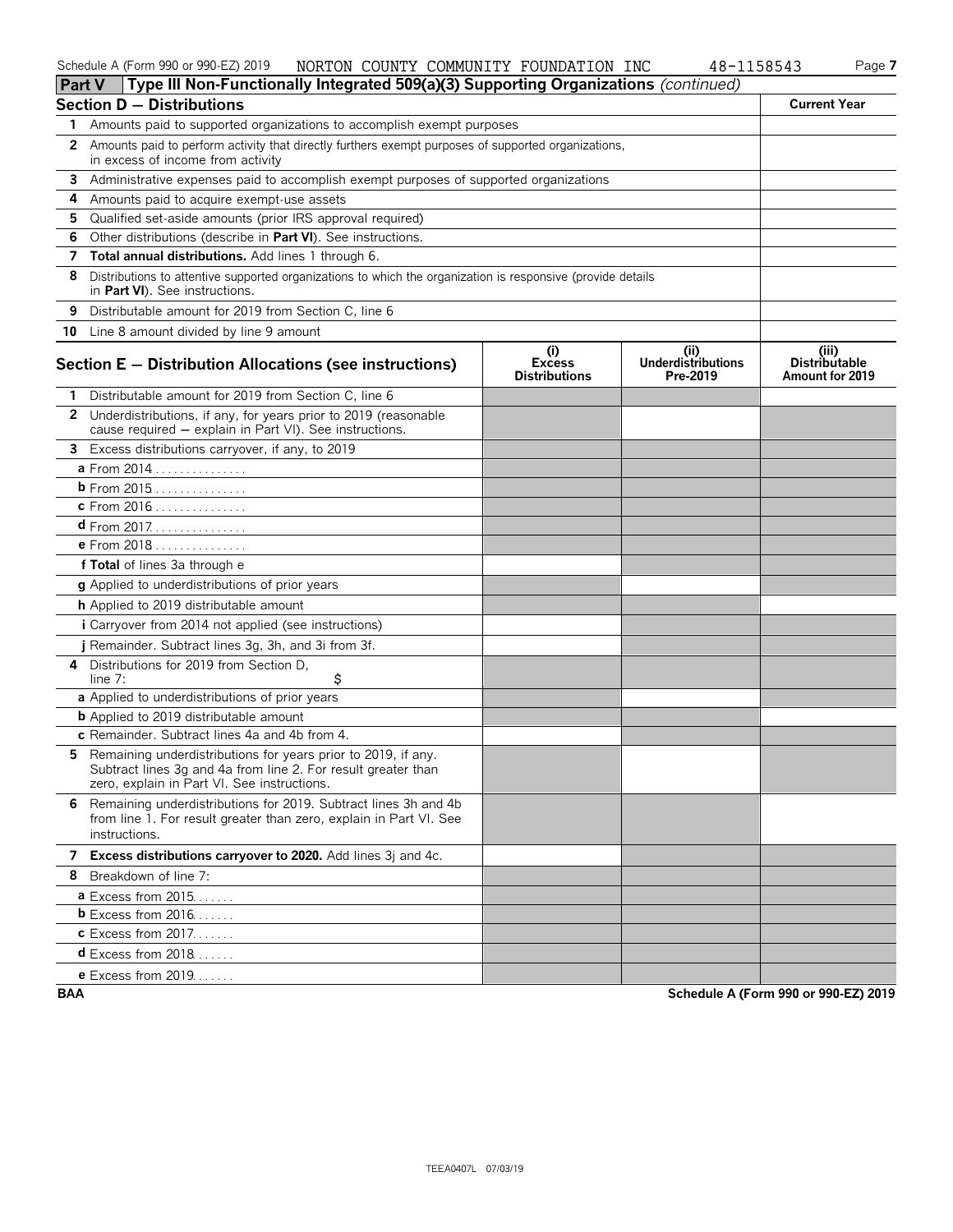**Part VI** Supplemental Information. Provide the explanations required by Part II, line 10; Part II, line 17a or 17b; Part III, line 12; Part IV, Section A, lines 1, 2, 3b, 3c, 4b, 4c, 5a, 6, 9a, 9b, 9c, 11a, 11b, and 11c; Part IV, Section B, lines 1 and 2; Part IV, Section C, line 1; Part IV, Section D, lines 2 and 3; Part IV, Section E, lines 1c, 2a, 2b, 3a, and 3b; Part V, line 1; Part V, Section B, line 1e; Part V, Section D, lines 5, 6, and 8; and Part V, Section E, lines 2, 5, and 6. Also complete this part for any additional information. (See instructions.)

# **PART II, LINE 10 - OTHER INCOME**

| AND<br>SOURCE<br>NATURE         | 2011 | つの1つ           | ∩∩1<br>$\sim$ $\sim$ $\sim$ |
|---------------------------------|------|----------------|-----------------------------|
| FEES<br>ADMINISTRATION<br>TOTAL |      | 50<br>JU<br>50 |                             |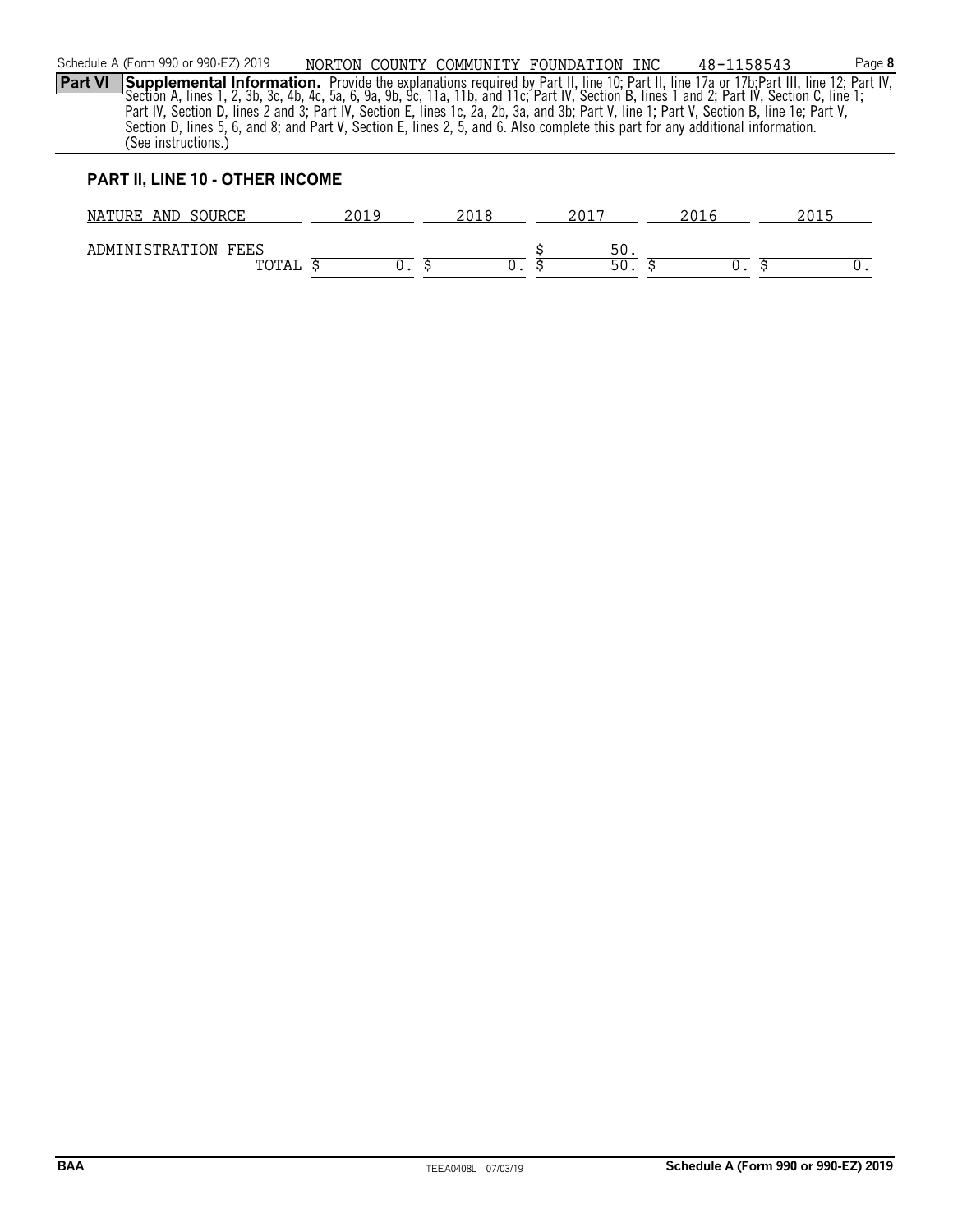| <b>Schedule B</b>                                                                          |                                                                                                                                              | OMB No. 1545-0047              |  |  |
|--------------------------------------------------------------------------------------------|----------------------------------------------------------------------------------------------------------------------------------------------|--------------------------------|--|--|
| (Form 990, 990-EZ,<br>or 990-PF)<br>Department of the Treasury<br>Internal Revenue Service | <b>Schedule of Contributors</b><br>Attach to Form 990, Form 990-EZ, or Form 990-PF.<br>Go to www.irs.gov/Form990 for the latest information. | 2019                           |  |  |
| Name of the organization                                                                   |                                                                                                                                              | Employer identification number |  |  |
|                                                                                            | 48-1158543<br>NORTON COUNTY COMMUNITY FOUNDATION INC                                                                                         |                                |  |  |
| <b>Organization type</b> (check one):                                                      |                                                                                                                                              |                                |  |  |
| Filers of:                                                                                 | Section:                                                                                                                                     |                                |  |  |
| Form 990 or 990-F7                                                                         | $ X $ 501(c)( 3) (enter number) organization                                                                                                 |                                |  |  |
|                                                                                            | $4947(a)(1)$ nonexempt charitable trust not treated as a private foundation                                                                  |                                |  |  |
| 527 political organization<br>Form 990-PF                                                  |                                                                                                                                              |                                |  |  |
|                                                                                            |                                                                                                                                              |                                |  |  |
|                                                                                            | 4947(a)(1) nonexempt charitable trust treated as a private foundation                                                                        |                                |  |  |
|                                                                                            | 501(c)(3) taxable private foundation                                                                                                         |                                |  |  |
|                                                                                            |                                                                                                                                              |                                |  |  |

Check if your organization is covered by the **General Rule** or a **Special Rule.**

Note: Only a section 501(c)(7), (8), or (10) organization can check boxes for both the General Rule and a Special Rule. See instructions.

### **General Rule**

X

For an organization filing Form 990, 990-EZ, or 990-PF that received, during the year, contributions totaling \$5,000 or more (in money or property) from any one contributor. Complete Parts I and II. See instructions for determining a contributor's total contributions.

### **Special Rules**

For an organization described in section 501(c)(3) filing Form 990 or 990-EZ that met the 33-1/3% support test of the regulations under sections 509(a)(1) and 170(b)(1)(A)(vi), that checked Schedule A (Form 990 or 990-EZ), Part II, line 13, 16a, or 16b, and that received from any one contributor, during the year, total contributions of the greater of (**1**) \$5,000; or (**2**) 2% of the amount on (i) Form 990, Part VIII, line 1h; or (ii) Form 990-EZ, line 1. Complete Parts I and II.

For an organization described in section 501(c)(7), (8), or (10) filing Form 990 or 990-EZ that received from any one contributor, during the year, total contributions of more than \$1,000 *exclusively* for religious, charitable, scientific, literary, or educational purposes, or for the prevention of cruelty to children or animals. Complete Parts I, II, and III.

For an organization described in section 501(c)(7), (8), or (10) filing Form 990 or 990-EZ that received from any one contributor, during the year, contributions *exclusively* for religious, charitable, etc., purposes, but no such contributions totaled more than \$1,000. If this box is checked, enter here the total contributions that were received during the year for an *exclusively* religious, charitable, etc., purpose. Don't complete any of the parts unless the **General Rule** applies to this organization because it received *nonexclusively* religious, charitable, etc., contributions totaling \$5,000 or more during the year . ►\$

**Caution:** An organization that isn't covered by the General Rule and/or the Special Rules doesn't file Schedule B (Form 990, 990-EZ, or 990-PF), but it **must** answer 'No' on Part IV, line 2, of its Form 990; or check the box on line H of its Form 990-EZ or on its Form 990-PF, Part I, line 2, to certify that it doesn't meet the filing requirements of Schedule B (Form 990, 990-EZ, or 990-PF).

**BAA For Paperwork Reduction Act Notice, see the instructions for Form 990, 990-EZ, or 990-PF. Schedule B (Form 990, 990-EZ, or 990-PF) (2019)**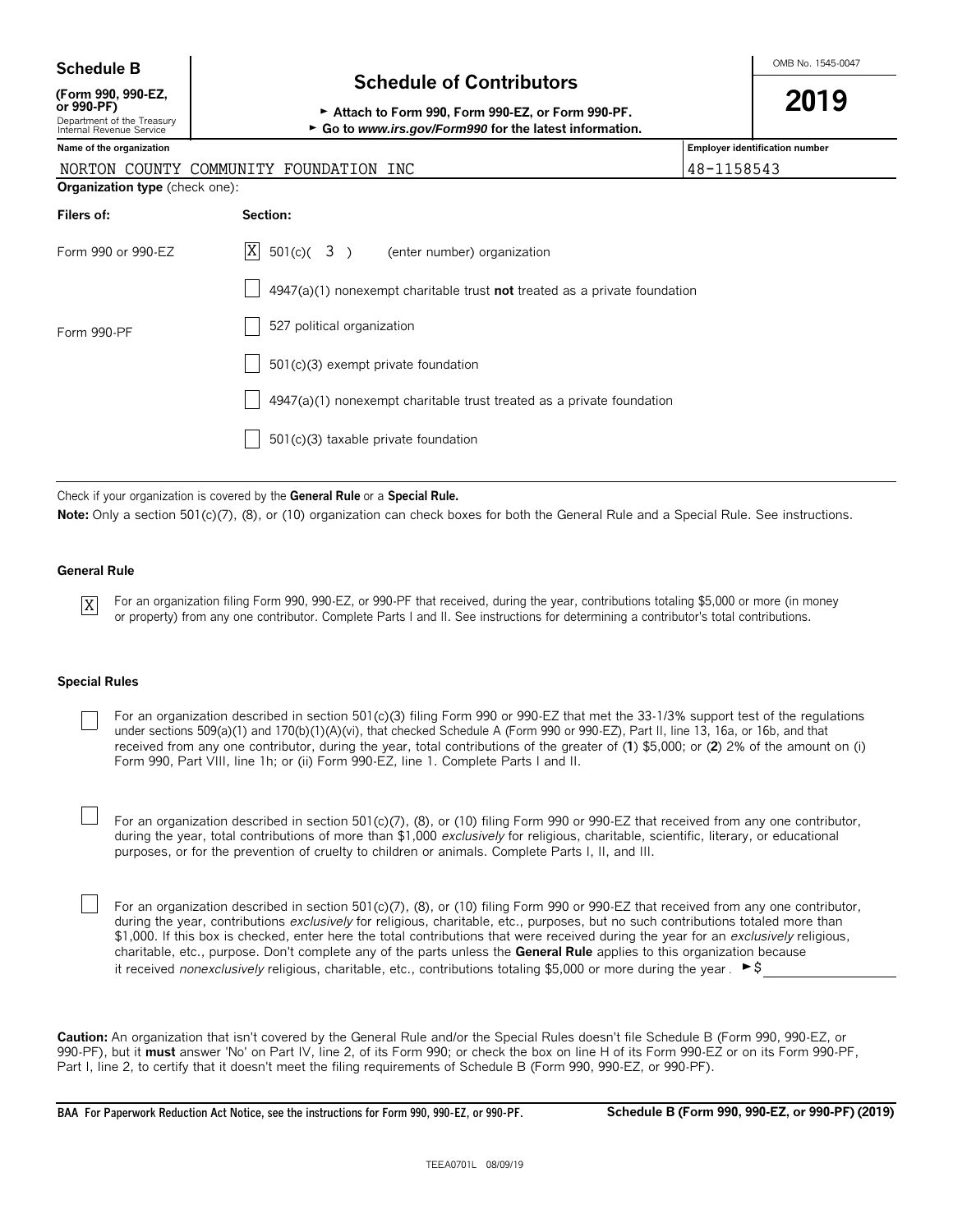| Schedule B (Form 990, 990-EZ, or 990-PF) (2019)                                                              |                                       | Page 2 |
|--------------------------------------------------------------------------------------------------------------|---------------------------------------|--------|
| Name of organization                                                                                         | <b>Employer identification number</b> |        |
| NORTON COUNTY COMMUNITY FOUNDATION INC                                                                       | 48-1158543                            |        |
| <b>Part I</b> Contributors (see instructions). Use duplicate copies of Part I if additional space is needed. |                                       |        |

| (a)<br>No.    | (b)<br>Name, address, and ZIP + 4                             | (c)<br>Total<br>contributions   | (d)<br>Type of contribution                                                             |
|---------------|---------------------------------------------------------------|---------------------------------|-----------------------------------------------------------------------------------------|
| 1             | MICK MILLER<br>13078 PDRA ROAD                                | I\$<br>5,100.                   | Person<br>Payroll<br><b>Noncash</b><br>(Complete Part II for                            |
|               | NORTON, KS 67654                                              |                                 | noncash contributions.)                                                                 |
| (a)<br>No.    | (b)<br>Name, address, and ZIP + 4                             | (c)<br>Total<br>contributions   | (d)<br>Type of contribution                                                             |
| $\frac{2}{2}$ | NORTON TRAVEL & TOURISM<br>104 S STATE ST<br>NORTON, KS 67654 | \$<br>14,000.                   | Person<br>Χ<br>Payroll<br>Noncash<br>(Complete Part II for                              |
| (a)<br>No.    | (b)<br>Name, address, and ZIP + 4                             | (c)<br>Total<br>contributions   | noncash contributions.)<br>(d)<br>Type of contribution                                  |
|               |                                                               |                                 | Person<br>Payroll<br>Noncash<br>(Complete Part II for<br>noncash contributions.)        |
| (a)<br>No.    | (b)<br>Name, address, and ZIP + 4                             | (c)<br>Total<br>contributions   | (d)<br>Type of contribution                                                             |
|               |                                                               | \$                              | Person<br>Payroll<br><b>Noncash</b><br>(Complete Part II for<br>noncash contributions.) |
| (a)<br>No.    | (b)<br>Name, address, and ZIP + 4                             | (c)<br>Total<br>contributions   | (d)<br>Type of contribution                                                             |
|               |                                                               | \$                              | Person<br>Payroll<br>Noncash<br>(Complete Part II for<br>noncash contributions.)        |
| (a)<br>No.    | (b)<br>Name, address, and ZIP + 4                             | $(c)$<br>Total<br>contributions | (d)<br>Type of contribution                                                             |
|               |                                                               | \$                              | Person<br>Payroll<br>Noncash<br>(Complete Part II for<br>noncash contributions.)        |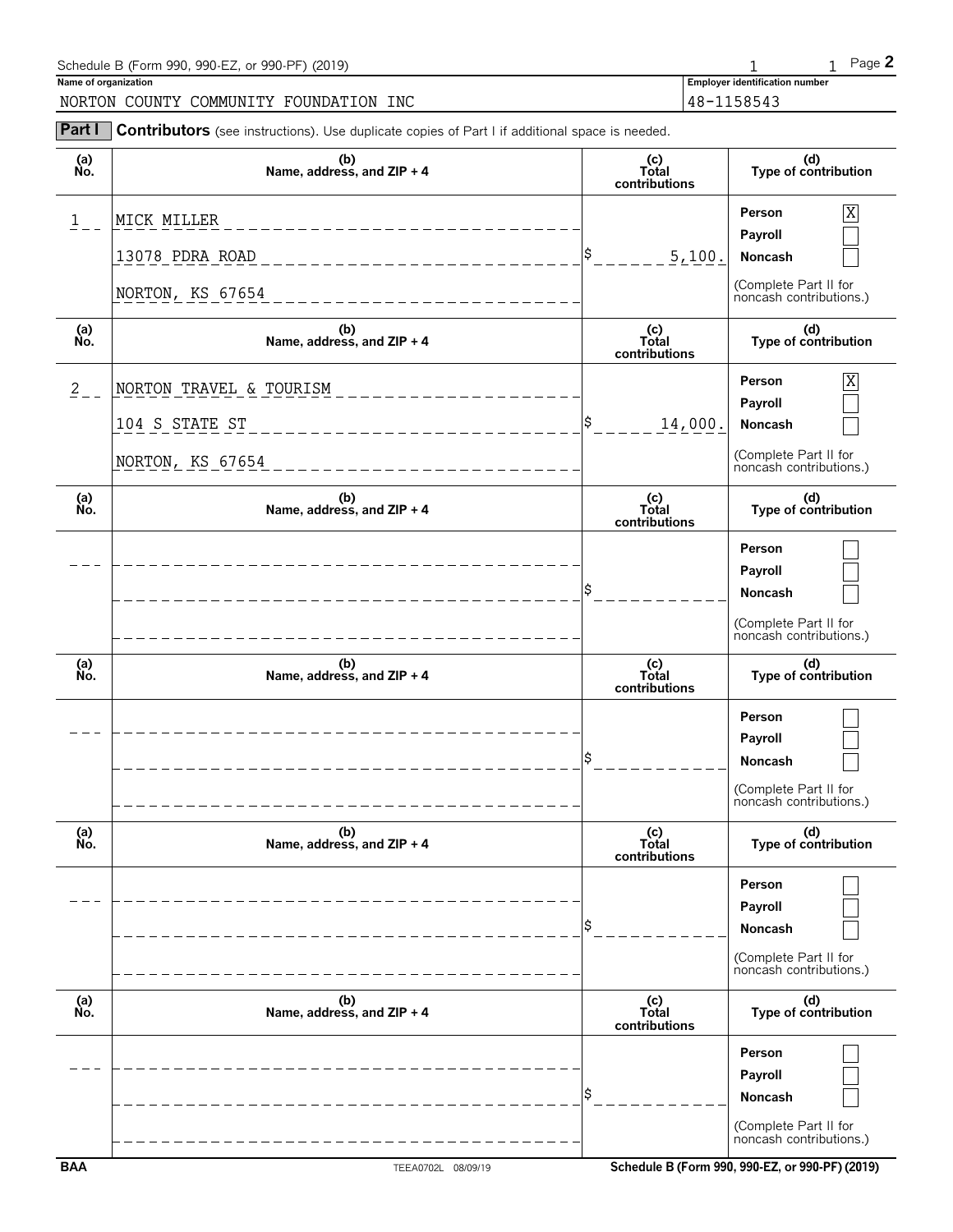| Schedule B (Form 990, 990-EZ, or 990-PF) (2019) |                                | Page 3 |
|-------------------------------------------------|--------------------------------|--------|
| Name of organization                            | Employer identification number |        |
| NORTON COUNTY COMMUNITY FOUNDATION INC          | 48-1158543                     |        |

**Part II** Noncash Property (see instructions). Use duplicate copies of Part II if additional space is needed.

| (a) No.<br>from<br>Part I   | (b)<br>Description of noncash property given | (c)<br>FMV (or estimate)<br>(See instructions.) | (d)<br>Date received |
|-----------------------------|----------------------------------------------|-------------------------------------------------|----------------------|
|                             | N/A                                          |                                                 |                      |
|                             |                                              | \$                                              |                      |
| (a) No.<br>from<br>Part I   | (b)<br>Description of noncash property given | (c)<br>FMV (or estimate)<br>(See instructions.) | (d)<br>Date received |
|                             |                                              |                                                 |                      |
|                             |                                              | \$                                              |                      |
| (a) No.<br>from<br>Part I   | (b)<br>Description of noncash property given | (c)<br>FMV (or estimate)<br>(See instructions.) | (d)<br>Date received |
|                             |                                              |                                                 |                      |
|                             |                                              | \$                                              |                      |
| (a) No.<br>from<br>Part I   | (b)<br>Description of noncash property given | (c)<br>FMV (or estimate)<br>(See instructions.) | (d)<br>Date received |
|                             |                                              |                                                 |                      |
|                             |                                              | \$                                              |                      |
| (a) No.<br>$from$<br>Part I | (b)<br>Description of noncash property given | (c)<br>FMV (or estimate)<br>(See instructions.) | (d)<br>Date received |
|                             |                                              |                                                 |                      |
|                             |                                              | \$                                              |                      |
| (a) No.<br>from<br>Part I   | (b)<br>Description of noncash property given | (c)<br>FMV (or estimate)<br>(See instructions.) | (d)<br>Date received |
|                             |                                              |                                                 |                      |
|                             |                                              | \$                                              |                      |
| <b>BAA</b>                  |                                              | Schedule B (Form 990, 990-EZ, or 990-PF) (2019) |                      |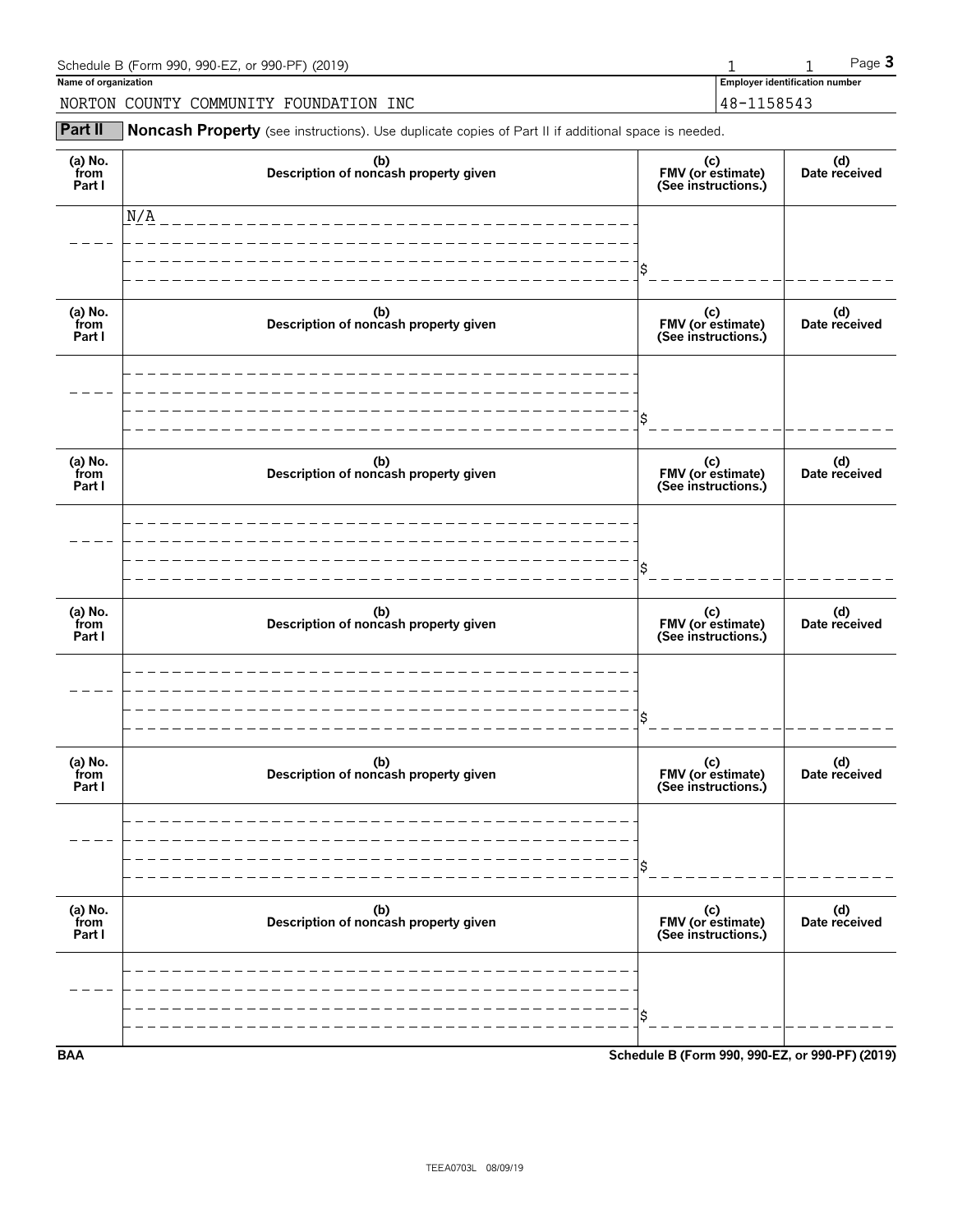|                           | Schedule B (Form 990, 990-EZ, or 990-PF) (2019)                                                                                                                                                                                                                                                                                                                                                                                                                                                                                                                     |                         |                                          | Page 4<br>1                                         |  |  |
|---------------------------|---------------------------------------------------------------------------------------------------------------------------------------------------------------------------------------------------------------------------------------------------------------------------------------------------------------------------------------------------------------------------------------------------------------------------------------------------------------------------------------------------------------------------------------------------------------------|-------------------------|------------------------------------------|-----------------------------------------------------|--|--|
| Name of organization      | NORTON COUNTY COMMUNITY FOUNDATION INC                                                                                                                                                                                                                                                                                                                                                                                                                                                                                                                              |                         |                                          | <b>Employer identification number</b><br>48-1158543 |  |  |
|                           | Part III Exclusively religious, charitable, etc., contributions to organizations described in section 501(c)(7), (8),<br>or (10) that total more than \$1,000 for the year from any one contributor. Complete columns (a) through (e) and<br>the following line entry. For organizations completing Part III, enter the total of exclusively religious, charitable, etc.,<br>contributions of \$1,000 or less for the year. (Enter this information once. See instructions.) $\triangleright$ \$<br>Use duplicate copies of Part III if additional space is needed. |                         |                                          |                                                     |  |  |
| (a)<br>No. from<br>Part I | (b)<br>Purpose of gift                                                                                                                                                                                                                                                                                                                                                                                                                                                                                                                                              | (c)<br>Use of gift      |                                          | (d)<br>Description of how gift is held              |  |  |
|                           |                                                                                                                                                                                                                                                                                                                                                                                                                                                                                                                                                                     |                         |                                          |                                                     |  |  |
|                           |                                                                                                                                                                                                                                                                                                                                                                                                                                                                                                                                                                     |                         |                                          |                                                     |  |  |
|                           | Transferee's name, address, and ZIP + 4                                                                                                                                                                                                                                                                                                                                                                                                                                                                                                                             |                         | Relationship of transferor to transferee |                                                     |  |  |
| (a)<br>No. from           | (b)<br>Purpose of gift                                                                                                                                                                                                                                                                                                                                                                                                                                                                                                                                              | (c)<br>Use of gift      |                                          | (d)<br>Description of how gift is held              |  |  |
| Part I                    |                                                                                                                                                                                                                                                                                                                                                                                                                                                                                                                                                                     |                         |                                          |                                                     |  |  |
|                           | Transferee's name, address, and ZIP + 4                                                                                                                                                                                                                                                                                                                                                                                                                                                                                                                             | (e)<br>Transfer of gift | Relationship of transferor to transferee |                                                     |  |  |
|                           |                                                                                                                                                                                                                                                                                                                                                                                                                                                                                                                                                                     |                         |                                          |                                                     |  |  |
| (a)<br>No. from<br>Part I | (b)<br>Purpose of gift                                                                                                                                                                                                                                                                                                                                                                                                                                                                                                                                              | (c)<br>Use of gift      |                                          | (d)<br>Description of how gift is held              |  |  |
|                           |                                                                                                                                                                                                                                                                                                                                                                                                                                                                                                                                                                     |                         |                                          |                                                     |  |  |
|                           | Transferee's name, address, and ZIP + 4                                                                                                                                                                                                                                                                                                                                                                                                                                                                                                                             | (e)<br>Transfer of gift |                                          | Relationship of transferor to transferee            |  |  |
|                           |                                                                                                                                                                                                                                                                                                                                                                                                                                                                                                                                                                     |                         |                                          |                                                     |  |  |
| (a)<br>No. from<br>Part I | (b)<br>Purpose of gift                                                                                                                                                                                                                                                                                                                                                                                                                                                                                                                                              | (c)<br>Use of gift      |                                          | (d)<br>Description of how gift is held              |  |  |
|                           |                                                                                                                                                                                                                                                                                                                                                                                                                                                                                                                                                                     |                         |                                          |                                                     |  |  |
|                           | Transferee's name, address, and ZIP + 4                                                                                                                                                                                                                                                                                                                                                                                                                                                                                                                             | (e)<br>Transfer of gift | Relationship of transferor to transferee |                                                     |  |  |
|                           |                                                                                                                                                                                                                                                                                                                                                                                                                                                                                                                                                                     |                         |                                          |                                                     |  |  |
| <b>BAA</b>                |                                                                                                                                                                                                                                                                                                                                                                                                                                                                                                                                                                     |                         |                                          | Schedule B (Form 990, 990-EZ, or 990-PF) (2019)     |  |  |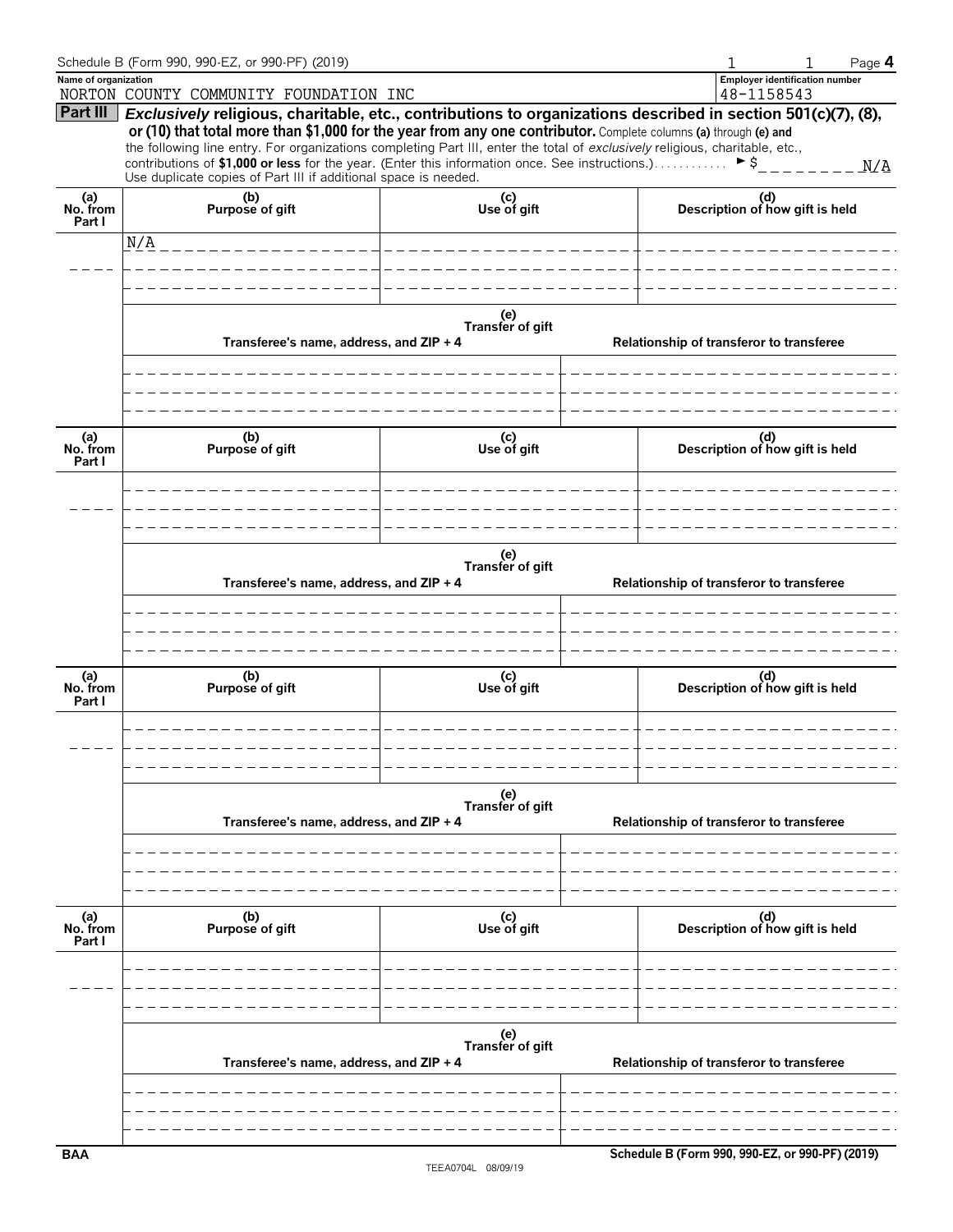|              | <b>Supplemental Financial Statements</b><br><b>SCHEDULE D</b>                                                                                      |                                                                                                   |                                                                                                                                                                                                                                                                                                                                                                                        |  |                                                |                     | OMB No. 1545-0047                                  |    |
|--------------|----------------------------------------------------------------------------------------------------------------------------------------------------|---------------------------------------------------------------------------------------------------|----------------------------------------------------------------------------------------------------------------------------------------------------------------------------------------------------------------------------------------------------------------------------------------------------------------------------------------------------------------------------------------|--|------------------------------------------------|---------------------|----------------------------------------------------|----|
|              | (Form 990)<br>Complete if the organization answered 'Yes' on Form 990,<br>Part IV, line 6, 7, 8, 9, 10, 11a, 11b, 11c, 11d, 11e, 11f, 12a, or 12b. |                                                                                                   |                                                                                                                                                                                                                                                                                                                                                                                        |  |                                                |                     | 2019                                               |    |
|              | Department of the Treasury<br>Internal Revenue Service                                                                                             |                                                                                                   | Attach to Form 990.<br>► Go to www.irs.gov/Form990 for instructions and the latest information.                                                                                                                                                                                                                                                                                        |  |                                                |                     | <b>Open to Public</b><br><b>Inspection</b>         |    |
|              | Name of the organization                                                                                                                           |                                                                                                   |                                                                                                                                                                                                                                                                                                                                                                                        |  |                                                |                     | <b>Employer identification number</b>              |    |
|              |                                                                                                                                                    |                                                                                                   |                                                                                                                                                                                                                                                                                                                                                                                        |  |                                                |                     |                                                    |    |
|              |                                                                                                                                                    | NORTON COUNTY COMMUNITY FOUNDATION INC                                                            |                                                                                                                                                                                                                                                                                                                                                                                        |  |                                                | 48-1158543          |                                                    |    |
| Part I       |                                                                                                                                                    |                                                                                                   | Organizations Maintaining Donor Advised Funds or Other Similar Funds or Accounts.<br>Complete if the organization answered 'Yes' on Form 990, Part IV, line 6.                                                                                                                                                                                                                         |  |                                                |                     |                                                    |    |
|              |                                                                                                                                                    |                                                                                                   | (a) Donor advised funds                                                                                                                                                                                                                                                                                                                                                                |  |                                                |                     | (b) Funds and other accounts                       |    |
| 1            |                                                                                                                                                    | Total number at end of year                                                                       |                                                                                                                                                                                                                                                                                                                                                                                        |  |                                                |                     |                                                    |    |
| 2            |                                                                                                                                                    | Aggregate value of contributions to (during year)                                                 |                                                                                                                                                                                                                                                                                                                                                                                        |  |                                                |                     |                                                    |    |
| 3<br>4       |                                                                                                                                                    | Aggregate value of grants from (during year)<br>Aggregate value at end of year                    |                                                                                                                                                                                                                                                                                                                                                                                        |  |                                                |                     |                                                    |    |
| 5            |                                                                                                                                                    |                                                                                                   | Did the organization inform all donors and donor advisors in writing that the assets held in donor advised funds                                                                                                                                                                                                                                                                       |  |                                                |                     |                                                    |    |
|              |                                                                                                                                                    |                                                                                                   | are the organization's property, subject to the organization's exclusive legal control?                                                                                                                                                                                                                                                                                                |  |                                                |                     | Yes                                                | No |
| 6            |                                                                                                                                                    |                                                                                                   | Did the organization inform all grantees, donors, and donor advisors in writing that grant funds can be used only<br>for charitable purposes and not for the benefit of the donor or donor advisor, or for any other purpose conferring                                                                                                                                                |  |                                                |                     | Yes                                                | No |
| Part II      |                                                                                                                                                    | <b>Conservation Easements.</b>                                                                    | Complete if the organization answered 'Yes' on Form 990, Part IV, line 7.                                                                                                                                                                                                                                                                                                              |  |                                                |                     |                                                    |    |
| 1            |                                                                                                                                                    |                                                                                                   | Purpose(s) of conservation easements held by the organization (check all that apply).                                                                                                                                                                                                                                                                                                  |  |                                                |                     |                                                    |    |
|              |                                                                                                                                                    | Preservation of land for public use (for example, recreation or education)                        |                                                                                                                                                                                                                                                                                                                                                                                        |  |                                                |                     | Preservation of a historically important land area |    |
|              |                                                                                                                                                    | Protection of natural habitat                                                                     |                                                                                                                                                                                                                                                                                                                                                                                        |  | Preservation of a certified historic structure |                     |                                                    |    |
|              |                                                                                                                                                    | Preservation of open space                                                                        |                                                                                                                                                                                                                                                                                                                                                                                        |  |                                                |                     |                                                    |    |
| 2            |                                                                                                                                                    |                                                                                                   | Complete lines 2a through 2d if the organization held a qualified conservation contribution in the form of a conservation easement on the                                                                                                                                                                                                                                              |  |                                                |                     |                                                    |    |
|              | last day of the tax year.                                                                                                                          |                                                                                                   |                                                                                                                                                                                                                                                                                                                                                                                        |  |                                                |                     | Held at the End of the Tax Year                    |    |
|              |                                                                                                                                                    |                                                                                                   |                                                                                                                                                                                                                                                                                                                                                                                        |  | 2a                                             |                     |                                                    |    |
|              |                                                                                                                                                    |                                                                                                   |                                                                                                                                                                                                                                                                                                                                                                                        |  | 2 <sub>b</sub>                                 |                     |                                                    |    |
|              |                                                                                                                                                    |                                                                                                   | <b>c</b> Number of conservation easements on a certified historic structure included in (a) $\dots \dots \dots$                                                                                                                                                                                                                                                                        |  | 2c                                             |                     |                                                    |    |
|              |                                                                                                                                                    |                                                                                                   | d Number of conservation easements included in (c) acquired after 7/25/06, and not on a historic                                                                                                                                                                                                                                                                                       |  | 2d                                             |                     |                                                    |    |
|              | tax year ►                                                                                                                                         |                                                                                                   | 3 Number of conservation easements modified, transferred, released, extinguished, or terminated by the organization during the                                                                                                                                                                                                                                                         |  |                                                |                     |                                                    |    |
|              |                                                                                                                                                    | Number of states where property subject to conservation easement is located $\blacktriangleright$ |                                                                                                                                                                                                                                                                                                                                                                                        |  |                                                |                     |                                                    |    |
|              |                                                                                                                                                    |                                                                                                   | Does the organization have a written policy regarding the periodic monitoring, inspection, handling of violations,                                                                                                                                                                                                                                                                     |  |                                                |                     | Yes                                                | No |
|              |                                                                                                                                                    |                                                                                                   | 6 Staff and volunteer hours devoted to monitoring, inspecting, handling of violations, and enforcing conservation easements during the year                                                                                                                                                                                                                                            |  |                                                |                     |                                                    |    |
| 7            | ►\$                                                                                                                                                |                                                                                                   | Amount of expenses incurred in monitoring, inspecting, handling of violations, and enforcing conservation easements during the year                                                                                                                                                                                                                                                    |  |                                                |                     |                                                    |    |
| 8            |                                                                                                                                                    |                                                                                                   | Does each conservation easement reported on line 2(d) above satisfy the requirements of section 170(h)(4)(B)(i)                                                                                                                                                                                                                                                                        |  |                                                |                     | Yes                                                | No |
| 9            | conservation easements.                                                                                                                            |                                                                                                   | In Part XIII, describe how the organization reports conservation easements in its revenue and expense statement and balance sheet, and<br>include, if applicable, the text of the footnote to the organization's financial statements that describes the organization's accounting for                                                                                                 |  |                                                |                     |                                                    |    |
|              |                                                                                                                                                    |                                                                                                   | Part III   Organizations Maintaining Collections of Art, Historical Treasures, or Other Similar Assets.                                                                                                                                                                                                                                                                                |  |                                                |                     |                                                    |    |
|              |                                                                                                                                                    |                                                                                                   | Complete if the organization answered 'Yes' on Form 990, Part IV, line 8.                                                                                                                                                                                                                                                                                                              |  |                                                |                     |                                                    |    |
|              |                                                                                                                                                    |                                                                                                   | 1a If the organization elected, as permitted under FASB ASC 958, not to report in its revenue statement and balance sheet works of art,<br>historical treasures, or other similar assets held for public exhibition, education, or research in furtherance of public service, provide in<br>Part XIII the text of the footnote to its financial statements that describes these items. |  |                                                |                     |                                                    |    |
|              |                                                                                                                                                    | following amounts relating to these items:                                                        | b If the organization elected, as permitted under FASB ASC 958, to report in its revenue statement and balance sheet works of art,<br>historical treasures, or other similar assets held for public exhibition, education, or research in furtherance of public service, provide the                                                                                                   |  |                                                |                     |                                                    |    |
|              |                                                                                                                                                    |                                                                                                   |                                                                                                                                                                                                                                                                                                                                                                                        |  |                                                |                     |                                                    |    |
|              |                                                                                                                                                    |                                                                                                   |                                                                                                                                                                                                                                                                                                                                                                                        |  |                                                | $\triangleright$ \$ |                                                    |    |
| $\mathbf{z}$ |                                                                                                                                                    |                                                                                                   | If the organization received or held works of art, historical treasures, or other similar assets for financial gain, provide the following<br>amounts required to be reported under FASB ASC 958 relating to these items:                                                                                                                                                              |  |                                                |                     |                                                    |    |

**b** Assets included in Form 990, Part X . . . . . . . . . . . . . . . . . . . . . . . . . . . . . . . . . . . . . . . . . . . . . . . . . . . . . . . . . . . . . . . . . . . . . . G\$ **BAA For Paperwork Reduction Act Notice, see the Instructions for Form 990.** TEEA3301L 8/22/19 **Schedule D (Form 990) 2019** 

**a** Revenue included on Form 990, Part VIII, line 1. . . . . . . . . . . . . . . . . . . . . . . . . . . . . . . . . . . . . . . . . . . . . . . . . . . . . . . . . . . . G\$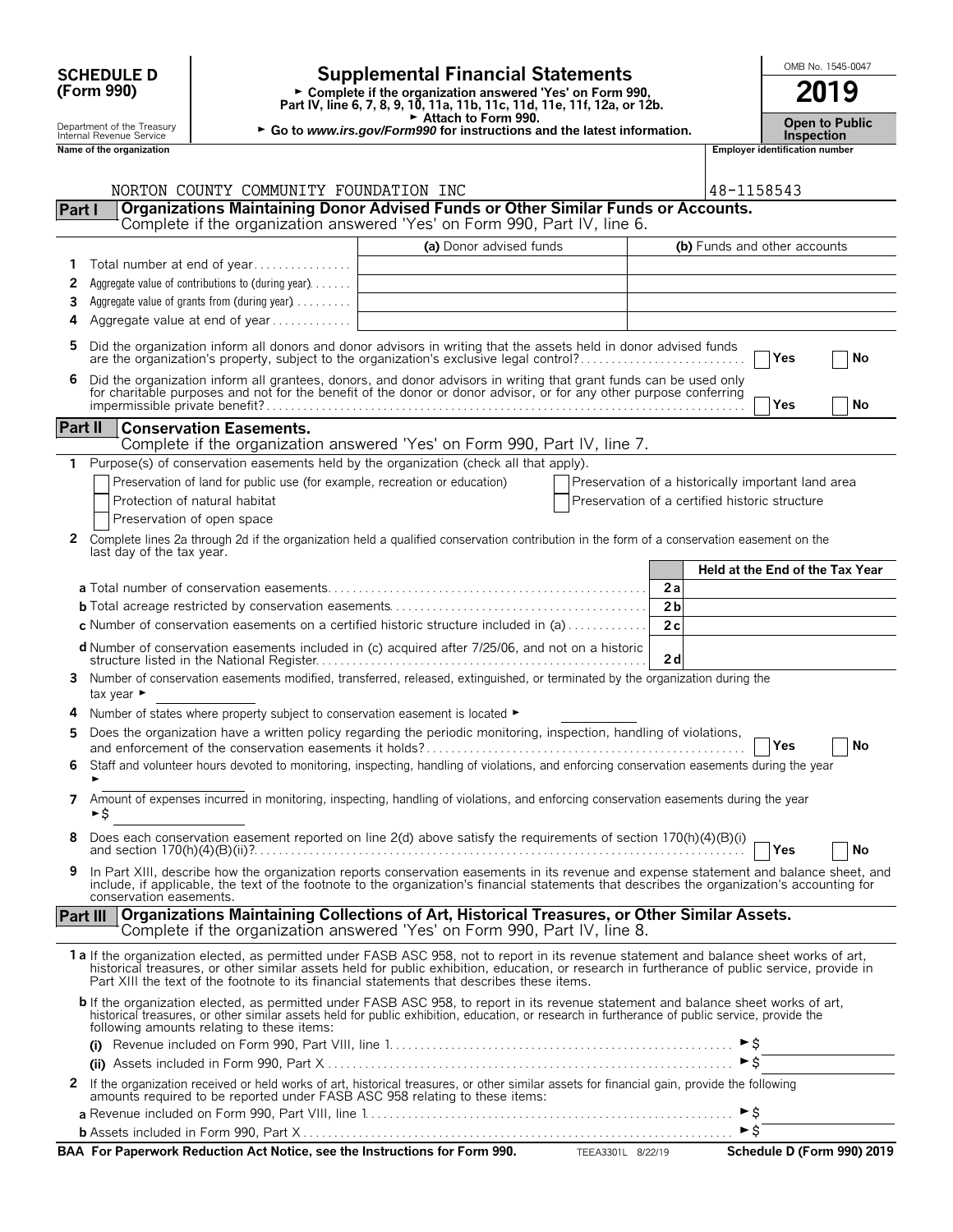| Schedule D (Form 990) 2019 NORTON COUNTY COMMUNITY FOUNDATION INC                                                                                                                                                         |                  |                                         |                |                                    | 48-1158543                      |                            | Page 2   |
|---------------------------------------------------------------------------------------------------------------------------------------------------------------------------------------------------------------------------|------------------|-----------------------------------------|----------------|------------------------------------|---------------------------------|----------------------------|----------|
| Organizations Maintaining Collections of Art, Historical Treasures, or Other Similar Assets (continued)<br>Part III                                                                                                       |                  |                                         |                |                                    |                                 |                            |          |
| Using the organization's acquisition, accession, and other records, check any of the following that make significant use of its collection<br>3<br>items (check all that apply):                                          |                  |                                         |                |                                    |                                 |                            |          |
| Public exhibition<br>a                                                                                                                                                                                                    |                  | d                                       |                | Loan or exchange program           |                                 |                            |          |
| Scholarly research<br>b                                                                                                                                                                                                   |                  | е                                       | Other          |                                    |                                 |                            |          |
| Preservation for future generations<br>С                                                                                                                                                                                  |                  |                                         |                |                                    |                                 |                            |          |
| Provide a description of the organization's collections and explain how they further the organization's exempt purpose in<br>4<br>Part XIII.                                                                              |                  |                                         |                |                                    |                                 |                            |          |
| During the year, did the organization solicit or receive donations of art, historical treasures, or other similar assets to be sold to raise funds rather than to be maintained as part of the organization's collection? |                  |                                         |                |                                    |                                 | Yes                        | No       |
| Part IV Escrow and Custodial Arrangements. Complete if the organization answered 'Yes' on Form 990, Part IV,<br>line 9, or reported an amount on Form 990, Part X, line 21.                                               |                  |                                         |                |                                    |                                 |                            |          |
|                                                                                                                                                                                                                           |                  |                                         |                |                                    |                                 |                            |          |
| 1a Is the organization an agent, trustee, custodian or other intermediary for contributions or other assets not included                                                                                                  |                  |                                         |                |                                    |                                 | Yes                        | No       |
| <b>b</b> If 'Yes,' explain the arrangement in Part XIII and complete the following table:                                                                                                                                 |                  |                                         |                |                                    |                                 |                            |          |
|                                                                                                                                                                                                                           |                  |                                         |                |                                    |                                 | Amount                     |          |
|                                                                                                                                                                                                                           |                  |                                         |                |                                    | 1 с                             |                            |          |
|                                                                                                                                                                                                                           |                  |                                         |                |                                    | 1 d                             |                            |          |
|                                                                                                                                                                                                                           |                  |                                         |                |                                    | 1е                              |                            |          |
|                                                                                                                                                                                                                           |                  |                                         |                |                                    | 1f                              |                            |          |
| 2a Did the organization include an amount on Form 990, Part X, line 21, for escrow or custodial account liability?                                                                                                        |                  |                                         |                |                                    |                                 | Yes                        | No       |
|                                                                                                                                                                                                                           |                  |                                         |                |                                    |                                 |                            |          |
| <b>Part V</b><br><b>Endowment Funds.</b> Complete if the organization answered 'Yes' on Form 990, Part IV, line 10.                                                                                                       |                  |                                         |                |                                    |                                 |                            |          |
|                                                                                                                                                                                                                           | (a) Current year |                                         | (b) Prior year | (c) Two years back                 | (d) Three years back            | (e) Four years back        |          |
| <b>1 a</b> Beginning of year balance                                                                                                                                                                                      |                  |                                         |                |                                    |                                 |                            |          |
| <b>b</b> Contributions                                                                                                                                                                                                    |                  |                                         |                |                                    |                                 |                            |          |
| c Net investment earnings, gains,                                                                                                                                                                                         |                  |                                         |                |                                    |                                 |                            |          |
| and losses                                                                                                                                                                                                                |                  |                                         |                |                                    |                                 |                            |          |
| <b>d</b> Grants or scholarships $\ldots$                                                                                                                                                                                  |                  |                                         |                |                                    |                                 |                            |          |
| <b>e</b> Other expenditures for facilities                                                                                                                                                                                |                  |                                         |                |                                    |                                 |                            |          |
| and programs<br>f Administrative expenses                                                                                                                                                                                 |                  |                                         |                |                                    |                                 |                            |          |
| <b>g</b> End of year balance $\ldots \ldots \ldots$                                                                                                                                                                       |                  |                                         |                |                                    |                                 |                            |          |
| 2 Provide the estimated percentage of the current year end balance (line 1g, column (a)) held as:                                                                                                                         |                  |                                         |                |                                    |                                 |                            |          |
| a Board designated or quasi-endowment $\blacktriangleright$                                                                                                                                                               |                  |                                         |                |                                    |                                 |                            |          |
| <b>b</b> Permanent endowment ►                                                                                                                                                                                            |                  |                                         |                |                                    |                                 |                            |          |
| c Term endowment ►                                                                                                                                                                                                        | ୭                |                                         |                |                                    |                                 |                            |          |
| The percentages on lines 2a, 2b, and 2c should equal 100%.                                                                                                                                                                |                  |                                         |                |                                    |                                 |                            |          |
|                                                                                                                                                                                                                           |                  |                                         |                |                                    |                                 |                            |          |
| 3a Are there endowment funds not in the possession of the organization that are held and administered for the<br>organization by:                                                                                         |                  |                                         |                |                                    |                                 | <b>Yes</b>                 | No       |
|                                                                                                                                                                                                                           |                  |                                         |                |                                    |                                 | 3a(i)                      |          |
|                                                                                                                                                                                                                           |                  |                                         |                |                                    |                                 | 3a(ii)                     |          |
|                                                                                                                                                                                                                           |                  |                                         |                |                                    |                                 | 3b                         |          |
| 4 Describe in Part XIII the intended uses of the organization's endowment funds.                                                                                                                                          |                  |                                         |                |                                    |                                 |                            |          |
| <b>Part VI</b> Land, Buildings, and Equipment.                                                                                                                                                                            |                  |                                         |                |                                    |                                 |                            |          |
| Complete if the organization answered 'Yes' on Form 990, Part IV, line 11a. See Form 990, Part X, line 10.                                                                                                                |                  |                                         |                |                                    |                                 |                            |          |
| Description of property                                                                                                                                                                                                   |                  | (a) Cost or other basis<br>(investment) |                | (b) Cost or other<br>basis (other) | (c) Accumulated<br>depreciation | (d) Book value             |          |
|                                                                                                                                                                                                                           |                  |                                         |                |                                    |                                 |                            |          |
|                                                                                                                                                                                                                           |                  |                                         |                | 219,898.                           | 68,566.                         |                            | 151,332. |
| c Leasehold improvements                                                                                                                                                                                                  |                  |                                         |                | 32,459.                            | 1,623.                          |                            | 30,836.  |
|                                                                                                                                                                                                                           |                  |                                         |                |                                    |                                 |                            |          |
|                                                                                                                                                                                                                           |                  |                                         |                | 2,818                              | 235.                            |                            | 2,583.   |
|                                                                                                                                                                                                                           |                  |                                         |                |                                    |                                 |                            | 184,751. |
| <b>BAA</b>                                                                                                                                                                                                                |                  |                                         |                |                                    |                                 | Schedule D (Form 990) 2019 |          |

TEEA3302L 8/22/19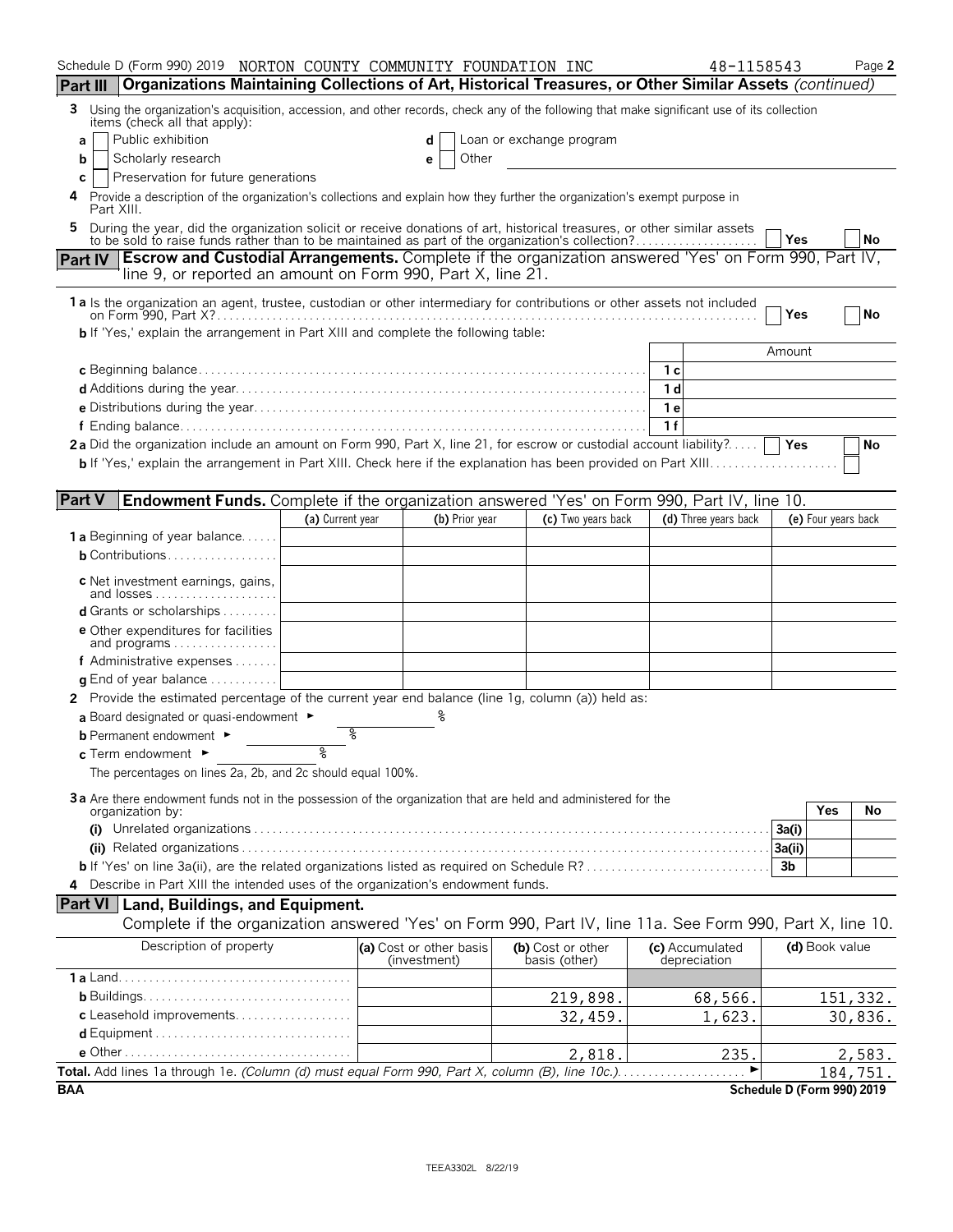|                 |                               | Schedule D (Form 990) 2019 NORTON COUNTY COMMUNITY FOUNDATION INC                                                                                                                           |                              |     | 48-1158543                                                | Page 3 |
|-----------------|-------------------------------|---------------------------------------------------------------------------------------------------------------------------------------------------------------------------------------------|------------------------------|-----|-----------------------------------------------------------|--------|
| Part VII        |                               | <b>Investments - Other Securities.</b><br>Complete if the organization answered 'Yes' on Form 990, Part IV, line 11b. See Form 990, Part X, line 12.                                        |                              | N/A |                                                           |        |
|                 |                               | (a) Description of security or category (including name of security)                                                                                                                        | (b) Book value               |     | (c) Method of valuation: Cost or end-of-year market value |        |
|                 |                               |                                                                                                                                                                                             |                              |     |                                                           |        |
|                 |                               |                                                                                                                                                                                             |                              |     |                                                           |        |
| (3) Other       |                               | ---------------------                                                                                                                                                                       |                              |     |                                                           |        |
| (A)             |                               |                                                                                                                                                                                             |                              |     |                                                           |        |
| (B)             |                               |                                                                                                                                                                                             |                              |     |                                                           |        |
| (C)             |                               |                                                                                                                                                                                             |                              |     |                                                           |        |
| (D)<br>(E)      |                               |                                                                                                                                                                                             |                              |     |                                                           |        |
| (F)             |                               |                                                                                                                                                                                             |                              |     |                                                           |        |
| (G)             |                               |                                                                                                                                                                                             |                              |     |                                                           |        |
| (H)             |                               |                                                                                                                                                                                             |                              |     |                                                           |        |
| $($ l $)$       |                               |                                                                                                                                                                                             |                              |     |                                                           |        |
|                 |                               | Total. (Column (b) must equal Form 990, Part X, column (B) line 12.). $\Box$                                                                                                                |                              |     |                                                           |        |
|                 |                               | Part VIII Investments - Program Related.<br>Complete if the organization answered 'Yes' on Form 990, Part IV, line 11c. See Form 990, Part X, line 13.                                      |                              | N/A |                                                           |        |
|                 | (a) Description of investment |                                                                                                                                                                                             | (b) Book value               |     | (c) Method of valuation: Cost or end-of-year market value |        |
| (1)             |                               |                                                                                                                                                                                             |                              |     |                                                           |        |
| (2)             |                               |                                                                                                                                                                                             |                              |     |                                                           |        |
| (3)             |                               |                                                                                                                                                                                             |                              |     |                                                           |        |
| (4)             |                               |                                                                                                                                                                                             |                              |     |                                                           |        |
| (5)             |                               |                                                                                                                                                                                             |                              |     |                                                           |        |
| (6)             |                               |                                                                                                                                                                                             |                              |     |                                                           |        |
| (7)<br>(8)      |                               |                                                                                                                                                                                             |                              |     |                                                           |        |
| (9)             |                               |                                                                                                                                                                                             |                              |     |                                                           |        |
| (10)            |                               |                                                                                                                                                                                             |                              |     |                                                           |        |
|                 |                               | Total. (Column (b) must equal Form 990, Part X, column (B) line $13.$ ) . $\blacksquare$                                                                                                    |                              |     |                                                           |        |
| <b>Part IX</b>  | <b>Other Assets.</b>          | Complete if the organization answered 'Yes' on Form 990, Part IV, line 11d. See Form 990, Part X, line 15.                                                                                  | N/A                          |     |                                                           |        |
|                 |                               |                                                                                                                                                                                             | (a) Description              |     | (b) Book value                                            |        |
| (1)             |                               |                                                                                                                                                                                             |                              |     |                                                           |        |
| (2)             |                               |                                                                                                                                                                                             |                              |     |                                                           |        |
| (3)<br>(4)      |                               |                                                                                                                                                                                             |                              |     |                                                           |        |
| (5)             |                               |                                                                                                                                                                                             |                              |     |                                                           |        |
| (6)             |                               |                                                                                                                                                                                             |                              |     |                                                           |        |
| (7)             |                               |                                                                                                                                                                                             |                              |     |                                                           |        |
| (8)<br>(9)      |                               |                                                                                                                                                                                             |                              |     |                                                           |        |
| (10)            |                               |                                                                                                                                                                                             |                              |     |                                                           |        |
|                 |                               |                                                                                                                                                                                             |                              |     | ▶                                                         |        |
| <b>Part X</b>   | <b>Other Liabilities.</b>     |                                                                                                                                                                                             |                              |     |                                                           |        |
|                 |                               | Complete if the organization answered 'Yes' on Form 990, Part IV, line 11e or 11f. See Form 990, Part X, line 25.                                                                           |                              |     |                                                           |        |
| 1.<br>(1)       | Federal income taxes          |                                                                                                                                                                                             | (a) Description of liability |     | (b) Book value                                            |        |
| (2)             |                               |                                                                                                                                                                                             |                              |     |                                                           |        |
| $\overline{3)}$ |                               |                                                                                                                                                                                             |                              |     |                                                           |        |
| (4)             |                               |                                                                                                                                                                                             |                              |     |                                                           |        |
| (5)             |                               |                                                                                                                                                                                             |                              |     |                                                           |        |
| (6)<br>(7)      |                               |                                                                                                                                                                                             |                              |     |                                                           |        |
| (8)             |                               |                                                                                                                                                                                             |                              |     |                                                           |        |
| (9)             |                               |                                                                                                                                                                                             |                              |     |                                                           |        |
| (10)            |                               |                                                                                                                                                                                             |                              |     |                                                           |        |
| (11)            |                               |                                                                                                                                                                                             |                              |     |                                                           |        |
|                 |                               | 2. Liability for uncertain tax positions. In Part XIII, provide the text of the footnote to the organization's financial statements that reports the organization's liability for uncertain |                              |     |                                                           |        |
|                 |                               |                                                                                                                                                                                             |                              |     |                                                           |        |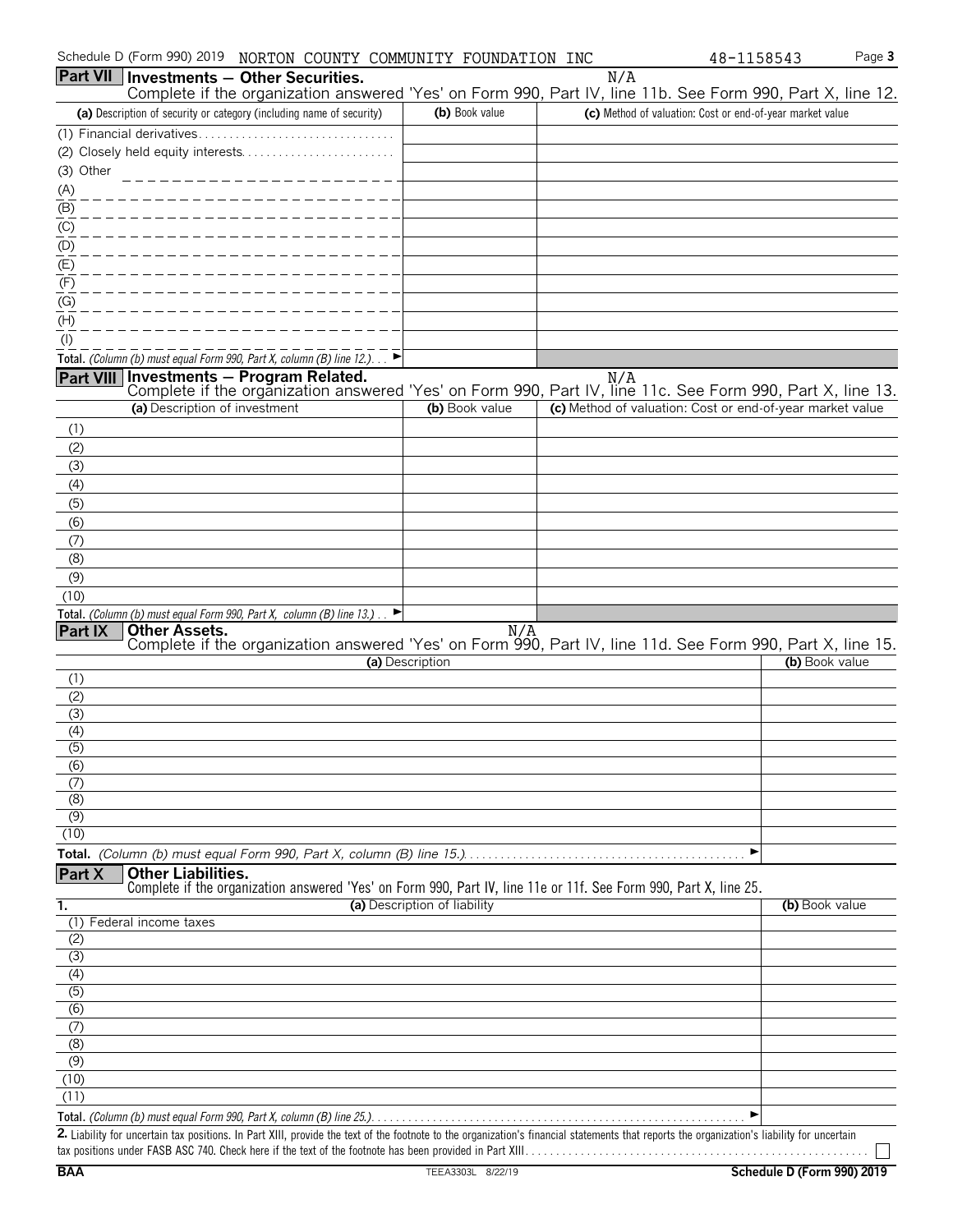| Schedule D (Form 990) 2019 NORTON COUNTY COMMUNITY FOUNDATION INC                                        | 48-1158543     | Page 4 |
|----------------------------------------------------------------------------------------------------------|----------------|--------|
| <b>Part XI</b> Reconciliation of Revenue per Audited Financial Statements With Revenue per Return. $N/A$ |                |        |
| Complete if the organization answered 'Yes' on Form 990, Part IV, line 12a.                              |                |        |
| 1 Total revenue, gains, and other support per audited financial statements                               | $\mathbf{1}$   |        |
| Amounts included on line 1 but not on Form 990, Part VIII, line 12:<br>2                                 |                |        |
|                                                                                                          |                |        |
| 2 <sub>b</sub>                                                                                           |                |        |
|                                                                                                          |                |        |
|                                                                                                          |                |        |
|                                                                                                          | 2e             |        |
| 3.                                                                                                       | $\overline{3}$ |        |
| Amounts included on Form 990, Part VIII, line 12, but not on line 1:<br>4                                |                |        |
|                                                                                                          |                |        |
|                                                                                                          |                |        |
|                                                                                                          | 4 c            |        |
| 5 Total revenue. Add lines 3 and 4c. (This must equal Form 990, Part I, line 12.)                        | 5              |        |
| Part XII   Reconciliation of Expenses per Audited Financial Statements With Expenses per Return. N/A     |                |        |
| Complete if the organization answered 'Yes' on Form 990, Part IV, line 12a.                              |                |        |
|                                                                                                          | -1             |        |
| 2 Amounts included on line 1 but not on Form 990, Part IX, line 25:                                      |                |        |
|                                                                                                          |                |        |
| 2 <sub>h</sub>                                                                                           |                |        |
|                                                                                                          |                |        |
|                                                                                                          |                |        |
|                                                                                                          | 2e             |        |
| 3.                                                                                                       | 3              |        |
| Amounts included on Form 990, Part IX, line 25, but not on line 1:<br>4                                  |                |        |
| <b>a</b> Investment expenses not included on Form 990, Part VIII, line 7b. 4a                            |                |        |
|                                                                                                          |                |        |
|                                                                                                          | 4 c            |        |
| 5 Total expenses. Add lines 3 and 4c. (This must equal Form 990, Part I, line 18.)                       | $\overline{5}$ |        |
| Part XIII Supplemental Information.                                                                      |                |        |

Provide the descriptions required for Part II, lines 3, 5, and 9; Part III, lines 1a and 4; Part IV, lines 1b and 2b; Part V,

line 4; Part X, line 2; Part XI, lines 2d and 4b; and Part XII, lines 2d and 4b. Also complete this part to provide any additional information.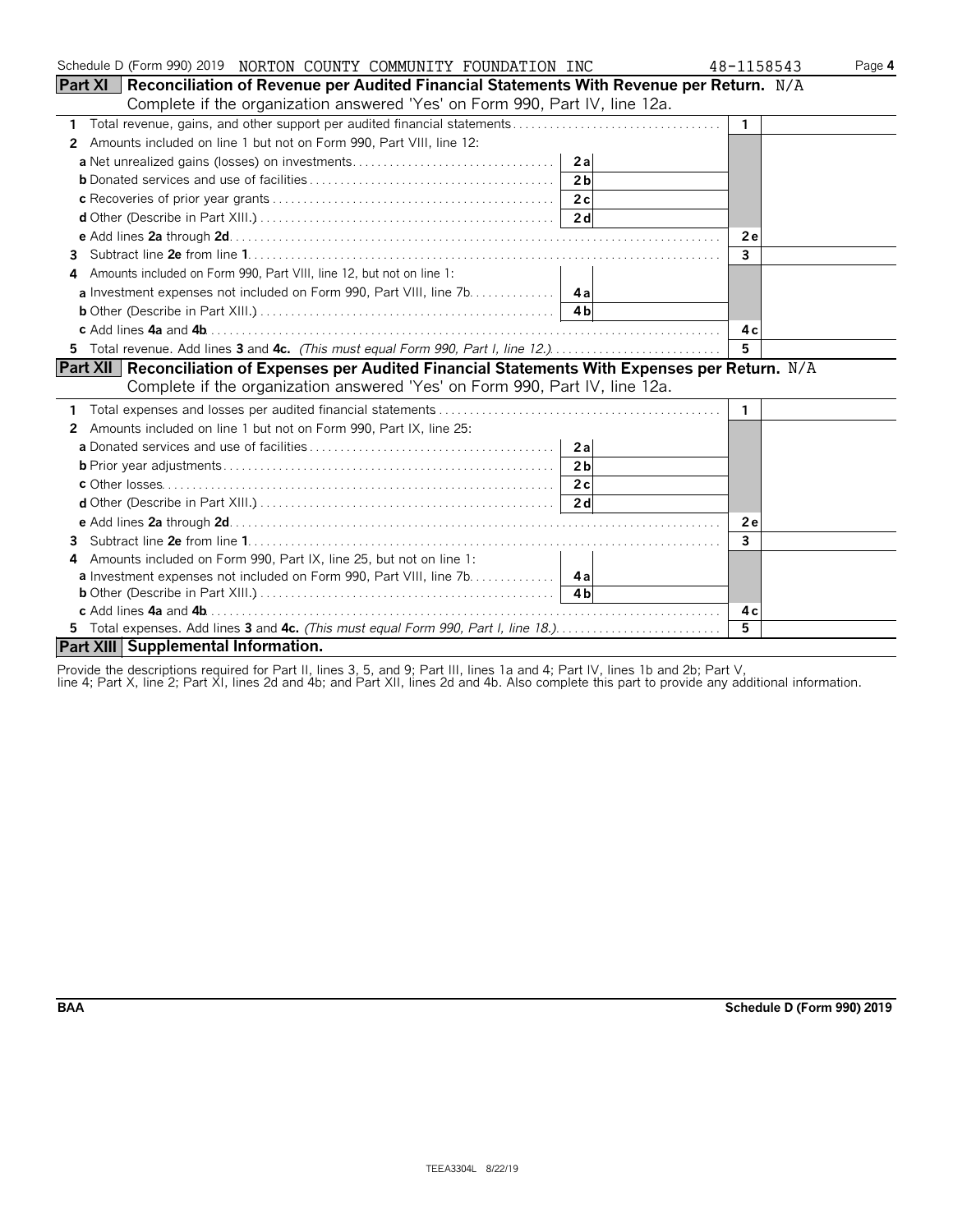| <b>SCHEDULE I</b><br>(Form 990)                                                                                                        | <b>Grants and Other Assistance to Organizations,</b><br>Governments, and Individuals in the United States |                                                                                                                                                                    |                                    |                                                                                                                                                            |                                      |                                                             |                                          |                                       |  |
|----------------------------------------------------------------------------------------------------------------------------------------|-----------------------------------------------------------------------------------------------------------|--------------------------------------------------------------------------------------------------------------------------------------------------------------------|------------------------------------|------------------------------------------------------------------------------------------------------------------------------------------------------------|--------------------------------------|-------------------------------------------------------------|------------------------------------------|---------------------------------------|--|
|                                                                                                                                        |                                                                                                           |                                                                                                                                                                    |                                    |                                                                                                                                                            |                                      |                                                             |                                          |                                       |  |
| Department of the Treasury<br>Internal Revenue Service                                                                                 |                                                                                                           | Complete if the organization answered 'Yes' on Form 990, Part IV, line 21 or 22.<br>Attach to Form 990.<br>► Go to www.irs.gov/Form990 for the latest information. |                                    |                                                                                                                                                            |                                      |                                                             |                                          |                                       |  |
| Name of the organization                                                                                                               |                                                                                                           |                                                                                                                                                                    |                                    |                                                                                                                                                            |                                      |                                                             | <b>Employer identification number</b>    |                                       |  |
| 48-1158543<br>NORTON COUNTY COMMUNITY FOUNDATION INC                                                                                   |                                                                                                           |                                                                                                                                                                    |                                    |                                                                                                                                                            |                                      |                                                             |                                          |                                       |  |
| <b>Part I</b> General Information on Grants and Assistance                                                                             |                                                                                                           |                                                                                                                                                                    |                                    |                                                                                                                                                            |                                      |                                                             |                                          |                                       |  |
| $\mathbf{1}$                                                                                                                           |                                                                                                           |                                                                                                                                                                    |                                    | Does the organization maintain records to substantiate the amount of the grants or assistance, the grantees' eligibility for the grants or assistance, and |                                      |                                                             |                                          | $X$ No<br>Yes                         |  |
|                                                                                                                                        |                                                                                                           |                                                                                                                                                                    |                                    | 2 Describe in Part IV the organization's procedures for monitoring the use of grant funds in the United States.                                            |                                      |                                                             |                                          |                                       |  |
| Part II Grants and Other Assistance to Domestic Organizations and Domestic Governments. Complete if the organization answered 'Yes' on |                                                                                                           |                                                                                                                                                                    |                                    | Form 990, Part IV, line 21, for any recipient that received more than \$5,000. Part II can be duplicated if additional space is needed.                    |                                      |                                                             |                                          |                                       |  |
| 1 (a) Name and address of organization<br>or government                                                                                |                                                                                                           | $(b)$ $E$ IN                                                                                                                                                       | (c) IRC section<br>(if applicable) | (d) Amount of cash grant                                                                                                                                   | (e) Amount of non-cash<br>assistance | (f) Method of valuation<br>(book, FMV, appraisal,<br>other) | (g) Description of<br>noncash assistance | (h) Purpose of grant<br>or assistance |  |
| (1) ALMENA IRRIGATION DISTRICT<br>622 MAIN STREET                                                                                      |                                                                                                           |                                                                                                                                                                    |                                    |                                                                                                                                                            |                                      |                                                             |                                          |                                       |  |
| ALMENA, KS 67622                                                                                                                       |                                                                                                           |                                                                                                                                                                    |                                    | 100,000.                                                                                                                                                   | $\mathbf{0}$                         |                                                             |                                          |                                       |  |
| (2)                                                                                                                                    |                                                                                                           |                                                                                                                                                                    |                                    |                                                                                                                                                            |                                      |                                                             |                                          |                                       |  |
|                                                                                                                                        |                                                                                                           |                                                                                                                                                                    |                                    |                                                                                                                                                            |                                      |                                                             |                                          |                                       |  |
| (3)                                                                                                                                    |                                                                                                           |                                                                                                                                                                    |                                    |                                                                                                                                                            |                                      |                                                             |                                          |                                       |  |
|                                                                                                                                        |                                                                                                           |                                                                                                                                                                    |                                    |                                                                                                                                                            |                                      |                                                             |                                          |                                       |  |
|                                                                                                                                        |                                                                                                           |                                                                                                                                                                    |                                    |                                                                                                                                                            |                                      |                                                             |                                          |                                       |  |
| (4)                                                                                                                                    |                                                                                                           |                                                                                                                                                                    |                                    |                                                                                                                                                            |                                      |                                                             |                                          |                                       |  |
|                                                                                                                                        |                                                                                                           |                                                                                                                                                                    |                                    |                                                                                                                                                            |                                      |                                                             |                                          |                                       |  |
| (5)                                                                                                                                    |                                                                                                           |                                                                                                                                                                    |                                    |                                                                                                                                                            |                                      |                                                             |                                          |                                       |  |
|                                                                                                                                        |                                                                                                           |                                                                                                                                                                    |                                    |                                                                                                                                                            |                                      |                                                             |                                          |                                       |  |
|                                                                                                                                        |                                                                                                           |                                                                                                                                                                    |                                    |                                                                                                                                                            |                                      |                                                             |                                          |                                       |  |
| (6)                                                                                                                                    |                                                                                                           |                                                                                                                                                                    |                                    |                                                                                                                                                            |                                      |                                                             |                                          |                                       |  |
|                                                                                                                                        |                                                                                                           |                                                                                                                                                                    |                                    |                                                                                                                                                            |                                      |                                                             |                                          |                                       |  |
|                                                                                                                                        |                                                                                                           |                                                                                                                                                                    |                                    |                                                                                                                                                            |                                      |                                                             |                                          |                                       |  |
| (7)                                                                                                                                    |                                                                                                           |                                                                                                                                                                    |                                    |                                                                                                                                                            |                                      |                                                             |                                          |                                       |  |
|                                                                                                                                        |                                                                                                           |                                                                                                                                                                    |                                    |                                                                                                                                                            |                                      |                                                             |                                          |                                       |  |
| (8)                                                                                                                                    |                                                                                                           |                                                                                                                                                                    |                                    |                                                                                                                                                            |                                      |                                                             |                                          |                                       |  |
|                                                                                                                                        |                                                                                                           |                                                                                                                                                                    |                                    |                                                                                                                                                            |                                      |                                                             |                                          |                                       |  |
|                                                                                                                                        |                                                                                                           |                                                                                                                                                                    |                                    |                                                                                                                                                            |                                      |                                                             |                                          |                                       |  |
|                                                                                                                                        |                                                                                                           |                                                                                                                                                                    |                                    |                                                                                                                                                            |                                      |                                                             |                                          |                                       |  |
|                                                                                                                                        |                                                                                                           |                                                                                                                                                                    |                                    |                                                                                                                                                            |                                      |                                                             |                                          |                                       |  |
| BAA For Paperwork Reduction Act Notice, see the Instructions for Form 990.                                                             |                                                                                                           |                                                                                                                                                                    |                                    |                                                                                                                                                            | TEEA3901L 07/10/19                   |                                                             |                                          | Schedule I (Form 990) (2019)          |  |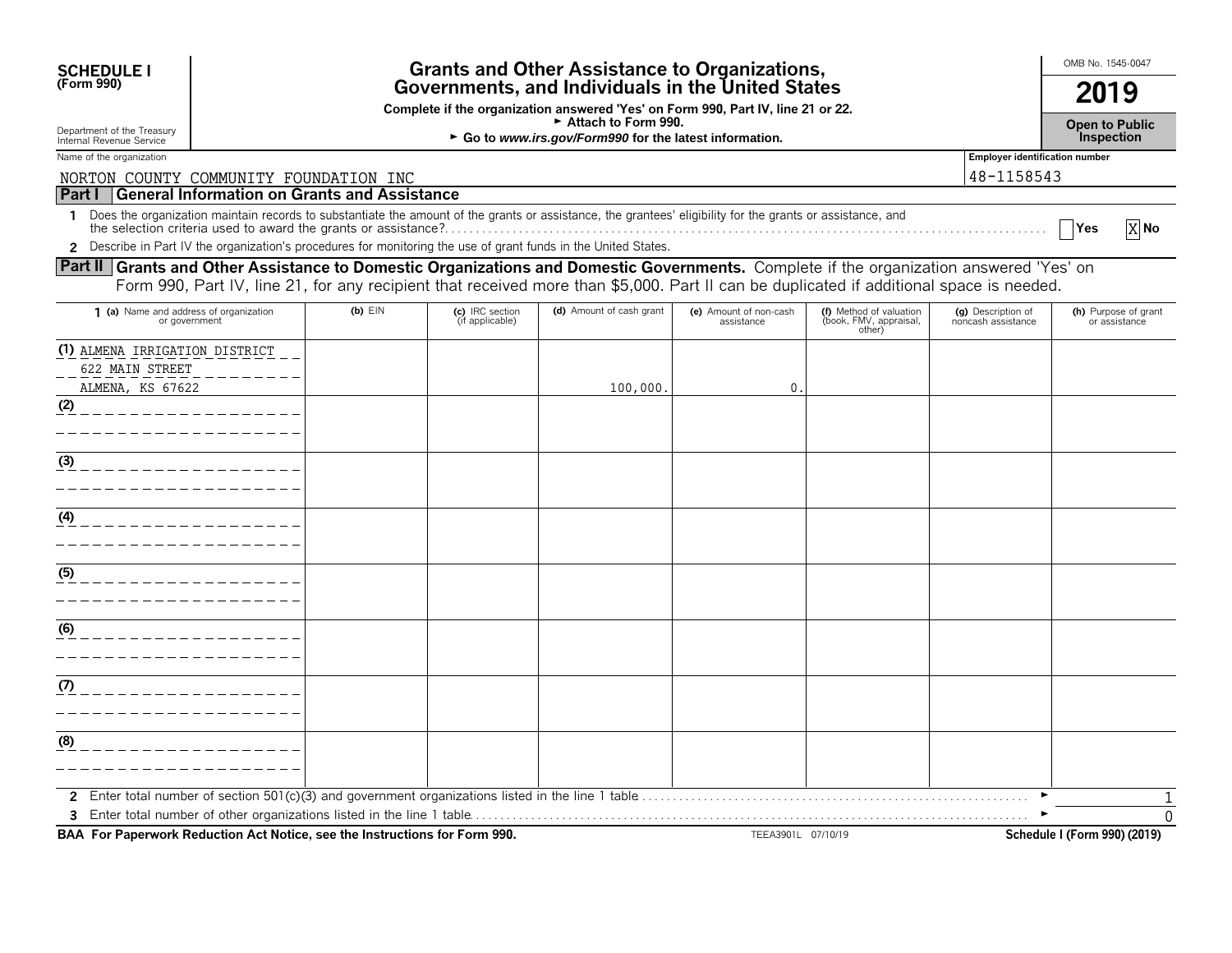### Schedule I (Form 990) (2019) Page **2** NORTON COUNTY COMMUNITY FOUNDATION INC 48-1158543

**Part III Grants and Other Assistance to Domestic Individuals.** Complete if the organization answered 'Yes' on Form 990, Part IV, line 22. Part III can be duplicated if additional space is needed.

| (a) Type of grant or assistance                                                                                                                      | (b) Number of<br>recipients | (c) Amount of<br>cash grant | (d) Amount of<br>noncash assistance | (e) Method of valuation (book,<br>FMV, appraisal, other) | (f) Description of noncash assistance |  |  |  |
|------------------------------------------------------------------------------------------------------------------------------------------------------|-----------------------------|-----------------------------|-------------------------------------|----------------------------------------------------------|---------------------------------------|--|--|--|
|                                                                                                                                                      |                             |                             |                                     |                                                          |                                       |  |  |  |
|                                                                                                                                                      |                             |                             |                                     |                                                          |                                       |  |  |  |
|                                                                                                                                                      |                             |                             |                                     |                                                          |                                       |  |  |  |
|                                                                                                                                                      |                             |                             |                                     |                                                          |                                       |  |  |  |
| 5                                                                                                                                                    |                             |                             |                                     |                                                          |                                       |  |  |  |
| 6                                                                                                                                                    |                             |                             |                                     |                                                          |                                       |  |  |  |
|                                                                                                                                                      |                             |                             |                                     |                                                          |                                       |  |  |  |
| Part IV<br>Supplemental Information. Provide the information required in Part I, line 2; Part III, column (b); and any other additional information. |                             |                             |                                     |                                                          |                                       |  |  |  |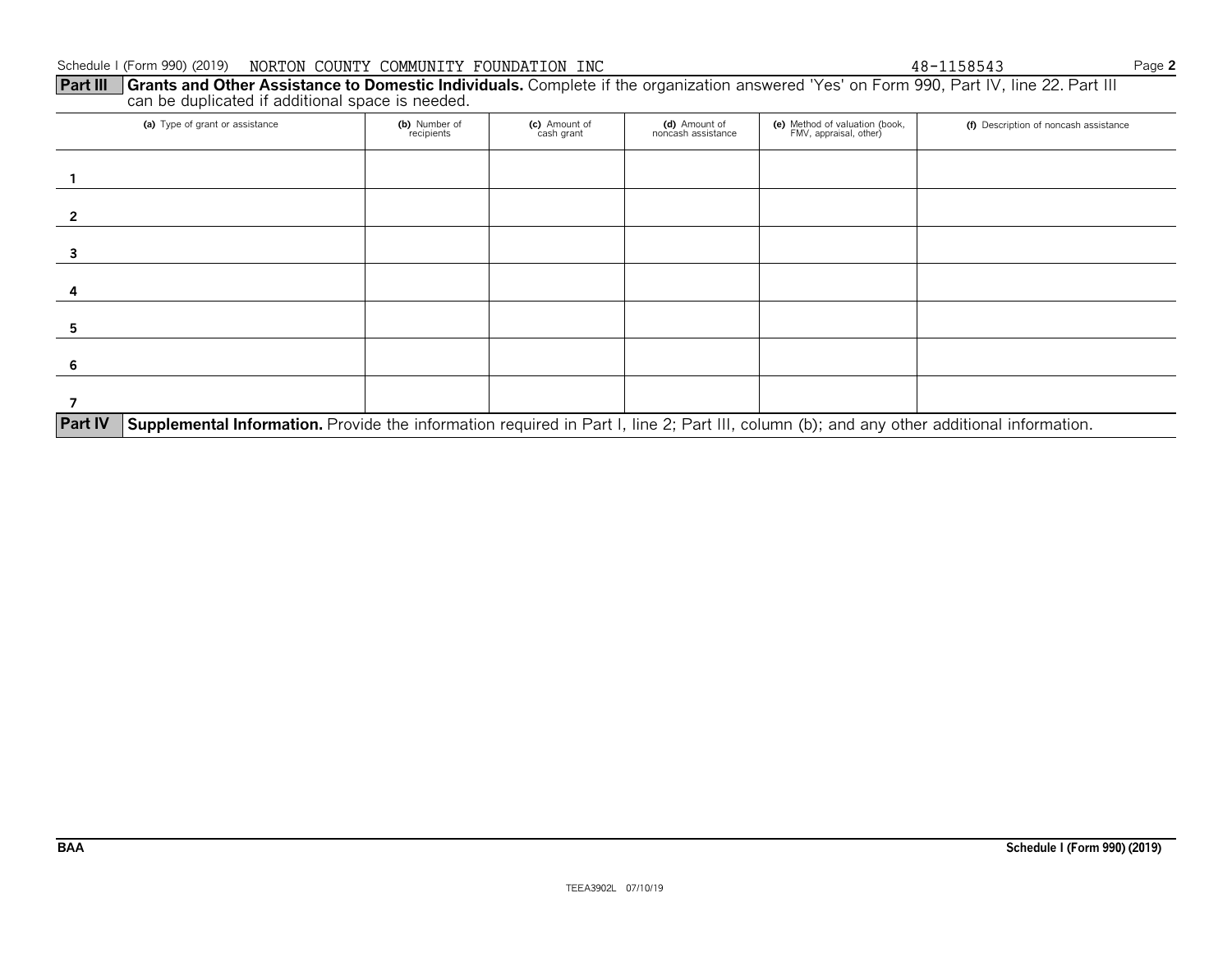# **CHEDULE O** Supplemental Information to Form 990 or 990-EZ<br>
Form 990 or 990-EZ) Complete to provide information for responses to specific questions on **(Form 990 or 990-EZ) Complete to provide information for responses to specific questions on Form 990 or 990-EZ or to provide any additional information. 2019** Attach to Form 990 or 990-EZ.

Department of the Treasury **Constant Comment of the Collaboration Constant Constant Comment Constant Constant Constant Constant Constant Constant Constant Constant Constant Constant Constant Constant Constant Constant C** 

Name of the organization **Employer identification number Employer identification number** 

| NORTON | <b>COUNTY</b> | COMMUNITY | FOUNDATION | INC | 1158543 |
|--------|---------------|-----------|------------|-----|---------|
|        |               |           |            |     |         |

| <b>Linproyer ruentincation nu</b> |  |  |  |  |  |
|-----------------------------------|--|--|--|--|--|
| 10.1100112                        |  |  |  |  |  |

# **FORM 990, PART VI, LINE 2 - BUSINESS OR FAMILY RELATIONSHIP OF OFFICERS, DIRECTORS, ETC.**

COLLETTE MILLER (DIRECTOR) IS THE MOTHER OF BROCK MILLER (DIRECTOR) AND BOTH HAVE AN

OWNERSHIP INTEREST IN THE SAME LOCAL BUSINESS.

# **FORM 990, PART VI, LINE 11B - FORM 990 REVIEW PROCESS**

BOARD REVIEWS AND APPROVES FILING OF FORM 990

# **FORM 990, PART VI, LINE 15A - COMPENSATION REVIEW & APPROVAL PROCESS - CEO & TOP MANAGEMENT**

EXECUTIVE DIRECTOR'S COMPENSATION WAS DISCUSSED BY BOARD MEMBERS, COMPARED TO OTHER

LOCAL SALARIES/WAGES AND TRENDS, AND APPROVED BY A MAJORITY VOTE OF THE BOARD.

# **FORM 990, PART VI, LINE 15B - COMPENSATION REVIEW & APPROVAL PROCESS - OFFICERS & KEY EMPLOYEES**

ALL EMPLOYEE'S COMPENSATION WAS DISCUSSED BY BOARD MEMBERS, COMPARED TO OTHER LOCAL

SALARIES/WAGES AND TRENDS, AND APPROVED BY A MAJORITY VOTE OF THE BOARD.

# **FORM 990, PART VI, LINE 19 - OTHER ORGANIZATION DOCUMENTS PUBLICLY AVAILABLE**

ALL REQUIRED DOCUMENTS AVAILABLE UPON REQUEST AT THE ADDRESS AND PHONE NUMBER

INDICATED ON THIS RETURN.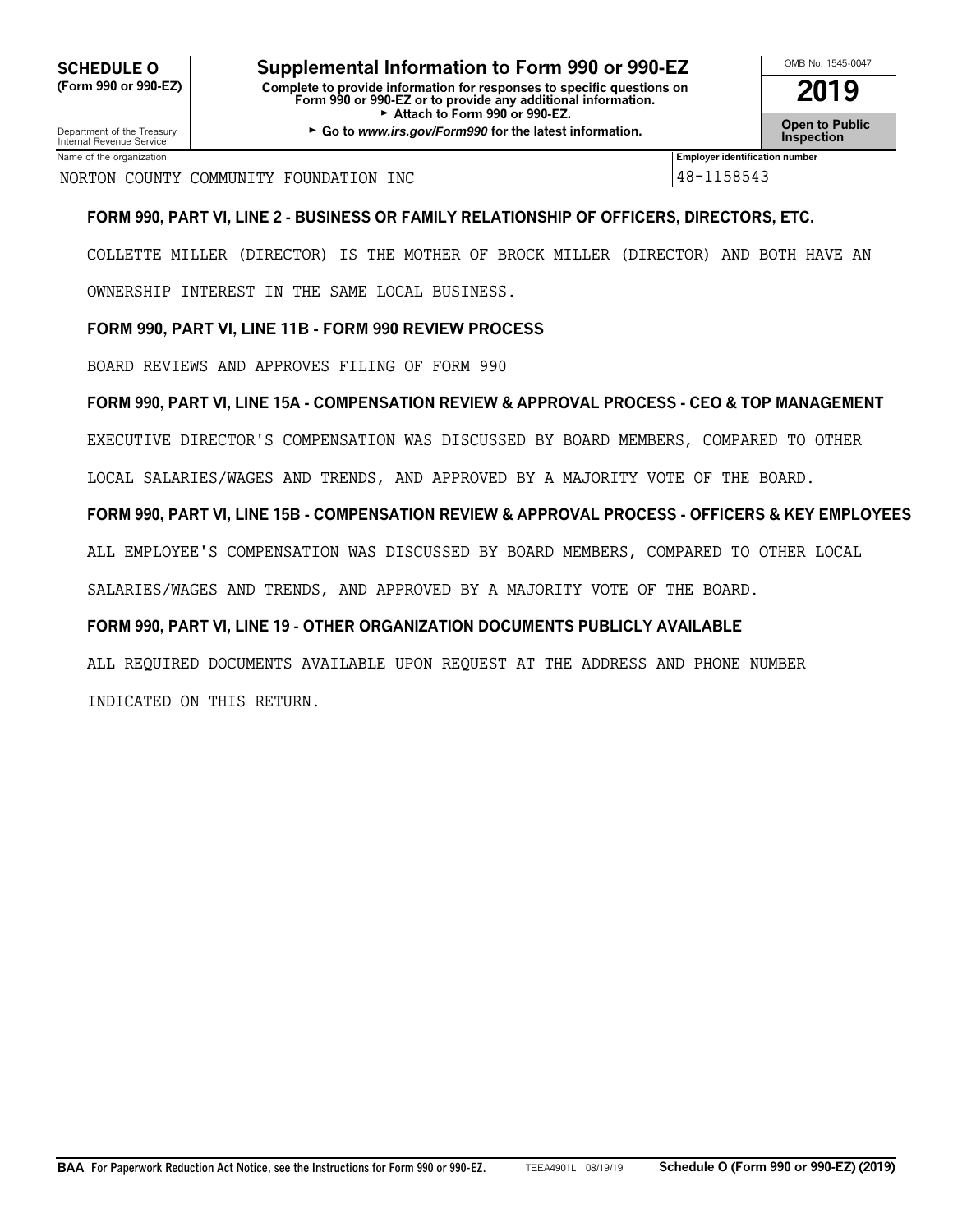# **12/31/19 2019 FEDERAL BOOK DEPRECIATION SCHEDULE PAGE 1**

# **NORTON COUNTY COMMUNITY FOUNDATION INC** 48-1158543

| NO.              | <b>DESCRIPTION</b>                     | DATE<br>ACQUIRED | DATE<br>SOLD | COST/<br>BASIS | BUS.<br>PCT. | CUR<br>179<br><b>BONUS</b> | SPECIAL<br>DEPR.<br>ALLOW. | PRIOR<br>179/<br>BONUS/<br>SP. DEPR. | PRIOR<br>DEC. BAL<br>DEPR. | SALVAG<br>/BASIS<br>REDUCT | DEPR.<br><b>BASIS</b> | PRIOR<br>DEPR. |     | METHOD LIFE RATE | <b>CURRENT</b><br>DFPR. |
|------------------|----------------------------------------|------------------|--------------|----------------|--------------|----------------------------|----------------------------|--------------------------------------|----------------------------|----------------------------|-----------------------|----------------|-----|------------------|-------------------------|
| FORM 990/990-PF  |                                        |                  |              |                |              |                            |                            |                                      |                            |                            |                       |                |     |                  |                         |
|                  | FURNITURE AND FIXTURES                 |                  |              |                |              |                            |                            |                                      |                            |                            |                       |                |     |                  |                         |
|                  | 6 COMPUTERS                            | 7/17/19          |              | 2,818          |              |                            |                            |                                      |                            |                            | 2,818                 |                | S/L | $5\phantom{0}$   | 235                     |
|                  | TOTAL FURNITURE AND FIXTURE            |                  |              | 2,818          |              | 0                          | $\mathbf 0$                | $\pmb{0}$                            | $\mathbf 0$                | $\mathbf 0$                | 2,818                 | $\mathbf 0$    |     |                  | 235                     |
|                  | TOTAL DEPRECIATION                     |                  |              | 2,818          |              | 0                          | $\mathbf{0}$               | $\pmb{0}$                            | $\mathbf 0$                | $\mathbf 0$                | 2,818                 | $\mathbf 0$    |     |                  | 235                     |
| RENTAL ACTIVITY  |                                        |                  |              |                |              |                            |                            |                                      |                            |                            |                       |                |     |                  |                         |
| <b>BUILDINGS</b> |                                        |                  |              |                |              |                            |                            |                                      |                            |                            |                       |                |     |                  |                         |
|                  | 1 HEATON BUILDING                      | 1/01/17          |              | 54,400         |              |                            |                            |                                      |                            |                            | 54,400                | 18,586         |     | $S/L$ 30         | 1,813                   |
|                  | 2 SEWING BOX                           | 1/01/17          |              | 58,100         |              |                            |                            |                                      |                            |                            | 58,100                | 12,940         | S/L | 30               | 1,937                   |
|                  | 3 DR LYONS HOUSE                       | 1/01/17          |              | 42,900         |              |                            |                            |                                      |                            |                            | 42,900                | 13,585         | S/L | 30               | 1,430                   |
|                  | 4 SCHULTZ BUILDING                     | 1/01/17          |              | 64,498         |              |                            |                            |                                      |                            |                            | 64,498                | 16,125         | S/L | 30               | 2,150                   |
|                  | TOTAL BUILDINGS<br><b>IMPROVEMENTS</b> |                  |              | 219,898        |              | $\pmb{0}$                  | $\pmb{0}$                  | $\pmb{0}$                            | $\boldsymbol{0}$           | $\pmb{0}$                  | 219,898               | 61,236         |     |                  | 7,330                   |
|                  | 5 BUILDING IMPROVEMENTS                | 7/01/18          |              | 32,459         |              |                            |                            |                                      |                            |                            | 32,459                | 541            |     | $S/L$ 30         | 1,082                   |
|                  | TOTAL IMPROVEMENTS                     |                  |              | 32,459         |              | $\mathbf 0$                | $\mathbf 0$                | $\mathbf 0$                          | $\mathbf 0$                | $\mathbf 0$                | 32,459                | 541            |     |                  | 1,082                   |
|                  | TOTAL DEPRECIATION                     |                  |              | 252,357        |              | 0                          | 0                          | $\pmb{0}$                            | $\boldsymbol{0}$           | $\mathbf 0$                | 252,357               | 61,777         |     |                  | 8,412                   |